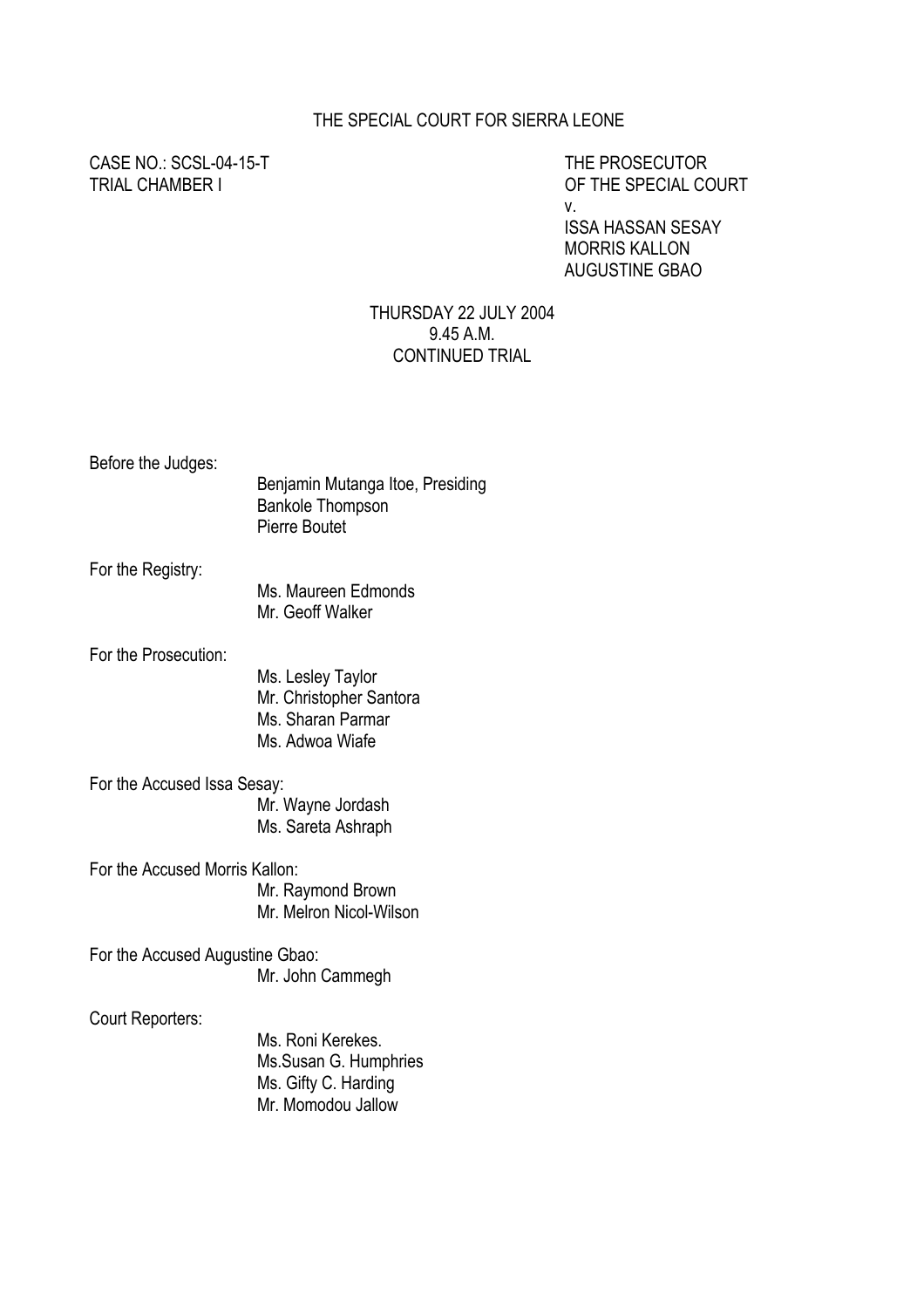# INDEX

## WITNESS/ES

# For the Prosecution:

## WITNESS TF1-217

# WITNESS TW1-331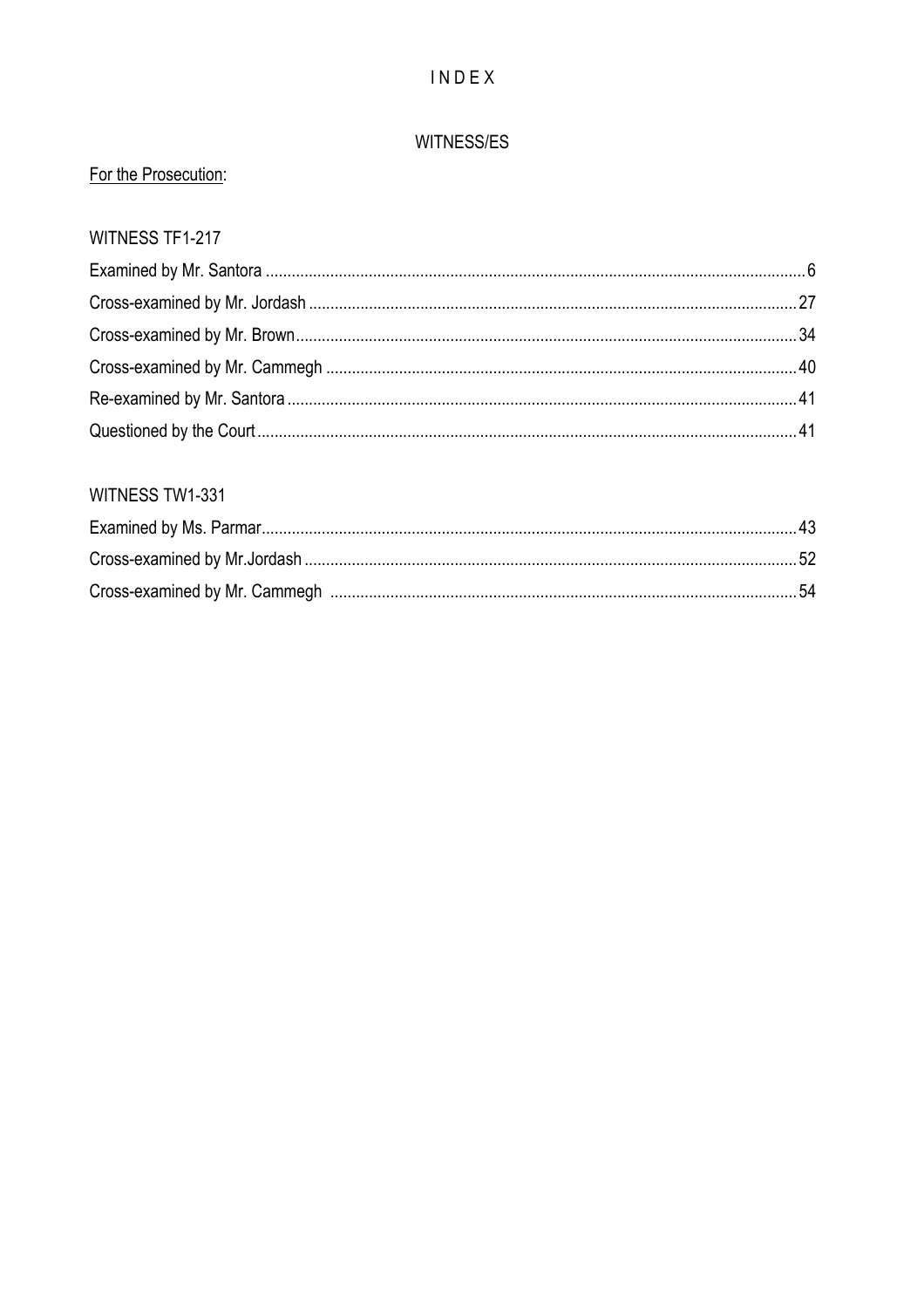37

| 1  | [Thursday, 22 July 2004]                                                                                 |
|----|----------------------------------------------------------------------------------------------------------|
| 2  | [The Accused Sesay and Kallon entered court]                                                             |
| 3  | [The Accused Gbao not present]                                                                           |
| 4  | [Open session]                                                                                           |
| 5  | [Upon commencing at 9.45 a.m.]                                                                           |
| 6  | <b>MS. EDMONDS:</b>                                                                                      |
| 7  | All persons having anything to do before this Special Court Trial Chamber draw near and give your        |
| 8  | attendance.                                                                                              |
| 9  | <b>MR. PRESIDENT:</b>                                                                                    |
| 10 | Yes, the session is open and Mr. Santora --                                                              |
| 11 | <b>MR. SANTORA:</b>                                                                                      |
| 12 | -- yes, Your Honour.                                                                                     |
| 13 | <b>MR. PRESIDENT:</b>                                                                                    |
| 14 | You want to call the witness.                                                                            |
| 15 | <b>MR. SANTORA:</b>                                                                                      |
| 16 | The Prosecution is now calling witness TF1-21 --                                                         |
| 17 | <b>MR. PRESIDENT:</b>                                                                                    |
| 18 | Mr. Santora, just a minute, please. I see Mr. Jordash was first -- was faster than Mr. Brown on his      |
| 19 | feet.                                                                                                    |
| 20 | MR. JORDASH:                                                                                             |
| 21 | For the first time, I think.                                                                             |
| 22 | MR. PRESIDENT:                                                                                           |
| 23 | Yes, good.                                                                                               |
| 24 | MR. JORDASH:                                                                                             |
| 25 | I would just wish to raise something before the proceedings start today. It is a matter of great concern |
| 26 | to the Defence and of great concern to Mr. Sesay. Yesterday following the visit to the Detention         |
| 27 | Centre of the accused's family, or families, the accused families were then taken to the old courtroom   |
| 28 | wherein a search took place of the females which involved the removal of clothes and the insertion of    |
| 29 | fingers into the vaginas of the women. Mr. Sesay and the other Accused met with the Chief of             |
| 30 | Detention, Mr. Wallace, who confirmed that he did not order that search and, in fact knew, it would      |
| 31 | seem, nothing about it. It was conducted by the Sierra Leonean staff, under whose authority we do        |
| 32 | not know. Your Honours will appreciate our concern. This issue arose approximately six or seven          |
| 33 | months ago and again the Chief of Detention, at that time Mr. Jackson, could not or did not confirm      |
| 34 | that it was not under his authority that that search had taken place.                                    |
| 35 |                                                                                                          |
| 36 | We would respectfully submit that that search or those types of searches are wholly inappropriate in     |

the absence -- wholly inappropriate full stop, especially without the authority of the Chief of Detention.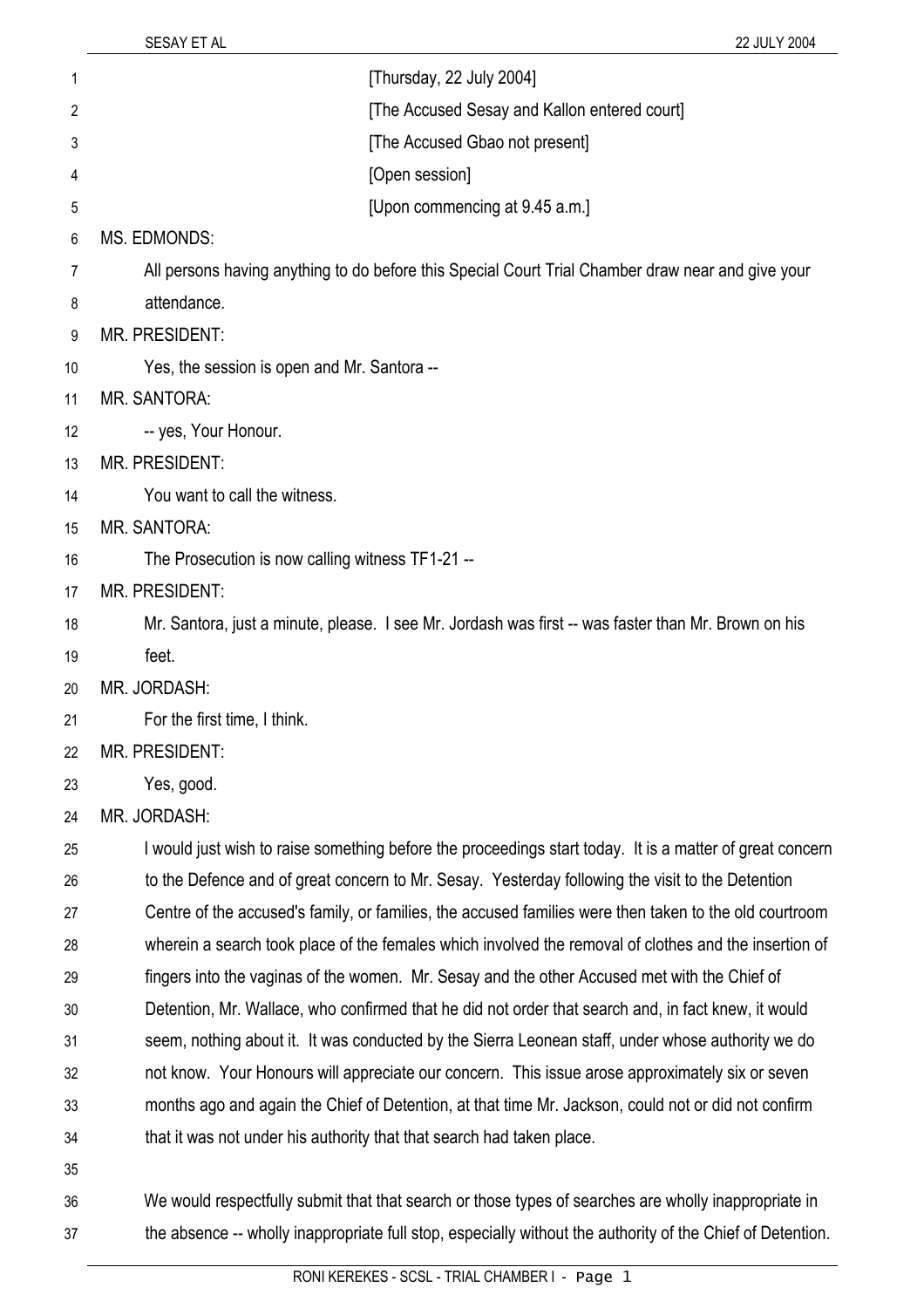|    | SESAY ET AL<br>22 JULY 2004                                                                                    |
|----|----------------------------------------------------------------------------------------------------------------|
| 1  | And I raise it at this stage because it is of great concern that such intimate searches have taken place       |
| 2  | without the authority of the Chief of Detention and, it would seem, without any reason whatsoever or           |
| 3  | any indication of suspicion of any contraband or other such illicit substances. This search appears to         |
| 4  | have arisen for no good reason and without the relevant and requisite authority.                               |
| 5  | <b>MR. PRESIDENT:</b>                                                                                          |
| 6  | Who did you say is the Head of Detention?                                                                      |
| 7  | <b>JUDGE BOUTET:</b>                                                                                           |
| 8  | Mr. Barry Wallace.                                                                                             |
| 9  | <b>MR. PRESIDENT:</b>                                                                                          |
| 10 | Barry Wallace.                                                                                                 |
| 11 | <b>JUDGE BOUTET:</b>                                                                                           |
| 12 | Other than you reporting this this morning to this Court, has there been any official complaint made to        |
| 13 | Mr. Wallace or any other authority? Do you know?                                                               |
| 14 | MR. JORDASH:                                                                                                   |
| 15 | Not officially. The accused have made their various complaints and a meeting was held yesterday                |
| 16 | following the searches.                                                                                        |
| 17 | <b>JUDGE BOUTET:</b>                                                                                           |
| 18 | You said that took place last evening.                                                                         |
| 19 | MR. JORDASH:                                                                                                   |
| 20 | Yesterday evening, Your Honour, yes. And I learned about it this morning at approximately 8.30 and             |
| 21 | so I thought the best thing would be to raise it first thing with Your Honours. Thank you.                     |
| 22 | <b>MR. PRESIDENT:</b>                                                                                          |
| 23 | Thank you. Yes.                                                                                                |
| 24 | MR. BROWN:                                                                                                     |
| 25 | Your Honour, I rose -- I hope the Court doesn't interpret the relative slowness of my fingers as a lack        |
| 26 | of concern about this very profound question and we invoke the protection of the Court with respect to         |
| 27 | measures that if not justified or explain, implicate a number of issues that we would wish to bring            |
| 28 | further, but quite frankly, I learned about it this morning. It is, on the face of it, quite disturbing and we |
| 29 | quite frankly seek your assistance and protection in determining what is occurring here what its               |
| 30 | causes are and then fashioning some remedy. This is a quite serious matter.                                    |
| 31 | MR. PRESIDENT:                                                                                                 |
| 32 | Right. The Prosecution, do you have any comments to this, please?                                              |
| 33 | <b>MS. TAYLOR:</b>                                                                                             |
| 34 | None at all. Your Honour, I was not aware of any of this until it was raised by my learned friends this        |
| 35 | morning. [Overlapping microphones] The Prosecution was not aware of these matters until my                     |
| 36 | learned friends have just spoken.                                                                              |
| 37 | [Trial Chamber confer]                                                                                         |
|    | RONI KEREKES - SCSL - TRIAL CHAMBER I - Page 2                                                                 |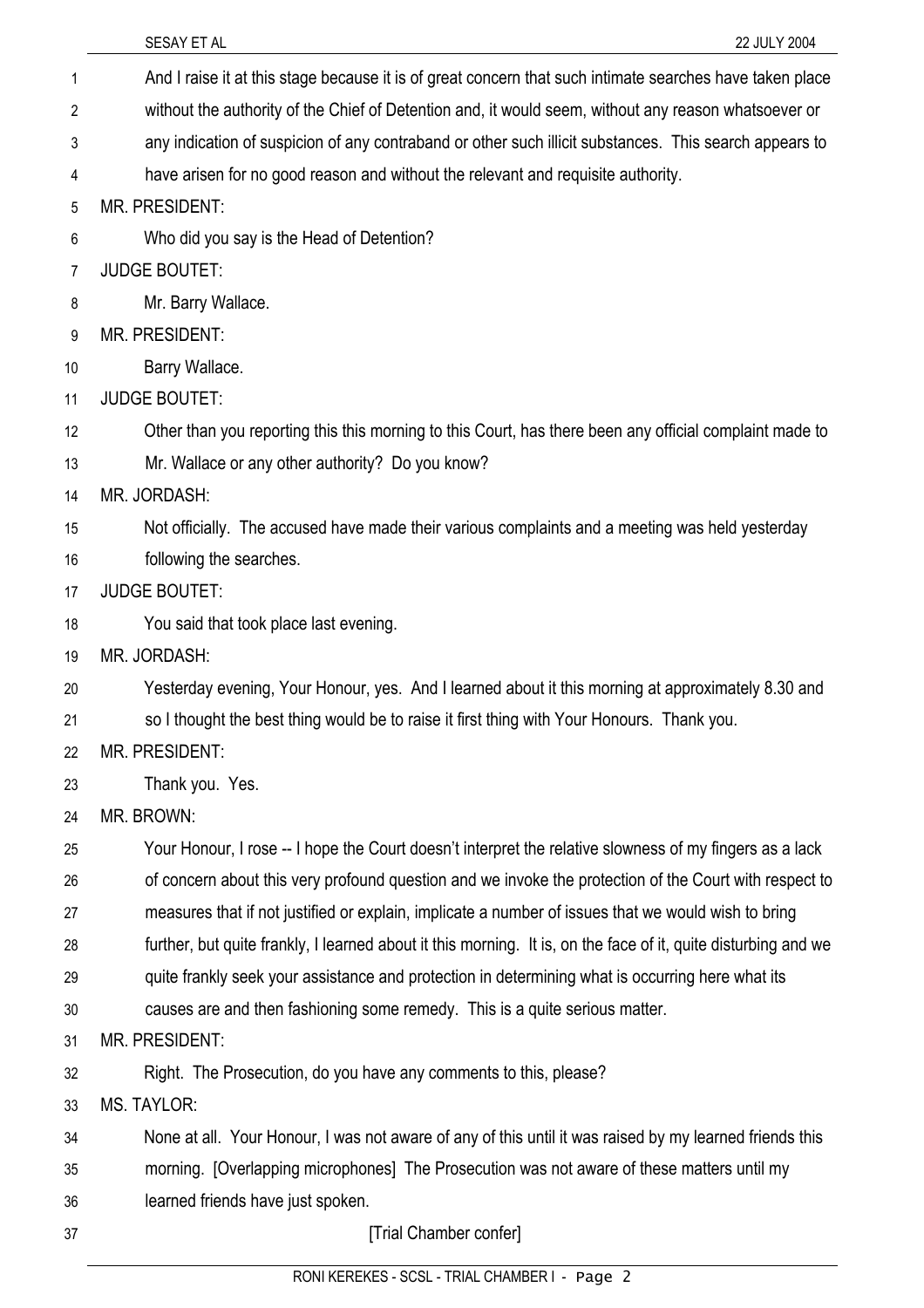| 1  | MR. PRESIDENT:                                                                                             |
|----|------------------------------------------------------------------------------------------------------------|
| 2  | Well, the Chamber has taken note of counsels' complaint and although we consider it extra-judicial in      |
| 3  | terms of our proceedings. I think we -- it could impact on our proceedings and it is in this regard that   |
| 4  | we would be asking the Registrar, whose responsibility it is to oversee the sector of detention, to look   |
| 5  | into it and to report to the Chamber as to what the results of his inquiry would be. We've taken note of   |
| 6  | it and the Registrar would be duly informed by the Court management to look into this.                     |
| 7  | [Trial Chamber confer]                                                                                     |
| 8  | <b>MR. PRESIDENT:</b>                                                                                      |
| 9  | Is that all right, Mr. Jordash?                                                                            |
| 10 | MR. JORDASH:                                                                                               |
| 11 | Yes, thank you very much.                                                                                  |
| 12 | <b>MR. PRESIDENT:</b>                                                                                      |
| 13 | Mr. Brown, is that all right?                                                                              |
| 14 | MR. BROWN:                                                                                                 |
| 15 | That's why we invoked the Court's concern.                                                                 |
| 16 | MR. PRESIDENT:                                                                                             |
| 17 | We'll come back to you in due course.                                                                      |
| 18 | MR. BROWN:                                                                                                 |
| 19 | Might I raise one ministerial matter?                                                                      |
| 20 | MR. PRESIDENT:                                                                                             |
| 21 | Pardon me?                                                                                                 |
| 22 | MR. BROWN:                                                                                                 |
| 23 | One ministerial matter. With respect to the next witness, Witness 217 I have conferred with counsel        |
| 24 | and informed our learned adversaries of our intention, with the Court's permission, to allow the           |
| 25 | second accused to cross-examine first with respect to this witness, provided there is a need for           |
| 26 | cross-examination, if the Court would permit it.                                                           |
| 27 | <b>MR. PRESIDENT:</b>                                                                                      |
| 28 | We would, you know, like to proceed orderly for purposes of our records, so we would start first,          |
| 29 | second and third. Is there any particular reason why we should depart --                                   |
| 30 | MR. BROWN:                                                                                                 |
| 31 | Yes, Your honour. We would ask leave to have the opportunity when strategic requirements and the           |
| 32 | division of labour permit it, and we would point out that we think it may very well be in the interests of |
| 33 | judicial economy because it may enable us to be more efficient in terms of the cross-examination to        |
| 34 | the extent that interests are in common. So we think there are both strategic reasons which I hope         |
| 35 | the Court wouldn't press me to discuss and which I probably can't.                                         |
| 36 | And secondly, the issues of judicial economy would make it a helpful way for us to proceed and we          |
| 37 | think proceed more efficiently. We continually note and attempt to follow the Court's advice to us to      |
|    | BOULIFREIGO COOL TRULOUISPERI                                                                              |

SESAY ET AL 22 JULY 2004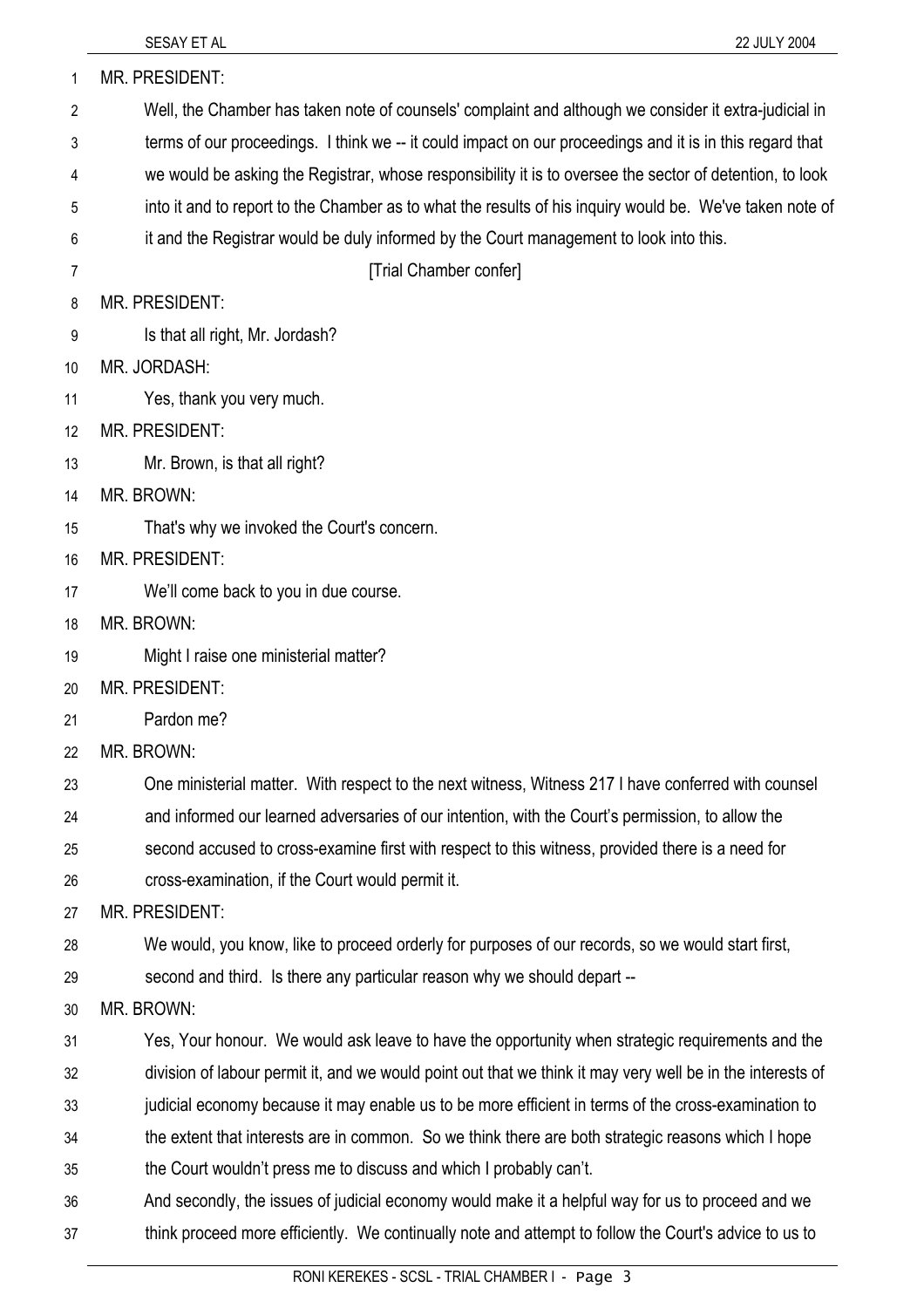| 1              | be expeditious consistent with our duties and we are attempting to be as efficient as we can be. And      |
|----------------|-----------------------------------------------------------------------------------------------------------|
| $\overline{2}$ | that is also a reason why I rose to bring it now rather than at some later time or in some way that       |
| 3              | might even then consume the Court's time.                                                                 |
| 4              | [Trial Chamber confer]                                                                                    |
| 5              | <b>MR. PRESIDENT:</b>                                                                                     |
| 6              | Yes, Mr. Cammegh.                                                                                         |
| 7              | MR. CAMMEGH:                                                                                              |
| 8              | Your Honour, I strongly support Mr. Brown's comments. We three are all trial counsel of some              |
| 9              | experience and that being the case, it would be, given that this trial is likely to take a very long time |
| 10             | indeed, be unfortunate, indeed, if Mr. Jordash who is first on the indictment, were throughout the rest   |
| 11             | of these proceedings to carry the burden of most of cross-examination and likewise, myself being third    |
| 12             | on the indictment, it would be very easy and comfortable for me to simply sit down and adopt much of      |
| 13             | the cross-examination that precedes me in the way that I've done already and that really, with fairness   |
| 14             | to both my learned friends, wouldn't be fair. And speaking personally it would rather give -- it would    |
| 15             | give me a rather unrealistically easy time which I could easily adopt. I don't really want to. I would    |
| 16             | like to play as full a part in these proceedings as my friends.                                           |
| 17             |                                                                                                           |
| 18             | And can I just amplify the comments about expediency or economy made by Mr. Brown. If we were             |
| 19             | able to divide up cross-examination between us insofar as if we were able to come to an agreement         |
| 20             | as to who should take each witness first, it is going to allow all three of us Defence trial counsel to   |
| 21             | prepare cross-examination in a far more expeditious way, saving time and that, I'm sure, will be          |
| 22             | reflected in the length of time taken during cross-examination in total. So I do strongly support what    |
| 23             | Mr. Brown says. I'm sure Mr. Jordash is of the same view.                                                 |
| 24             | MR. PRESIDENT:                                                                                            |
| 25             | Thank you.                                                                                                |
| 26             | [Trial Chamber confer]                                                                                    |
| 27             | MR. PRESIDENT:                                                                                            |
| 28             | Yes, Prosecution, please, would you -- what is your reaction to this?                                     |
| 29             | MS. TAYLOR:                                                                                               |
| 30             | If it suits the convenience of my friends to occasionally change the order on the indictment and it suits |
| 31             | Your Honours also, the Prosecution has no objection to that course.                                       |
| 32             | [Trial Chamber confer]                                                                                    |
| 33             | MR. PRESIDENT:                                                                                            |
| 34             | Well, we've taken note of the request by counsel for the Defence and the observations of the              |
| 35             | Prosecution. We would -- the Chamber would want to reflect on this and to come back to counsel            |
| 36             | later on what its position is. For now and for the witness who is coming, we would work on the normal     |
| 37             | norms. We would look at it at the request by counsel and come back to you at a later stage.               |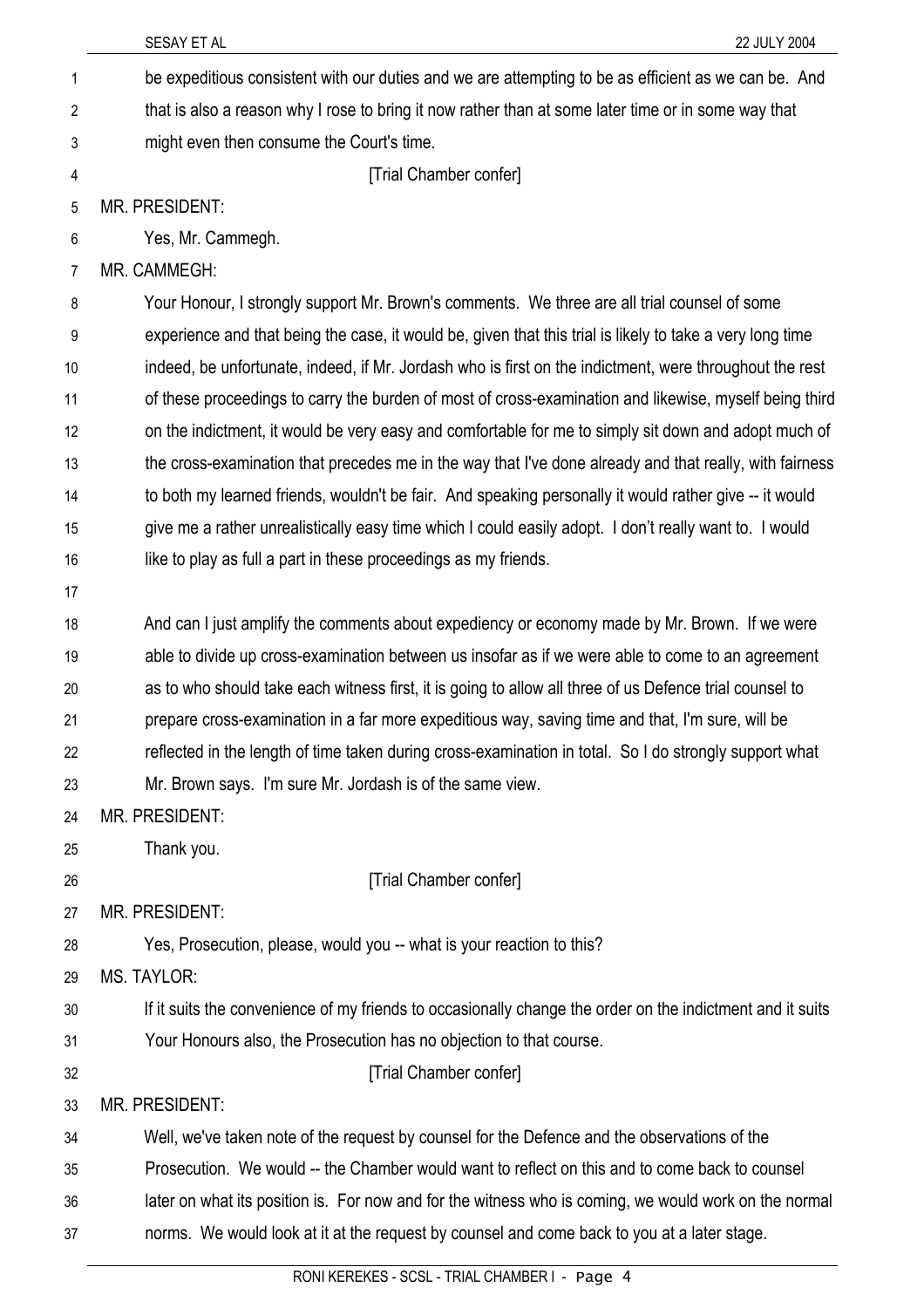| 1  | Can the Prosecution call --                                                                             |
|----|---------------------------------------------------------------------------------------------------------|
| 2  | MR. BROWN:                                                                                              |
| 3  | Can I make one logistical request? Could that later stage be at the end of the direct of this witness?  |
| 4  | MR. PRESIDENT:                                                                                          |
| 5  | We'll come back to you at a later stage, Mr. Brown, and we'll -- we're very sensitive of the importance |
| 6  | of the issue you have raised and we'll come back to you.                                                |
| 7  |                                                                                                         |
| 8  | Yes.                                                                                                    |
| 9  | MR. SANTORA:                                                                                            |
| 10 | Your Honour, the Prosecution now wishes to call TF1-217.                                                |
| 11 | <b>JUDGE BOUTET:</b>                                                                                    |
| 12 | This is a witness that testifies in Krio and the protective measure in this case is only the protective |
| 13 | screen.                                                                                                 |
| 14 | <b>MR. SANTORA:</b>                                                                                     |
| 15 | Yes, Your Honour.                                                                                       |
| 16 | MR. PRESIDENT:                                                                                          |
| 17 | <b>TF1?</b>                                                                                             |
| 18 | <b>MR. SANTORA:</b>                                                                                     |
| 19 | TF1-217.                                                                                                |
| 20 | MR. PRESIDENT:                                                                                          |
| 21 | That will be your seventh witness?                                                                      |
| 22 | MR. SANTORA:                                                                                            |
| 23 | Yes, Your Honour.                                                                                       |
| 24 | MR. CAMMEGH:                                                                                            |
| 25 | Your Honour, I think it is number eight.                                                                |
| 26 | <b>MR. PRESIDENT:</b>                                                                                   |
| 27 | The eighth?                                                                                             |
| 28 | MR. SANTORA:                                                                                            |
| 29 | Yes, it is the eighth, sorry about that.                                                                |
| 30 | MR. PRESIDENT:                                                                                          |
| 31 | The eighth. Yes, okay.                                                                                  |
| 32 | [The witness entered court]                                                                             |
| 33 | MS. EDMONDS:                                                                                            |
| 34 | Please repeat after me.                                                                                 |
| 35 | <b>JUDGE BOUTET:</b>                                                                                    |
| 36 | Mr. Technician, there is voice distortion in place and there is no such requirement.                    |
| 37 | [WITNESS TF1-217 sworn]                                                                                 |
|    | RONIKEREKES SCSL TRIAL CHAMRER L. Page 5                                                                |

SESAY ET AL 22 JULY 2004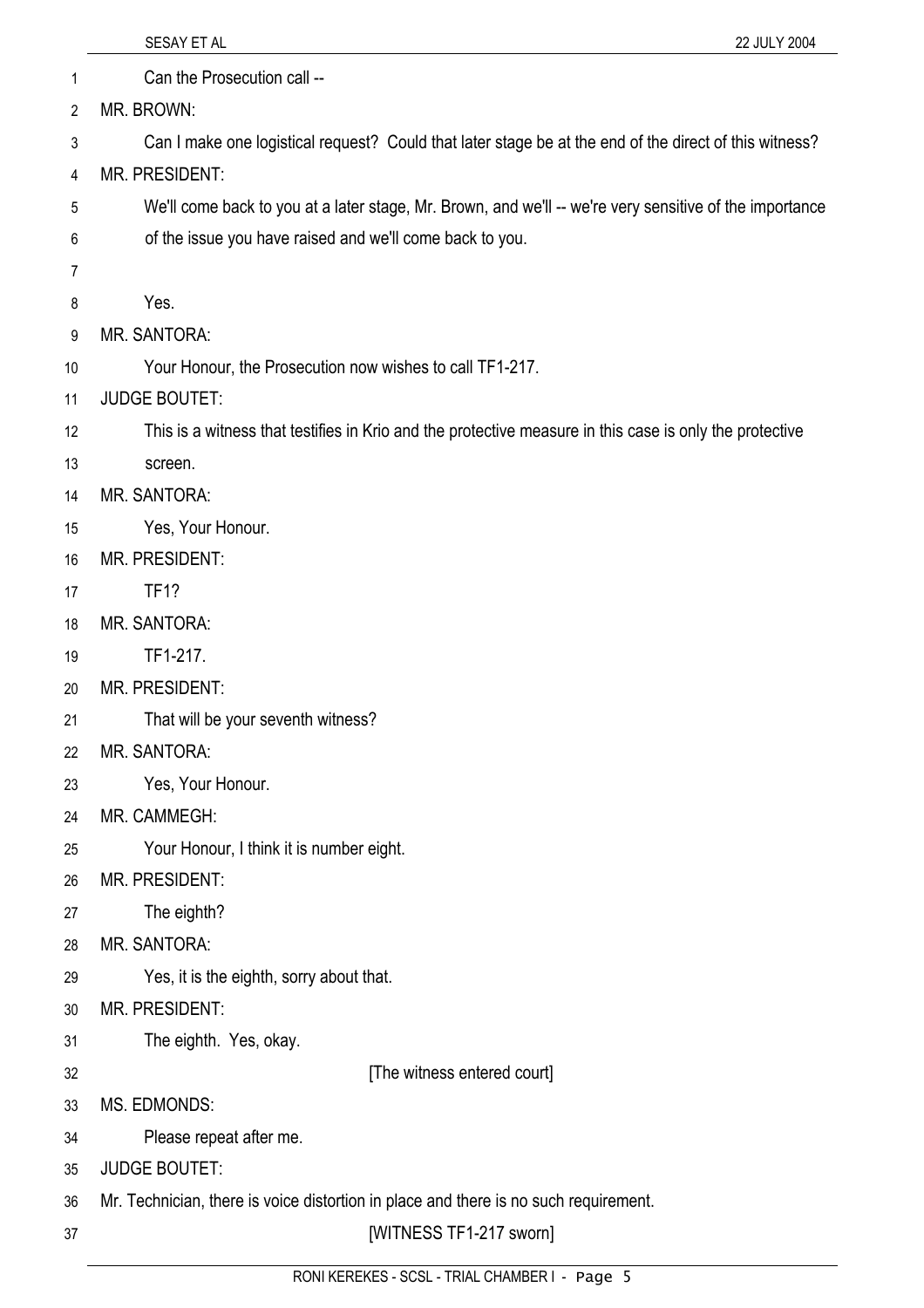1 [Witness answered through interpretation]

2 JUDGE BOUTET:

- 3 Mr. Prosecutor, we'll see when you talk to the witness at the beginning to see if the system has been
- 4 modified or not now.
- 5 MR. SANTORA:
- 6 So I will go ahead and proceed and see on the response.
- 7 JUDGE BOUTET:
- 8 Wait for the Presiding Judge to tell you.
- 9 MR. SANTORA:
- 10 Yes.
- 11 MR. PRESIDENT:
- 12 Yes, Prosecution you may proceed.
- 13

Examination by Mr. Santora:

- 14 15 MR. SANTORA: Thank you, Your Honours.
- 16 Q. Mr. Witness, I'm going to ask you some questions. I want you to listen and if there's anything you
- 17 don't understand, please say that you don't understand and I'll repeat the question. Do you
- 18 understand that?
- 19 A. Yes, I hear.
- 20 Q. Mr. Witness, where were you born?
- 21 A. I was born in Kono.
- 22 Q. Do you know when you were born?

#### 23 A. Yes. In 1958.

- 24 Q. Do you know how old you are?
- 25 A. I think I'm 47 years.
- 26 Q. Mr. Witness, where did you grow up?
- 27 A. It is in Kono.
- 28 Q. Have you ever lived anywhere else?
- 29 MR. PRESIDENT:
- 30 Excuse me. He said he was born in 1958?
- 31 MR. SANTORA:
- 32 Yes, Your Honour, 1958.
- 33 Q. Have you ever lived any where aside from Kono?
- 34 A. Unless when I go to Guinea and in Freetown.
- 35 Q. When were you living in Freetown?
- 36 A. I was at Xxxxx Xxxxx along Xxxxx Road
- 37 Q. When were you living in Freetown?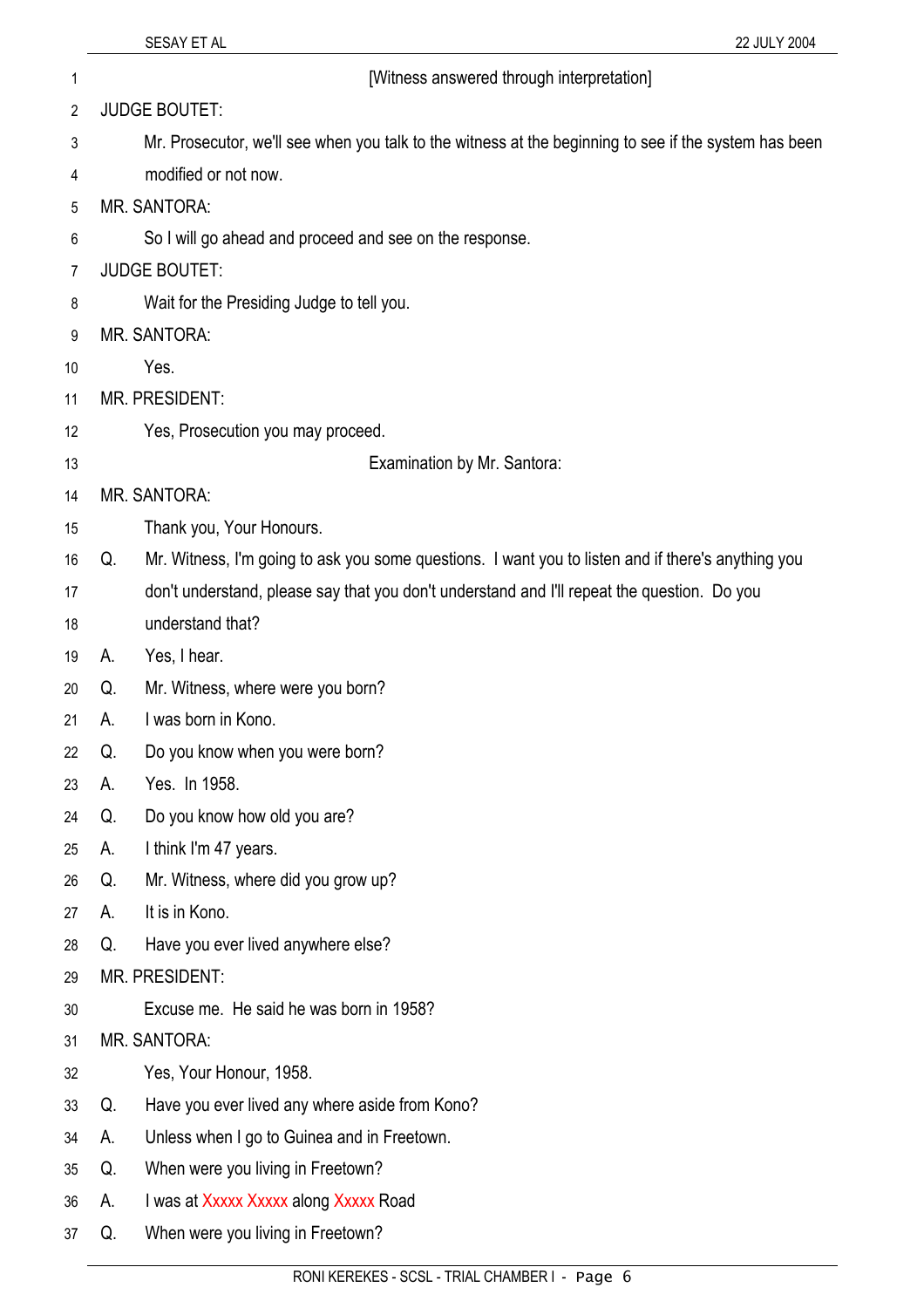| 1              | А. | I came to Freetown from 1970.                                                                      |
|----------------|----|----------------------------------------------------------------------------------------------------|
| $\overline{2}$ | Q. | And how long were you living in Freetown for?                                                      |
| 3              | А. | I came here for schooling from form one to form four (sic).                                        |
| 4              | Q. | Mr. Witness, what's --                                                                             |
| 5              |    | <b>JUDGE BOUTET:</b>                                                                               |
| 6              |    | Pardon me. What is the last answer? I didn't get that one. He came to Freetown for school but --   |
| 7              |    | MR. SANTORA:                                                                                       |
| 8              |    | From form one to form four, I believe he said.                                                     |
| 9              | А. | From form one to form five.                                                                        |
| 10             | Q. | Mr. Witness, are you married?                                                                      |
| 11             | А. | Yes, I have a wife.                                                                                |
| 12             | Q. | Is this the first time you've been married?                                                        |
| 13             | А. | No, this is my second wife that I have.                                                            |
| 14             | Q. | How many children do you have, Mr. Witness?                                                        |
| 15             | А. | I have five children, because I'm not counting that one who has died, who made six.                |
| 16             | Q. | Mr. Witness, can you read and write?                                                               |
| 17             | А. | Yes, I can read and write.                                                                         |
| 18             | Q. | Can you tell the Court what languages you can speak.                                               |
| 19             | А. | Yes. I speak Kono; I speak Temne; I speak Krio; I speak English.                                   |
| 20             | Q. | Mr. Witness, what do you do now for work?                                                          |
| 21             | А. | I am doing nothing unless garden work with my wife. I'm doing garden work.                         |
| 22             | Q. | What kind of work did you do before?                                                               |
| 23             | А. | When I left school, I went to Kono. There I was a miner.                                           |
| 24             | Q. | And about how many years were you a miner for?                                                     |
| 25             | А. | I mined for more than ten years.                                                                   |
| 26             | Q. | Where were you mining?                                                                             |
| 27             | А. | I was mining in Koidu Town, Tefeya, Waidaya, where we heard that there were diamonds.              |
| 28             | Q. | For whom were you mining for?                                                                      |
| 29             | А. | At first I was digging for Kasim Basma. He paid us.                                                |
| 30             | Q. | When did you stop working as a diamond miner?                                                      |
| 31             | А. | From the time when the rebel entered Kono this last time.                                          |
| 32             | Q. | Why did you stop when the rebels entered Kono this last time?                                      |
| 33             | А. | The reason why I stopped was that I did not see any use or any reason when you get a gravel, it is |
| 34             |    | the rebel that took it from you. That is why I stopped digging.                                    |
| 35             | Q. | Do you remember what year this was when you stopped being a diamond miner?                         |
| 36             | А. | It was in 1997.                                                                                    |
| 37             | Q. | Mr. Witness, where were you living in February 1998? Do you remember where you were living?        |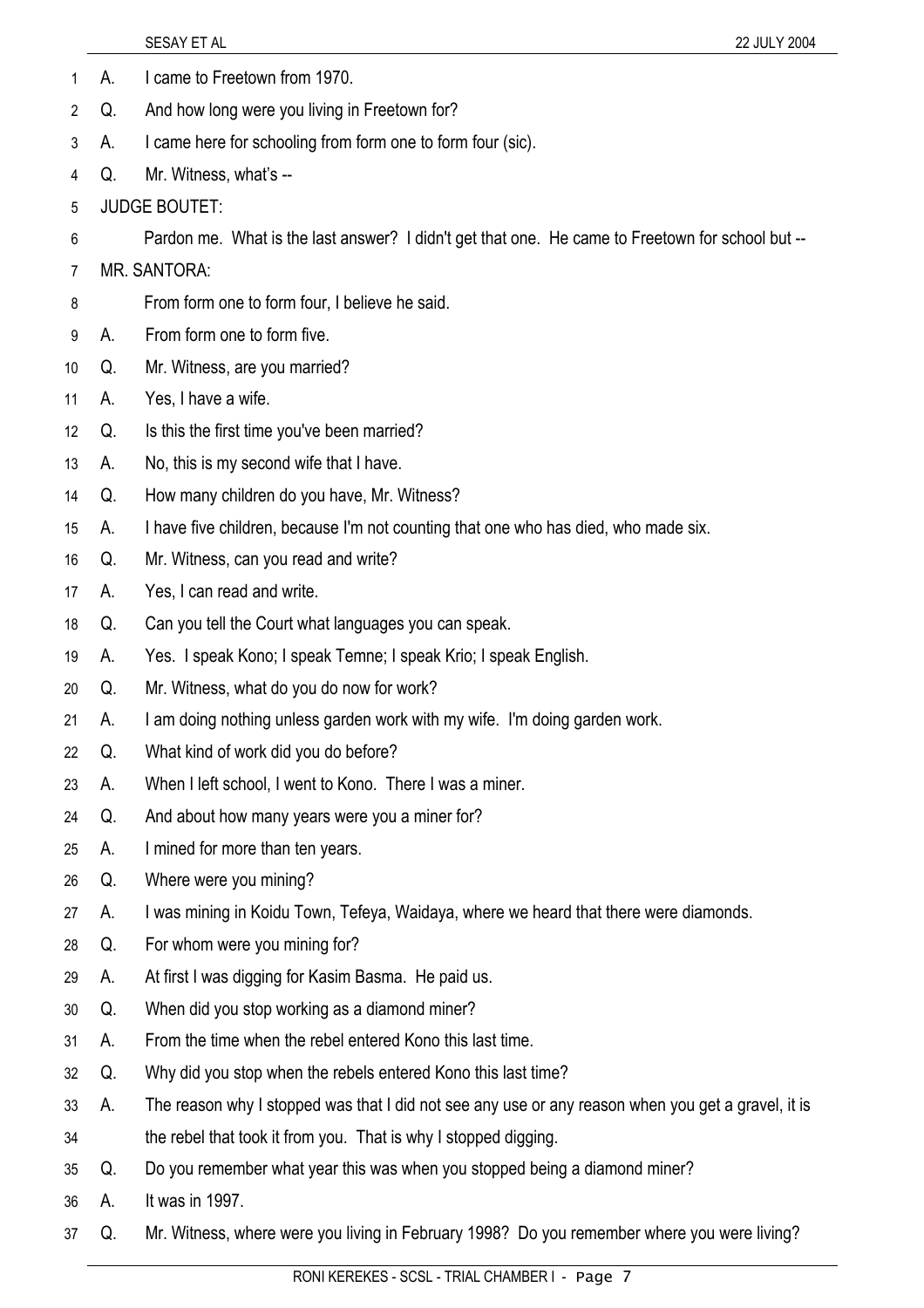|                |    | 22 JULY 2004<br>SESAY ET AL                                                                             |
|----------------|----|---------------------------------------------------------------------------------------------------------|
| 1              | А. | I was in Kono.                                                                                          |
| $\overline{2}$ | Q. | What was happening in Kono at this time?                                                                |
| 3              | А. | Really, what happened in Kono was that that we saw. When the rebels and the junta were there, they      |
| 4              |    | were going from house to house, knock at houses and took people's property from their hands, raped      |
| 5              |    | young girls, if they knock at your door and you did not open quickly, at times they stabbed people, and |
| 6              |    | even myself, they took my property from my house.                                                       |
| 7              | Q. | Now you just stated that when the rebels and the juntas came, that these things happened. Explain       |
| 8              |    | to the Court what you mean by rebels and juntas.                                                        |
| 9              | А. | Yes, I can explain what happened. This is what happened. I'm explaining now. When they go               |
| 10             |    | midnight at people houses, they knock at people (sic) houses, they took people's property, they break   |
| 11             |    | the door and they took people property, raped young girls. If you do not open quickly and they          |
| 12             |    | manage to get into you, they stab people because they are angry because you delayed to open them        |
| 13             |    | (sic), to allow for them to go in. This is what they did.                                               |
| 14             |    | <b>JUDGE THOMPSON:</b>                                                                                  |
| 15             |    | Learned counsel, I don't think the witness got the question.                                            |
| 16             |    | <b>MR. SANTORA:</b>                                                                                     |
| 17             |    | I'm going to re-ask the question, Your Honour.                                                          |
| 18             | Q. | Mr. Witness, when you say rebels, who do you mean?                                                      |
| 19             | A. | Well because they had guns, they fought against their country, so that person has rebelled against his  |
| 20             |    | country. It is what we -- it is they that we call rebels.                                               |
| 21             | Q. | And you stated juntas, what do you mean by juntas?                                                      |
| 22             | А. | Juntas were soldiers, they ceded and went to the bush, so they are the ones that we call juntas.        |
| 23             | Q. | You stated just now that the rebels and juntas were in Koidu; is that correct?                          |
| 24             | А. | Yes, it is true. They were all together, they joined forces together to fight against the country.      |
| 25             | Q. | Explain what you mean when you say "they joined forces."                                                |
| 26             | А. | They were all together, they lived as one; this is what I mean.                                         |
| 27             | Q. | And how do you know this?                                                                               |
| 28             | А. | It is something that we saw and I saw it.                                                               |
| 29             | Q. | Now, at this time that you were just describing, where were you living?                                 |
| 30             | А. | In Koidu Town.                                                                                          |
| 31             | Q. | Without telling me -- without telling me a street name, can you tell me what area of Koidu you were     |
| 32             |    | living in?                                                                                              |
| 33             | А. | Yes. I can tell this man where I was, but because he said I should not call the street -                |
| 34             |    | MR. PRESIDENT:                                                                                          |
| 35             |    | Yes, you should not call the street because you are protected. We don't want to know where you          |
| 36             |    | were living. We don't want people to know -- don't you see the screen behind you?                       |
| 37             |    |                                                                                                         |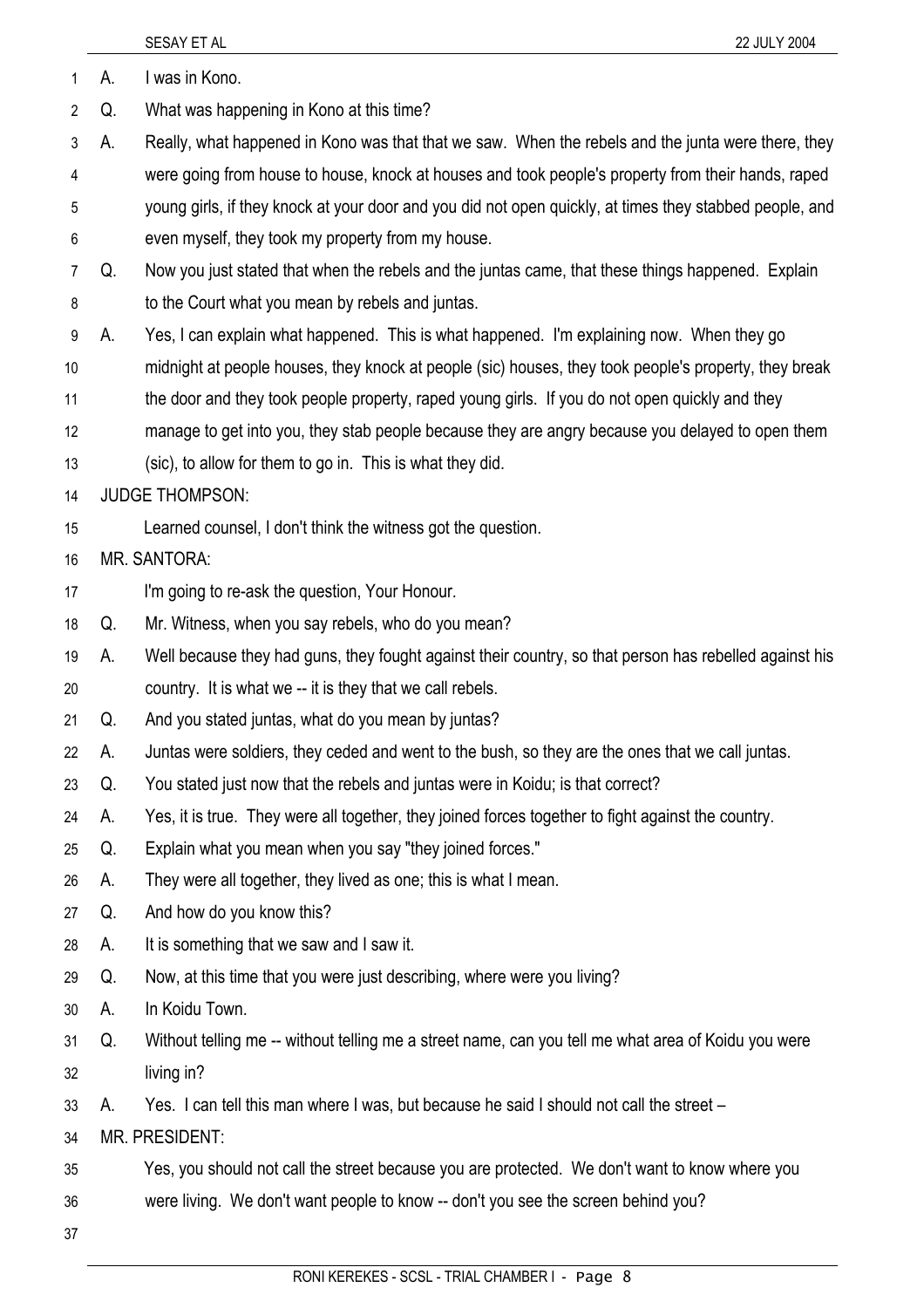|    |    | SESAY ET AL<br>22 JULY 2004                                                                            |
|----|----|--------------------------------------------------------------------------------------------------------|
| 1  |    | MR. SANTORA:                                                                                           |
| 2  |    | Perhaps if I asked him to identify a landmark, if that's appropriate.                                  |
| 3  |    | MR. PRESIDENT:                                                                                         |
| 4  |    | I want him to know that he's not supposed to -- let him understand why they don't want him to call his |
| 5  |    | street, because we do not want you to be identified because you're protected. Okay?                    |
| 6  |    | <b>MR. SANTORA:</b>                                                                                    |
| 7  | Q. | If you can just tell me the area of Koidu where you were living at this time?                          |
| 8  | А. | I was in the eastern part of Koidu Town.                                                               |
| 9  | Q. | During this time, did anything happen to you personally?                                               |
| 10 | А. | Yes. They took my property from my house.                                                              |
| 11 | Q. | Can you explain exactly what happened?                                                                 |
| 12 | А. | To me, I can explain. I'm going to explain. Well, when the juntas and the rebels were in Koidu Town,   |
| 13 |    | when they were knocking at people's door, break doors and took people property, raped children, they   |
| 14 |    | stabbed people. This is the habit that they were having. It made people to be unhappy, so the          |
| 15 |    | wealthy people in town contributed some money and called Kamajors to pull out rebels from Koidu        |
| 16 |    | Town. When the Kamajors came, they entered Koidu Town, they were able to evict the rebels from         |
| 17 |    | Koidu Town.                                                                                            |
| 18 |    |                                                                                                        |
| 19 |    | The members, family members of the juntas and the rebels, the Kamajors were holding them, and in       |
| 20 |    | front of a soldier if you are a friend of an RUF fighter, they held you and killed you.                |
| 21 | Q. | Mr. Witness, before the Kamajors came into Koidu, at this time you were just describing, do you know   |
| 22 |    | who the commanders of the rebels and the juntas were in Koidu at this time?                            |
| 23 | А. | Well, I know -- I knew -- I know some. One -- can I call their names?                                  |
| 24 | Q. | Yes, you can call their names.                                                                         |
| 25 | А. | One, I saw one Lieutenant Tee who was a member of the Sierra Leonean Army; two, I saw Komba            |
| 26 |    | Gbundema, he was a member of the RUF; three, I saw Captain Bai Bureh, he was a member of the           |
| 27 |    | RUF; four, I saw Sam Bockarie, he was a member of the RUF. These are the people that I saw.            |
| 28 |    | And where I was able to see Sam Bockarie, it was where we were playing football at community           |
| 29 |    | centre, where they killed thieves. It was there that I saw him.                                        |
| 30 | Q. | Mr. Witness, these people that you just named, how do you know that they were the commanders?          |
| 31 | А. | Their followers informed us, told us and they told us and we knew that they were the bosses.           |
| 32 | Q. | And of the people you just mentioned, do you know who was the highest boss?                            |
| 33 | А. | No. No, because each one of them showed that he was the boss.                                          |
| 34 | Q. | You mentioned a location where you saw Sam Bockarie. Can you tell the Court where you saw the          |
| 35 |    | other commanders that you mentioned, starting with Lieutenant Tee?                                     |
| 36 | А. | Yes. Captain Bai Bureh I saw him in Wendedu and he do something to me that is bad. Then,               |
| 37 |    | Komba Gbundema I saw him in mining areas; we call that area Commander Mining. It was there that        |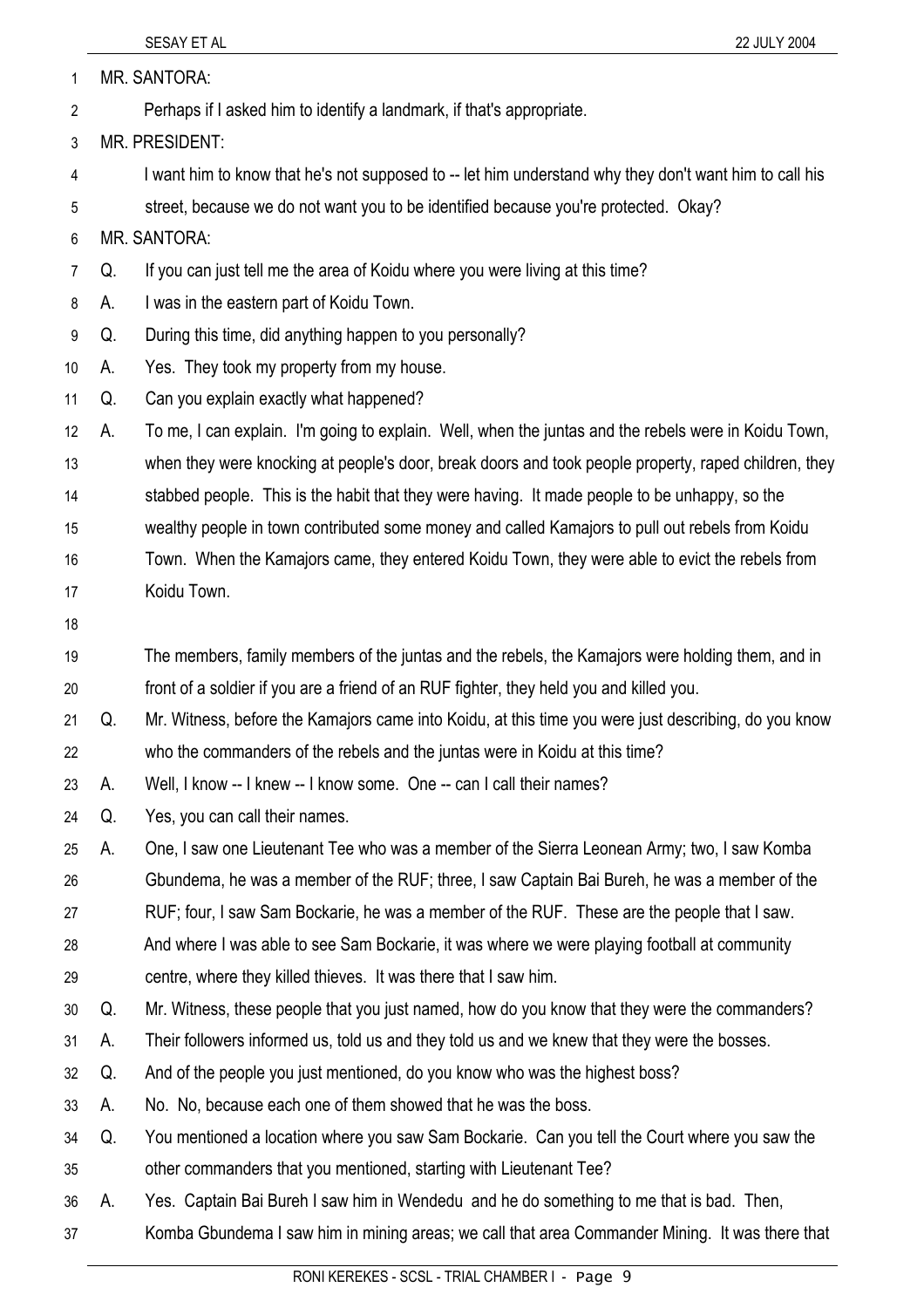| 1              |    | I saw him. Then, Sam Bockarie the area that I saw him it was where the thieves were killed at            |
|----------------|----|----------------------------------------------------------------------------------------------------------|
| 2              |    | community centre field. It was there that I saw him.                                                     |
| 3              | Q. | And you mentioned a Lieutenant Tee, do you remember where you saw him?                                   |
| 4              | А. | Yes. Where I saw him it was there that they drove us when they said that they did not want to see the    |
| 5              |    | civilian. It was the time that they started burning houses.                                              |
| 6              | Q. | Mr. Witness, you mentioned that rape was occurring at that time. How do you know this?                   |
| $\overline{7}$ | А. | Okay. It was something that -- it was something that happened and every morning we went to the           |
| 8              |    | hospitals when we heard that the rebels broke people houses and we knew that damage must be              |
| 9              |    | done and we went to hospital and we met young women that were raped and young people -- men              |
| 10             |    | that were damaged. And it happened many times.                                                           |
| 11             | Q. | Mr. Witness, during this time in Koidu, what season was it in Sierra Leone?                              |
| 12             | А. | It was the dry season.                                                                                   |
| 13             | Q. | Now you mentioned that the Kamajors came in at a certain point. Do you remember when they came           |
| 14             |    | in?                                                                                                      |
| 15             | A. | It was the dry season. The dry season.                                                                   |
| 16             | Q. | And how long were the Kamajors in Koidu for?                                                             |
| 17             | А. | They spent there three weeks.                                                                            |
| 18             | Q. | Why did they leave?                                                                                      |
| 19             | А. | Well, these people were for themselves. They came with a group that they said was led by Akim. It        |
| 20             |    | was that group that pulled them out from -- but I did not see Akim, but it was they who told me that     |
| 21             |    | Akim was the head, but I did not see him. That was why the Kamajors ran away.                            |
| 22             | Q. | How do you know it was Akim?                                                                             |
| 23             | А. | Well, his boys were saying that.                                                                         |
| 24             | Q. | When you say "his boys," who do you mean?                                                                |
| 25             | А. | Those who were fighting behind him.                                                                      |
| 26             | Q. | Can you tell us -- can you tell the Court how the rebels and the jun -- how the rebels were dressed?     |
| 27             | А. | Some were in military uniforms, some were in jeans and T-shirts, some they put on jean-jean. This is     |
| 28             |    | how they were dressed.                                                                                   |
| 29             | Q. | Can you tell the Court how the juntas were dressed?                                                      |
| 30             | А. | It was the same way of dressing, the military uniforms and jean-jeans, most places they like             |
| 31             |    | jean-jeans.                                                                                              |
| 32             | Q. | What happened in Koidu after Akim and his troops drove the Kamajors out?                                 |
| 33             | A. | Well, they started burning houses so they said they did not want to see civilians. They said that it was |
| 34             |    | we that brought civilians to kill their colleagues.                                                      |
| 35             | Q. | When you said "They did not want civilians," who was saying this, specifically?                          |
| 36             | A. | The rebels and the juntas.                                                                               |
| 37             | Q. | Did you personally hear them saying this?                                                                |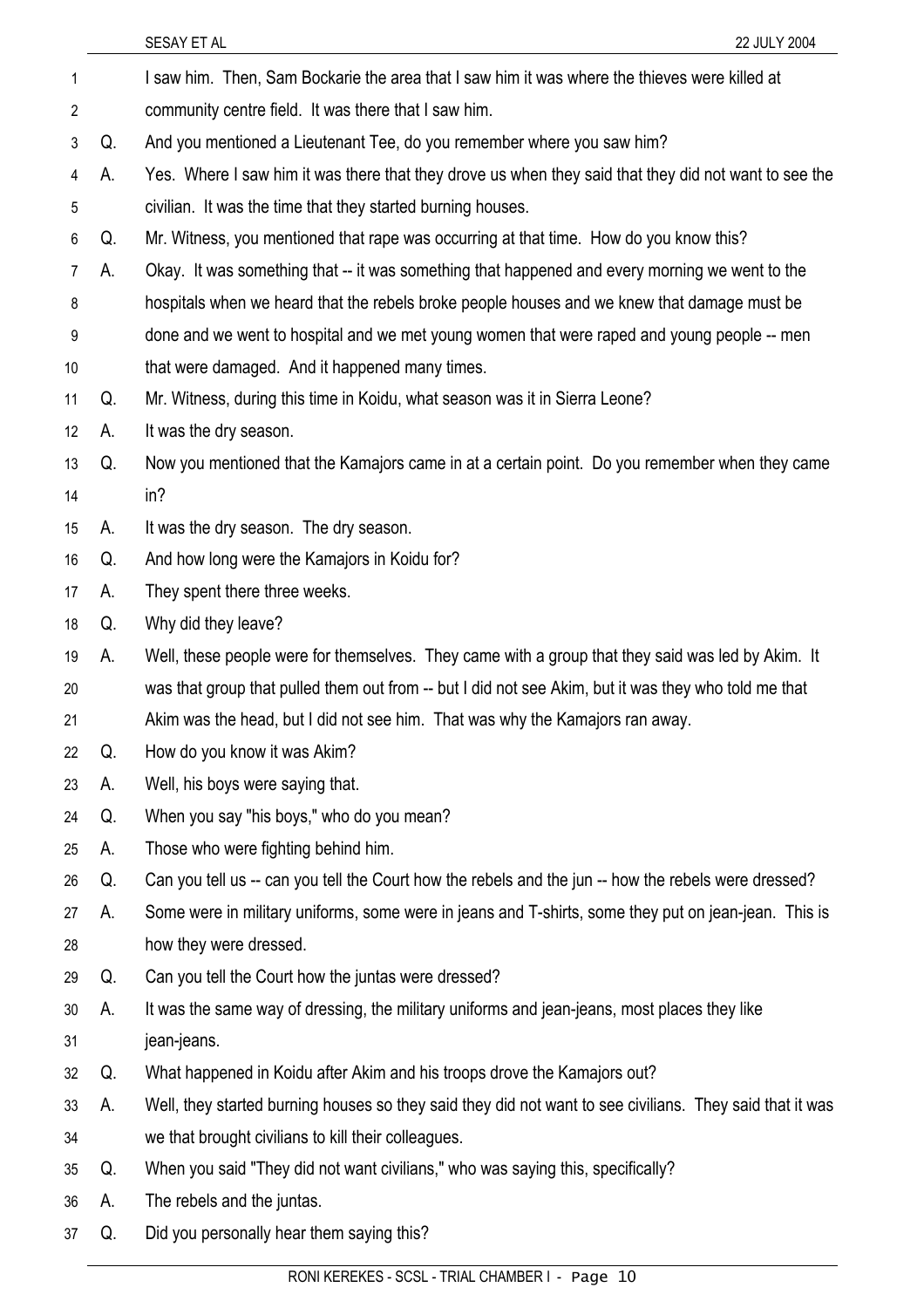|                 |    | SESAY ET AL<br>22 JULY 2004                                                                          |
|-----------------|----|------------------------------------------------------------------------------------------------------|
| 1               | А. | Yes. It was the way that they drove.                                                                 |
| $\overline{2}$  | Q. | You stated that they started burning houses, can you explain exactly what you mean by that?          |
| 3               | А. | They set fire on houses and the houses were burning.                                                 |
| 4               | Q. | And how do you know this?                                                                            |
| 5               | А. | It was something that we saw and our own house was burnt, they burnt it, and they burnt the whole    |
| 6               |    | Koidu Town.                                                                                          |
| 7               | Q. | After you saw the houses burning, what happened?                                                     |
| 8               | A. | When they started, we ran away because they said they did not want to see civilians.                 |
| 9               | Q. | Where did you go?                                                                                    |
| 10 <sup>°</sup> | А. | We did not go far away, we went to Wendedu village.                                                  |
| 11              | Q. | Can you tell the Court where Wendedu village is in relation to Koidu?                                |
| 12 <sup>°</sup> | А. | It is about 2 miles from Koidu Town.                                                                 |
| 13              | Q. | Do you know which direction it is from Koidu?                                                        |
| 14              | А. | It is in the eastern part of Koidu.                                                                  |
| 15              | Q. | Now this time you left -- when you left Koidu for Wendedu, what season was it?                       |
| 16              | А. | It was in the dry season.                                                                            |
| 17              | Q. | Now, you have told the Court that you used to be a diamond miner, is there a difference in mining    |
| 18              |    | between the dry season and the rainy season?                                                         |
| 19              | А. | Yes, there is a small difference. There is a small difference between mining in the rainy season and |
| 20              |    | mining in the dry season. In some places you cannot do deep mining except those who have a lot of    |
| 21              |    | money. They are the one that can do mining in -- deep mining in the dry season because they use      |
| 22              |    | caterpillars. Then in the rainy season, some go to the terrace and bring terrace -- they come to a   |
| 23              |    | stream and wash. This is how they mined in the rainy season. Or you go to a stream, you take gravel  |
| 24              |    | from there, you can wash it. That is the difference between the dry season mining and the rainy      |
| 25              |    | season mining. It is a very small -- it is just a small difference.                                  |
| 26              | Q. | So at this time when you left Koidu for Wendedu what type of mining was going on?                    |
| 27              | А. | Well, they were not mining, that was the time we left Koidu Town.                                    |
| 28              | Q. | And how did you get to Wendedu?                                                                      |
| 29              | А. | We walked on foot.                                                                                   |
| 30              | Q. | Who exactly went with you?                                                                           |
| 31              | A. | Myself, my children, wife and a lot of other people, plenty.                                         |
| 32              | Q. | Who were these other people?                                                                         |
| 33              | A. | They were civilians, all of us were civilians.                                                       |
| 34              | Q. | And when you say plenty, can you give an approximate number of people that went with you?            |
| 35              | A. | I cannot tell. I was unable to count; we were plenty.                                                |
| 36              | Q. | What happened when you arrived in Wendedu?                                                           |
| 37              | А. | Okay. When we reached Wendedu, we waited for awhile. Okay, the juntas and rebels were going --       |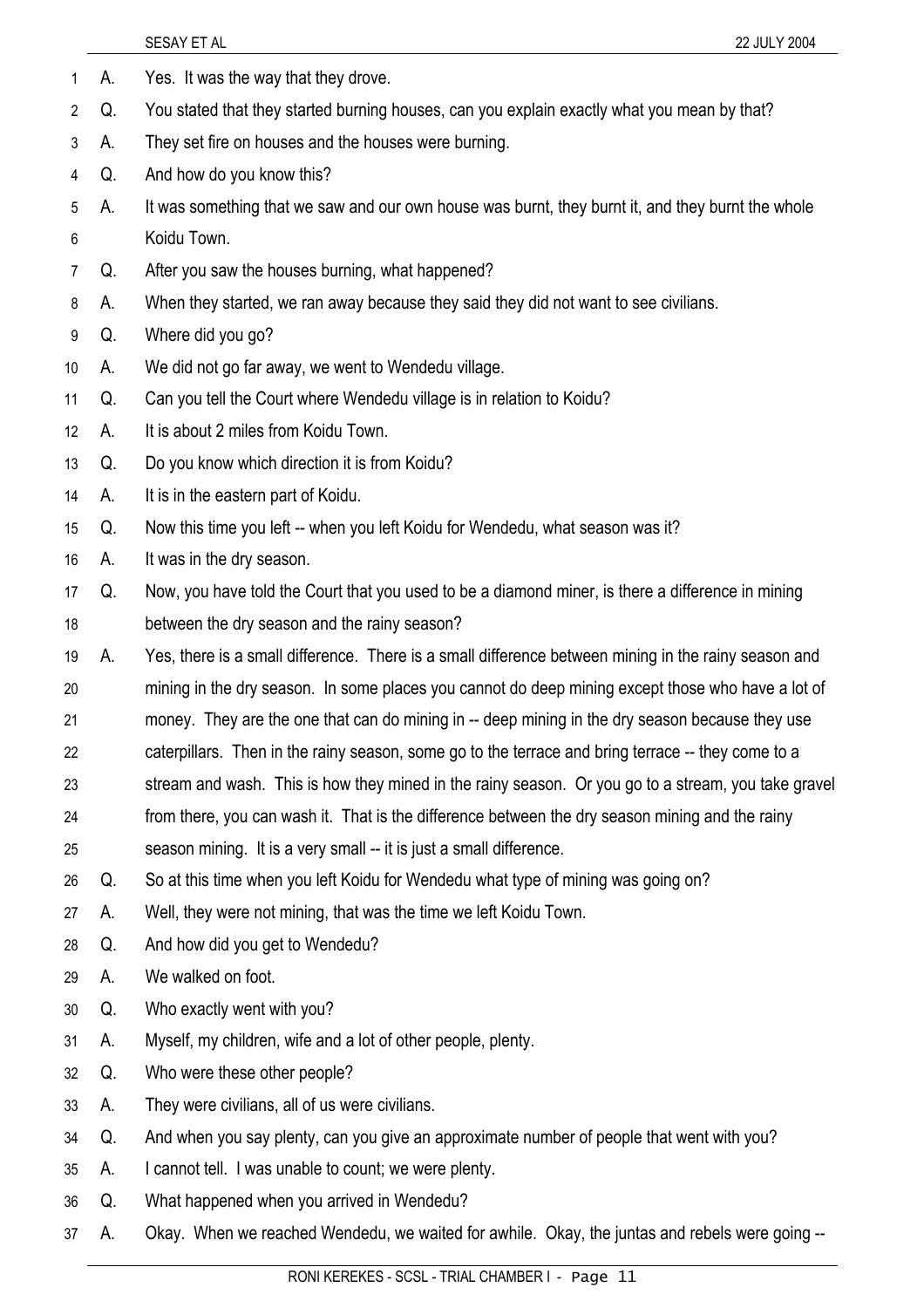| 1  |                                                                                                     | they went to us, but they never did any harm to us at that time. They went to us and started drinking     |  |
|----|-----------------------------------------------------------------------------------------------------|-----------------------------------------------------------------------------------------------------------|--|
| 2  | palm wine. What forced me to leave there with other people, one day I saw five vehicles, I saw five |                                                                                                           |  |
| 3  | young girls who sat inside the vehicles, one was weeping. One among the boys, the junta boys, they  |                                                                                                           |  |
| 4  | captured my younger sister. They said, "This is Captain Bai Bureh's wife." They took her to Bai     |                                                                                                           |  |
| 5  |                                                                                                     | Bureh, then they said "Yes, this is a beautiful lady." I went to beg so that my sister could be released; |  |
| 6  |                                                                                                     | they didn't agree. Then they asked me, "Your life, your sister, which of the two do you want?" Then I     |  |
| 7  |                                                                                                     | said "My life." Then my sister said, "Brother go." Then I left there. We packed our belongings and        |  |
| 8  |                                                                                                     | went away, went to Kondewakoro. We lived in those forests. We built some huts there.                      |  |
| 9  | Q.                                                                                                  | Mr. Witness, how old was your sister at this time?                                                        |  |
| 10 | A.                                                                                                  | At that time she was 16 years old.                                                                        |  |
| 11 | Q.                                                                                                  | And you stated that Captain Bai Bureh was there, who was Captain Bai Bureh?                               |  |
| 12 | А.                                                                                                  | He was one of the commanders.                                                                             |  |
| 13 | Q.                                                                                                  | And were there any other people there besides Captain Bai Bureh?                                          |  |
| 14 | А.                                                                                                  | There was one Lieutenant Jalloh, fair in complexion. They went there in numbers.                          |  |
| 15 | Q.                                                                                                  | When you say "they," who do you mean exactly?                                                             |  |
| 16 | А.                                                                                                  | Well, the juntas and the rebels because all of them came together.                                        |  |
| 17 | Q.                                                                                                  | And at this time when your sister was taken, do you remember how many juntas and rebels were              |  |
| 18 |                                                                                                     | there?                                                                                                    |  |
| 19 | А.                                                                                                  | No, I cannot tell. And, in fact, you cannot stand and started counting them.                              |  |
| 20 | Q.                                                                                                  | You said that they came in five trucks, do you remember what kind of trucks they were?                    |  |
| 21 | А.                                                                                                  | Land Rover.                                                                                               |  |
| 22 | Q.                                                                                                  | Do you remember anything else about the trucks?                                                           |  |
| 23 | А.                                                                                                  | Well, only about the girls that were in the trucks and one was weeping.                                   |  |
| 24 | Q.                                                                                                  | Can you tell the Court what your opinion was of the approximate age of these girls?                       |  |
| 25 | А.                                                                                                  | Well, they are not my children, but what I know they are underage girls.                                  |  |
| 26 | Q.                                                                                                  | When you say "underage," what do you mean?                                                                |  |
| 27 | А.                                                                                                  | Well, what I meant by that, they were around or about 13, 14, 15, 16 years.                               |  |
| 28 | Q.                                                                                                  | And you stated one of the girls was crying, do you know why she was crying?                               |  |
| 29 | А.                                                                                                  | Well, by my experience I knew she was not --                                                              |  |
| 30 |                                                                                                     | MR. PRESIDENT:                                                                                            |  |
| 31 |                                                                                                     | Speculative, speculative.                                                                                 |  |
| 32 |                                                                                                     | MR. SANTORA:                                                                                              |  |
| 33 |                                                                                                     | I didn't -- the reason I ask is because perhaps he was close enough to know what the reason of her --     |  |
| 34 | MR. PRESIDENT:                                                                                      |                                                                                                           |  |
| 35 |                                                                                                     | Then ask him that.                                                                                        |  |
| 36 |                                                                                                     | MR. SANTORA:                                                                                              |  |
| 37 |                                                                                                     | Yes, Your Honour.                                                                                         |  |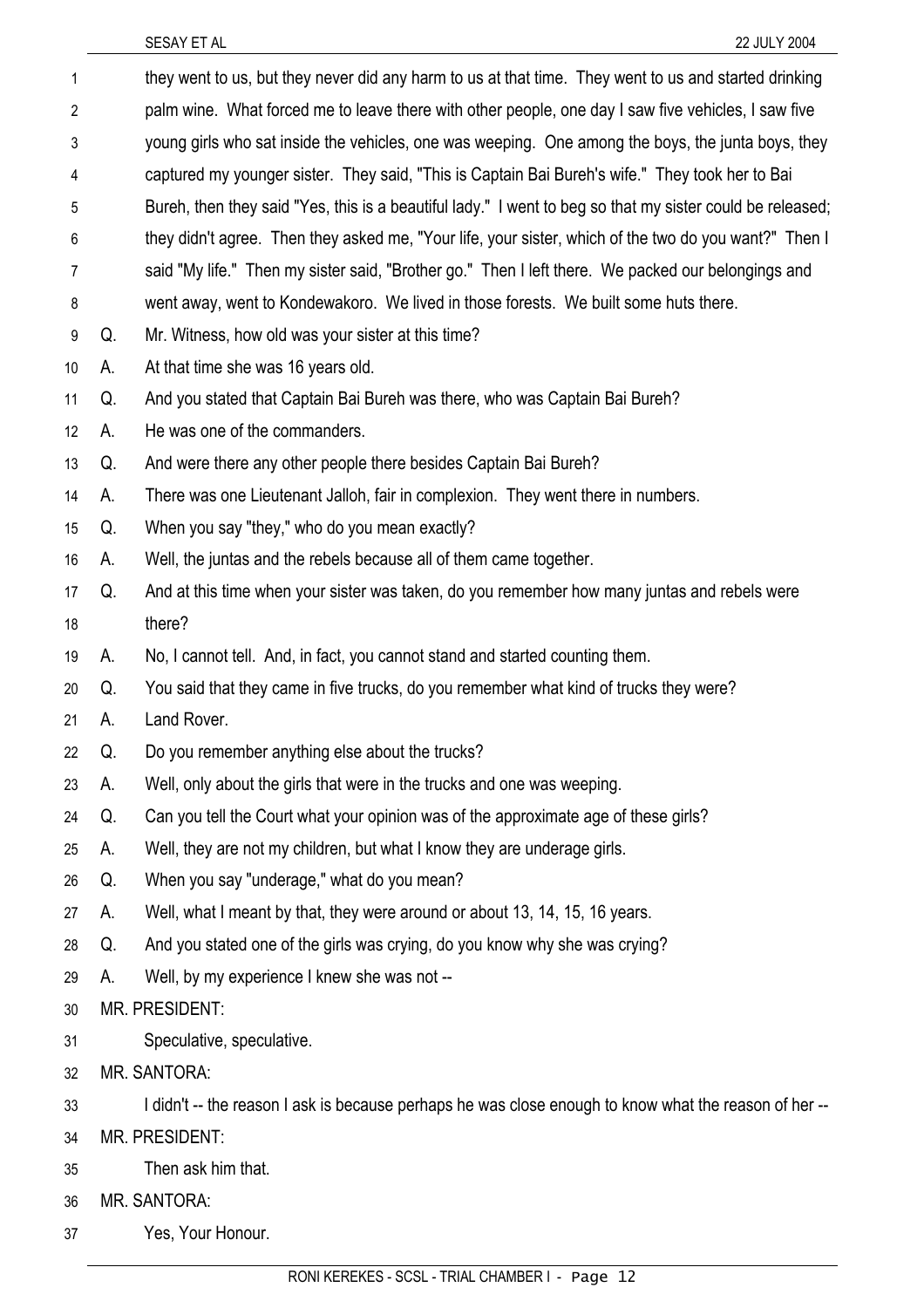- 1 Q. The girl that you mentioned was crying, how far away were you from her?
- 2 A. Well, it is just as the -- the distance was just like where I am sitting now to the girl just after you.
- 3 MR. SANTORA:
- 4 Let the record -- could we have the record reflect that the witness pointed to the girl just to the left of
- 5 me, if I'm correct?
- 6 MR. PRESIDENT:
- 7 That would be about what distance then?
- 8 MR. SANTORA:
- 9 Can I estimate myself?
- 10 MR. PRESIDENT:
- 11 Yes, estimate that.
- 12 MR. SANTORA:

13 Probably something in the range of five metres, seven metres. Five metres.

- 14 MR. PRESIDENT:
- 15 Five metres.
- 16 MR. SANTORA:
- 17 Q. Mr. Witness, what happened to your sister?
- 18 A. Well, I did not know what happened to her except after the disarmament when I saw her.
- 19 Q. Mr. Witness, I'm sorry to bring you back again to the girl that you saw crying, did you speak with her?
- 20 21 A. No, nobody could ask the lady why she was crying. You will not do that at all. You can't venture to do that.
- 22 Q. After your sister was taken and the other girls left, what happened?
- 23 24 A. Well, we packed our luggage and we went to Kondewa, forest. It was there we lived. Kondewakoro, Kondewakoro, it was there we lived.
- 25 Q. Mr. Witness, can you tell the Court where Kondewakoro is in relation to Koidu Town?
- 26 A. Yes, it is located at the eastern part of Koidu Town. It is about 15 miles or so.
- 27 Q. And who went with you to Kondewakoro?
- 28 A. Myself, my children and my wife, and we are with other people, all of us went together.
- 29 Q. How many children did you have at this time going with you?
- 30 A. Well, there were three during that time.
- 31 Q. Can you tell the Court their ages?
- 32 A. Yes.
- 33 Q. Just tell me their ages.
- 34 A. Nineteen -- 19, 5 and 9 years.
- 35
- 36

37

[Pages 1 to 13 by Roni Kerekes]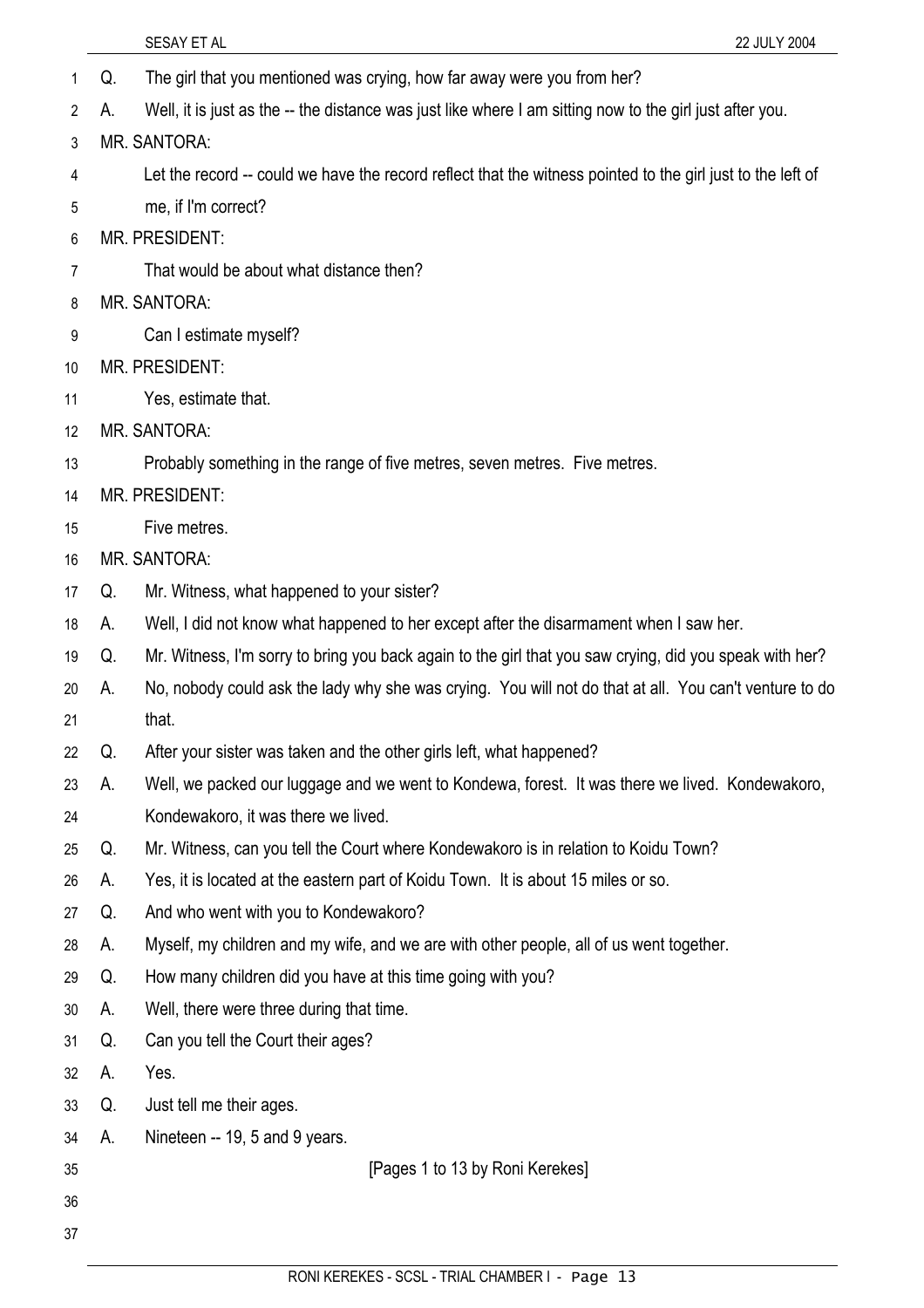|    |                  | SESAY ET AL                                                                   | 22 JULY 2004                                                                                              |  |
|----|------------------|-------------------------------------------------------------------------------|-----------------------------------------------------------------------------------------------------------|--|
| 1  |                  | [10.44 a.m.]                                                                  |                                                                                                           |  |
| 2  | Q.               | When you went to Kondewakoro again, can you tell me the season at this point? |                                                                                                           |  |
| 3  | А.               | Yes. It was during the dry season. The same dry season.                       |                                                                                                           |  |
| 4  | Q.               | How long did you stay in Kondewakoro?                                         |                                                                                                           |  |
| 5  | А.               | About two months.                                                             |                                                                                                           |  |
| 6  | Q.               | Why did you leave?                                                            |                                                                                                           |  |
| 7  | А.               | I don't understand your question, will you please ask again?                  |                                                                                                           |  |
| 8  | Q.               |                                                                               | You said that you stayed in Kondewakoro for about two months. Why did you leave Kondewakoro?              |  |
| 9  | А.               |                                                                               | Why I left Kondewakoro, it was because one day I opened my radio, I tuned my radio -                      |  |
| 10 |                  | [No interpretation]                                                           |                                                                                                           |  |
| 11 |                  | <b>MR. SANTORA:</b>                                                           |                                                                                                           |  |
| 12 |                  | No translation was coming through.                                            |                                                                                                           |  |
| 13 |                  | <b>JUDGE BOUTET:</b>                                                          |                                                                                                           |  |
| 14 |                  | There seems to be a problem we are not [inaudible] from the left.             |                                                                                                           |  |
| 15 |                  | <b>MR. SANTORA:</b>                                                           |                                                                                                           |  |
| 16 |                  | Shall I ask the question again?                                               |                                                                                                           |  |
| 17 | THE INTERPRETER: |                                                                               |                                                                                                           |  |
| 18 |                  | Yes, would the speaker speak -- please, ask the question again.               |                                                                                                           |  |
| 19 |                  | <b>MR. SANTORA:</b>                                                           |                                                                                                           |  |
| 20 |                  | I will re-ask the question.                                                   |                                                                                                           |  |
| 21 | Q.               |                                                                               | Mr. Witness, after spending approximately two months in Kondewakoro, why did you leave?                   |  |
| 22 | A.               |                                                                               | The reason why I left there, I had a small radio, when I put it on I heard that -- early in the morning I |  |
| 23 |                  |                                                                               | heard that – it was one journalist who is Dennis Smith but he has died. He said that ECOMOG troops        |  |
| 24 |                  |                                                                               | has -- were now in Koidu Town, so we were all happy. So we packed our belongings and moved after          |  |
| 25 |                  | about three days.                                                             |                                                                                                           |  |
| 26 | Q.               |                                                                               | When you heard this news on the radio, do you remember the radio programme you heard that on?             |  |
| 27 | А.               |                                                                               | Yes, I tuned in the radio and I heard from the BBC that it was Eddie – Eddie Smith who said that the      |  |
| 28 |                  |                                                                               | ECOMOG troops have repelled the rebels from Koidu Town and they are -- they were there.                   |  |
| 29 | Q.               | So upon hearing this, what did you do?                                        |                                                                                                           |  |
| 30 | А.               |                                                                               | After three days we packed our belongings, we moved. We walked for five days. We came to the              |  |
| 31 |                  | same village, Wendedu.                                                        |                                                                                                           |  |
| 32 | Q.               | When you arrived in Wendedu what happened?                                    |                                                                                                           |  |
| 33 | А.               |                                                                               | Well, we see -- we saw skeletons, bones, bodies that have rot, and the village was burnt down. We         |  |
| 34 |                  |                                                                               | went to the house of the Chief that had been burnt, but it was there that we sat. And that morning        |  |
| 35 |                  |                                                                               | some people said that they were going to Koidu Town. They said that ECOMOG that -- who are in             |  |
| 36 |                  |                                                                               | Koidu are registering people. So my wife told me to go. I told her to -- that we should wait for a while, |  |
| 37 |                  |                                                                               | we are closer to Koidu now, we should at least have a rest, we have walked for five days.                 |  |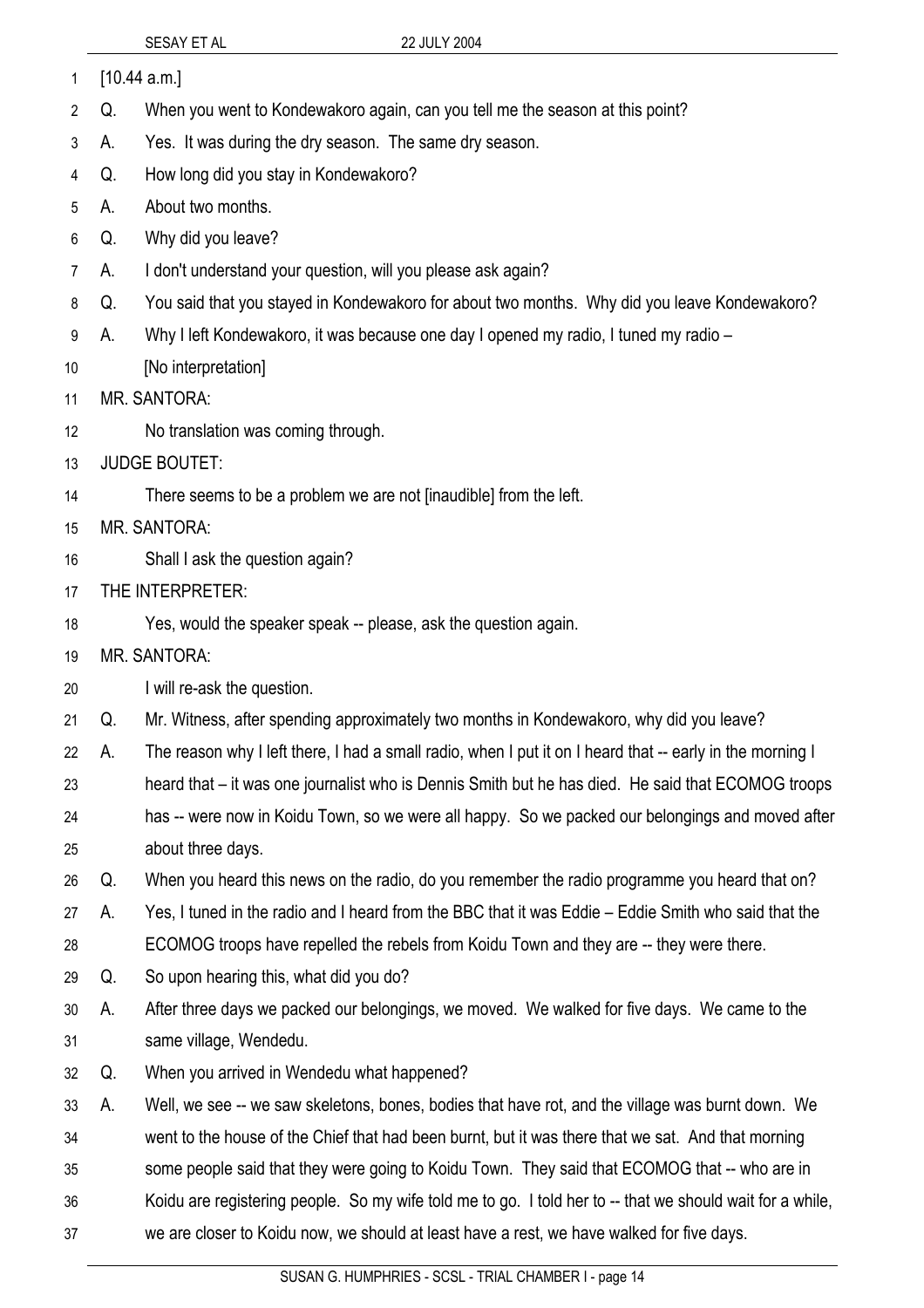| 1              |    | Okay, we were there. Some people advanced, they went to Koidu. When they went they found the             |
|----------------|----|----------------------------------------------------------------------------------------------------------|
| $\overline{2}$ |    | same junta and rebels in Koidu Town. They said that they went there to register. So the rebels said,     |
| 3              |    | "Oh, you people, you've deceived us, you do not like us. It is you, the same civilians," according to    |
| 4              |    | the story of the people that met us. So they killed some of the civilians, I did not see, I were -- we   |
| 5              |    | were in Wendedu, we were resting. Some of the people came running. What I saw, I saw one old             |
| 6              |    | man who was fired on the $-$ on the shoulder, the blood was oozing.                                      |
| 7              |    |                                                                                                          |
| 8              |    | Okay, they'd informed us that it was not the ECOMOG troop that were in Koidu Town, it was the bad        |
| 9              |    | people who were there. So we were afraid that they were going to run after the other people, so we       |
| 10             |    | decide to leave that town again. In that -- that's my own area, it is our mining area. So we passed      |
| 11             |    | through the mining tracks and reached Penduma.                                                           |
| 12             | Q. | Can you explain -- say again which place you reached?                                                    |
| 13             | А. | Penduma, Penduma.                                                                                        |
| 14             | Q. | So after leaving Wendedu and going to Penduma, what happened?                                            |
| 15             | А. | We met other people there. I sat under a mango tree, at that time it was April. I will never forget that |
| 16             |    | day, it was a Tuesday, but I don't know the exact date.                                                  |
| 17             | Q. | How did you know it was April?                                                                           |
| 18             | А. | Well, I know, I know that it was April. It was that April that they amputated my hand, so I know.        |
| 19             | Q. | When you arrived in Penduma you said you were with other people. Who were the other people?              |
| 20             | А. | My three children, my wife, and a lot of other civilian people. And we met other people who sat there.   |
| 21             |    | So we sat, so I wanted to climb the mango tree. My -- one of my -- one of my children told me to         |
| 22             |    | come down. He climbed down and shook the mango tree. While we were eating the mangoes I saw              |
| 23             |    | one man whose hand was cut off, he came. He was coming from the direction of Tombodu. Then I             |
| 24             |    | said, "Eh, what happened with you?" The man said that it was Staff Allah (sic) that amputated his        |
| 25             |    | hand. Then I said, "Eh?" But what gave me the confidence to leave my children to accompany the           |
| 26             |    | man, he told me that they have gone the other direction.                                                 |
| 27             | Q. | When you met the man who came from Tombodu direction and he told you what happened, what did             |
| 28             |    | he do?                                                                                                   |
| 29             | А. | I accompanied the man up to Small Sefadu, a quarter of a mile from Penduma.                              |
| 30             | Q. | And [inaudible] yourself and this man, was anybody else with you?                                        |
| 31             | А. | His children, his two daughters -- the man's two daughters were with me.                                 |
| 32             | Q. | And where was your family?                                                                               |
| 33             | А. | I left them in Penduma.                                                                                  |
| 34             | Q. | And how far is Small Lebanon from Penduma?                                                               |
| 35             | А. | I'm sorry, how far is Small Sefadu?                                                                      |
| 36             | Q. | How far is Small Sefadu from Penduma?                                                                    |
| 37             | А. | It is just a quarter of a mile.                                                                          |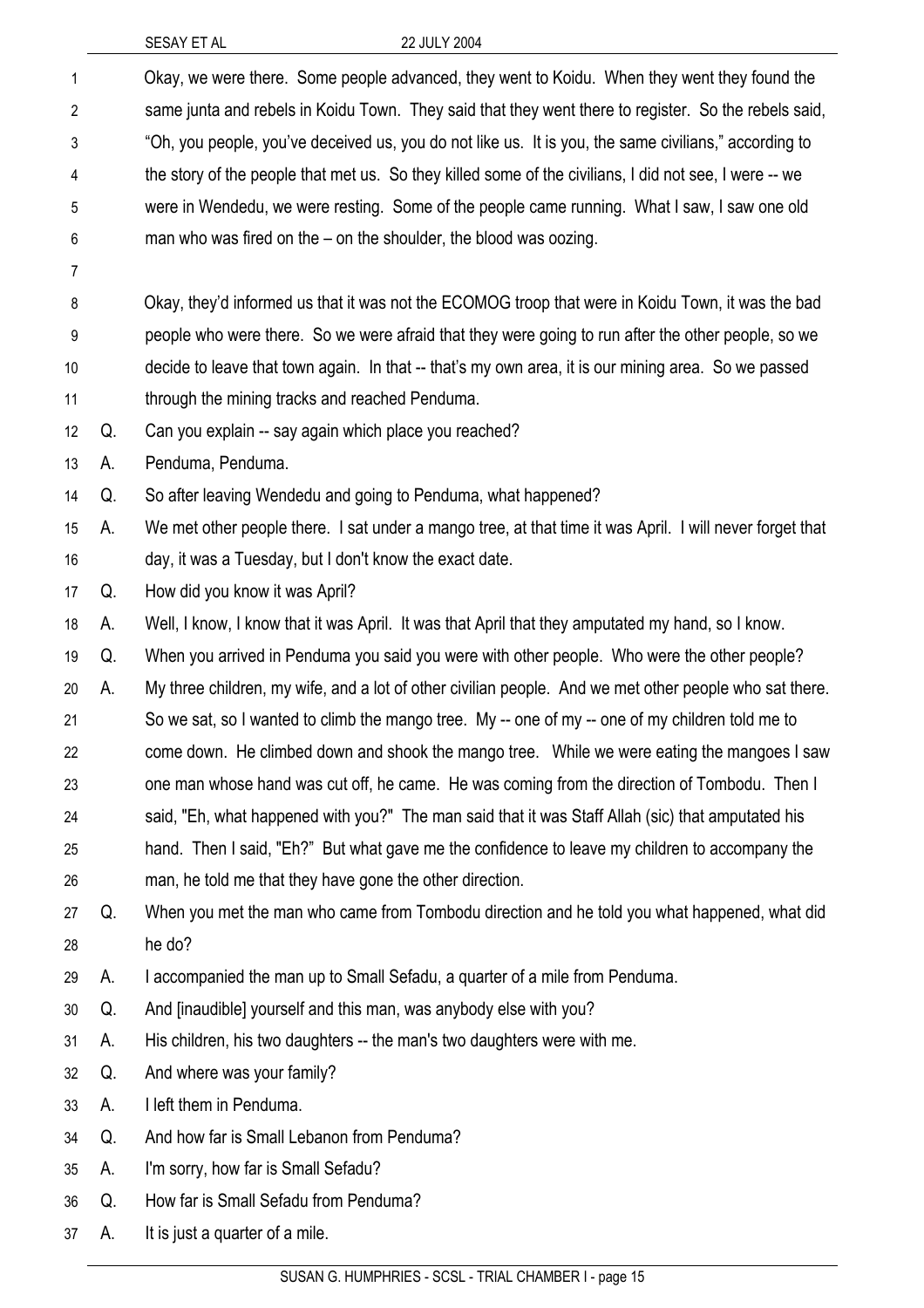|    |    | 22 JULY 2004<br>SESAY ET AL                                                                              |
|----|----|----------------------------------------------------------------------------------------------------------|
| 1  | Q. | So what happened then?                                                                                   |
| 2  | А. | When I left, I left the man there with other people that I met there. So I returned back and collected   |
| 3  |    | my children.                                                                                             |
| 4  | Q. | You say you returned back, where did you return back to?                                                 |
| 5  | А. | Penduma. The same Penduma Town.                                                                          |
| 6  | Q. | Please explain to the Court what happened when you returned to Penduma.                                  |
| 7  | А. | So they have come and surrounded the village.                                                            |
| 8  | Q. | When you say "they" can you tell the Court who you mean by "they" surrounded the village?                |
| 9  | А. | Well, they were the juntas because that group -- particular group, it is -- I know -- I knew some of the |
| 10 |    | members that are in that group. So they fired at us, but they were many. And they have surrounded        |
| 11 |    | the village. So what I did, I drew my children and we sat down because I have seen that some people      |
| 12 |    | are trying to escape -- some people were trying to escape. They were firing at them. So my wife was      |
| 13 |    | behind, she was preparing some food. So they have -- I did not -- they have captured her. I did not      |
| 14 |    | know.                                                                                                    |
| 15 | Q. | When you explained that they surrounded and they were shooting at people. Can you specifically say       |
| 16 |    | what you saw?                                                                                            |
| 17 | А. | Yes. I saw them firing at people who were falling down. But I did not know the amount of people that     |
| 18 |    | died at that time -- at that moment, because we are panic stricken.                                      |
| 19 | Q. | Why were they shooting at you?                                                                           |
| 20 | А. | It was the ones who were trying to escape from them that they fired.                                     |
| 21 | Q. | And the people that came back and surrounded the village, how were they dressed?                         |
| 22 | А. | They were in jeans, some put on black jeans. It is what -- the same military fatigue and jeans that      |
| 23 |    | they were putting on.                                                                                    |
| 24 | Q. | Tell the Court what happened next.                                                                       |
| 25 | А. | So when they captured us, they put the – they guarded us. They said that they were waiting for their     |
| 26 |    | colonel. Staff Alhaji came, he looked, he point at the children and the pregnant women and suckling      |
| 27 |    | mothers, the suckling mothers. She (sic) put them in the same place. Then the women -- the women         |
| 28 |    | who were not pregnant, he put them in the same place, in the same group. Then the men, we, the           |
| 29 |    | men, he put us in three lines.                                                                           |
| 30 | Q. | You said that it was Staff Alhaji, do you know who he was?                                               |
| 31 | А. | Yes. He was a soldier. He is still in the military. He is here.                                          |
| 32 |    | MR. PRESIDENT:                                                                                           |
| 33 | Q. | You mean Alhaji?                                                                                         |
| 34 | А. | Yes, sir.                                                                                                |
| 35 | Q. | He is here?                                                                                              |
| 36 | A. | Yes, sir. Yes, sir.                                                                                      |
| 37 |    |                                                                                                          |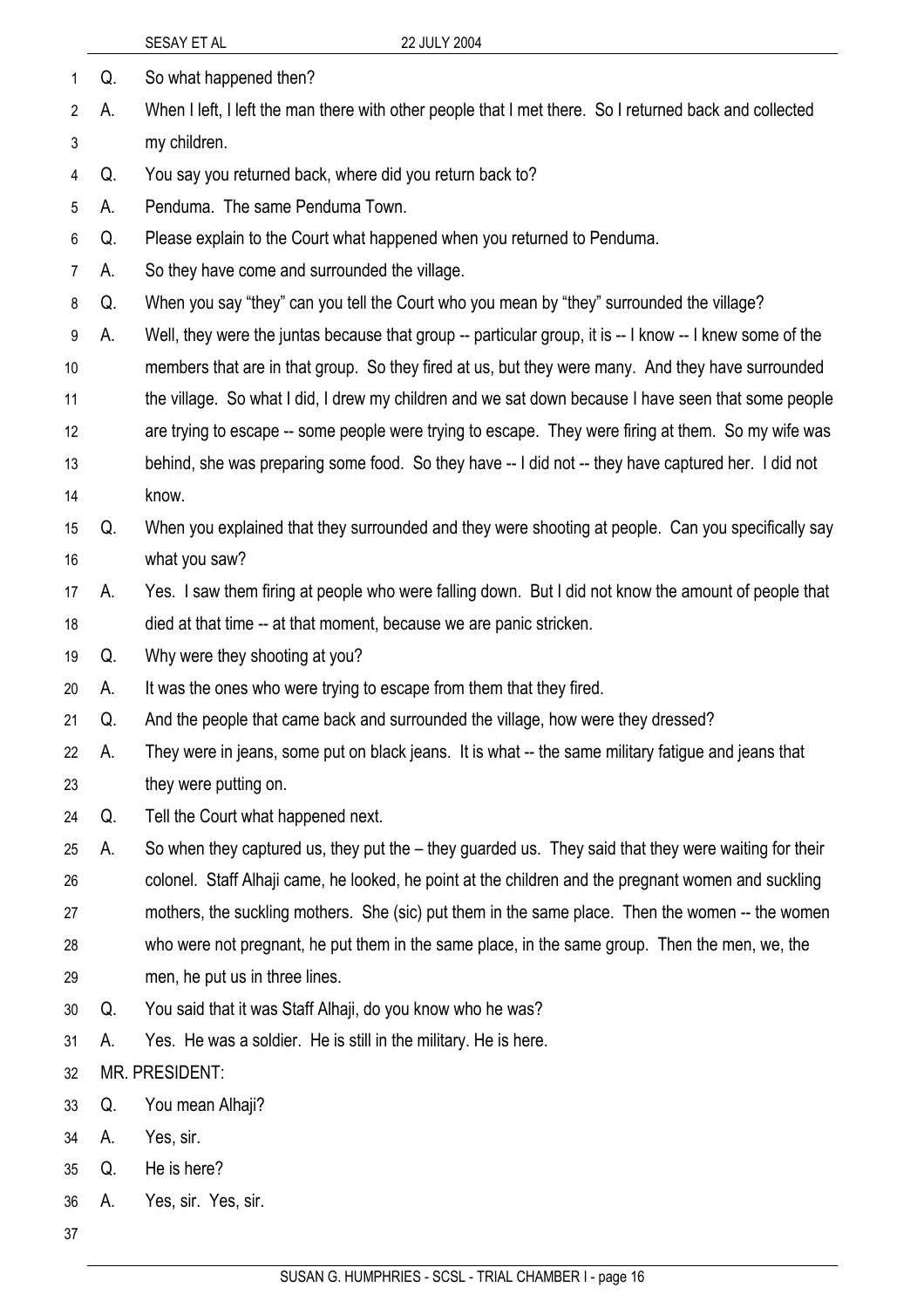- 1 JUDGE BOUTET:
- 2 Q. You mean here? Here where? What do you mean?
- 3 A. He is in the military.
- 4 Q. You mean Sierra Leone?
- 5 A. Yes, in Sierra Leone.
- 6 MR. PRESIDENT:
- 7 Q. You say it's Alhaji.
- 8 A. Alhaji Bayo, yes, sir.
- 9 MR. SANTORA:
- 10 Q. You stated he was in the military – he's in the military. Do you mean he is in the military now?
- 11 A. Yes, he is the provost sergeant. He is at Wilberforce.
- 12 Q. But then what was he?
- 13 A. He was called colonel.
- 14 Q. Back then what group did he belong to?
- 15 A. He was the junta member -- he was a junta member.
- 16 Q. You stated that he was dividing up people into groups. Did he say anything as he was doing this?
- 17 A. Well, he did not say anything, he sat down. I first greeted him. I said, "Staff Alhaji, good morning."
- 18 19 20 So one of his boys whose name was Junior, who came -- who was born at Tombodu, slapped me. He said, "You are just -- how are you just going to greet a colonel like this?" I said I did not know that the man has had -- had been promoted. So, we are in lines, she (sic) held a staff in his hand. He was
- 21 22 sat on a stump of a tree, a big stump of a tree. So he point at the side of the women, it was as if he was making a sign. Anyone -- one of his men who came took a woman. Those who are suckling
- 23 24 mother and -- so in my presence some took theirs in houses. Some do it outside. They raped the women.
- 25 Q. Mr. Witness, where was your family at this point?
- 26 27 28 A. They are -- they were with me. They raped the women, including my own wife. But Staff Alhaji told me something because he is a man that I knew. He is a man that I gave Xxxxx Xxxxx. So he told me that he does not know how to do this thing no -- "Now come and look how my boys can do." There
- 29 are eight of his boys that raped my wife in my presence where I -- in my presence, where I stood.
- 30 JUDGE BOUTET:
- 31 Did the witness say eight or A; how many?
- 32 A. Eight, eight.
- 33 MR. SANTORA:
- 34 Q. Did you see this happening?
- 35 A. Yes. It is something that happened in my presence and they forced me to look.
- 36 Q. Who forced you to look?
- 37 A. Well, it is his boys that told me to look because they all held guns.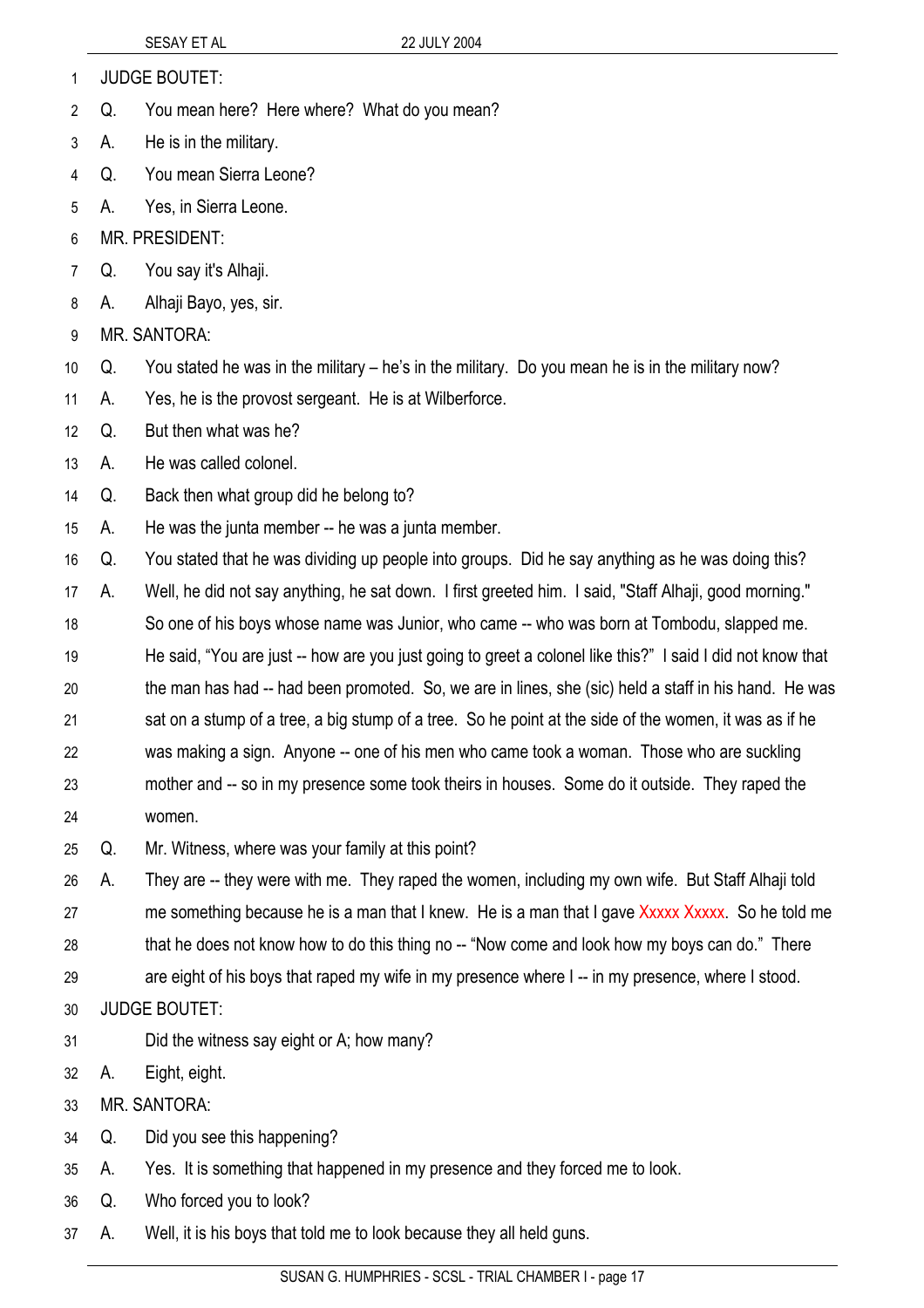|                 |    | 22 JULY 2004<br>SESAY ET AL                                                                             |
|-----------------|----|---------------------------------------------------------------------------------------------------------|
| 1               | Q. | Who specifically was raping your wife? I knew two of them, Junior and T. Joe, Tamba Joe. The six, I     |
| 2               |    | don't know them, but they asked me to count.                                                            |
| 3               | Q. | They asked you to count what?                                                                           |
| 4               | А. | The men who raped my wife.                                                                              |
| 5               | Q. | So did you count?                                                                                       |
| 6               | А. | Yes, because I did not have any power to fight them.                                                    |
| 7               | Q. | Tell the Court, where were they raping your wife?                                                       |
| 8               | A. | It was outside.                                                                                         |
| 9               | Q. | Where were your children at this point?                                                                 |
| 10 <sup>°</sup> | А. | They were sitting down where they are grouped together -- where they are placed together, but they      |
| 11              |    | too were looking.                                                                                       |
| 12 <sup>°</sup> | Q. | Could they see their mother being raped?                                                                |
| 13              | А. | Yes.                                                                                                    |
| 14              | Q. | Did anybody say anything as they were raping your wife?                                                 |
| 15              | А. | Yes, they only told me that I don't know how to do it, they knew how to do it, they were laughing, they |
| 16              |    | shouted.                                                                                                |
| 17              | Q. | When you say how to do it, what did they mean, what did they mean by that?                              |
| 18              | А. | Well, they were trying to say that when I and my wife were in -- are in a room, we -- I don't know how  |
| 19              |    | to lie on top of her.                                                                                   |
| 20              | Q. | How did they rape your wife?                                                                            |
| 21              | A. | They put -- some put her on the side way.                                                               |
| 22              |    | MR. CAMMEGH:                                                                                            |
| 23              |    | Your Honour, we have heard that his wife has been raped, we have heard how many people raped            |
| 24              |    | her. Do we need to know any more details?                                                               |
| 25              |    | <b>JUDGE THOMPSON:</b>                                                                                  |
| 26              |    | I was a little -- go ahead.                                                                             |
| 27              |    | <b>MR. SANTORA:</b>                                                                                     |
| 28              |    | Your Honours, the sexual violence occurred -- or we are alleging it occurs in many forms and, in this   |
| 29              |    | particular instance -- rape occurs in various forms and, in this particular instance, we are asking to  |
| 30              |    | particularise what exactly was happening.                                                               |
| 31              |    | MR. BROWN:                                                                                              |
| 32              |    | Further to my colleague's objection, I am not sure how counsel answered the question. Is it beyond      |
| 33              |    | the involvement of eight men, is there something particular that we need to know or just further        |
| 34              |    | descriptions? I was just saying there was -- some patterns are enough without telling the Court what    |
| 35              |    | the pattern is. It can be satisfied, if this is probative beyond what we already know.                  |
| 36              |    |                                                                                                         |
| 37              |    | <b>JUDGE THOMPSON:</b>                                                                                  |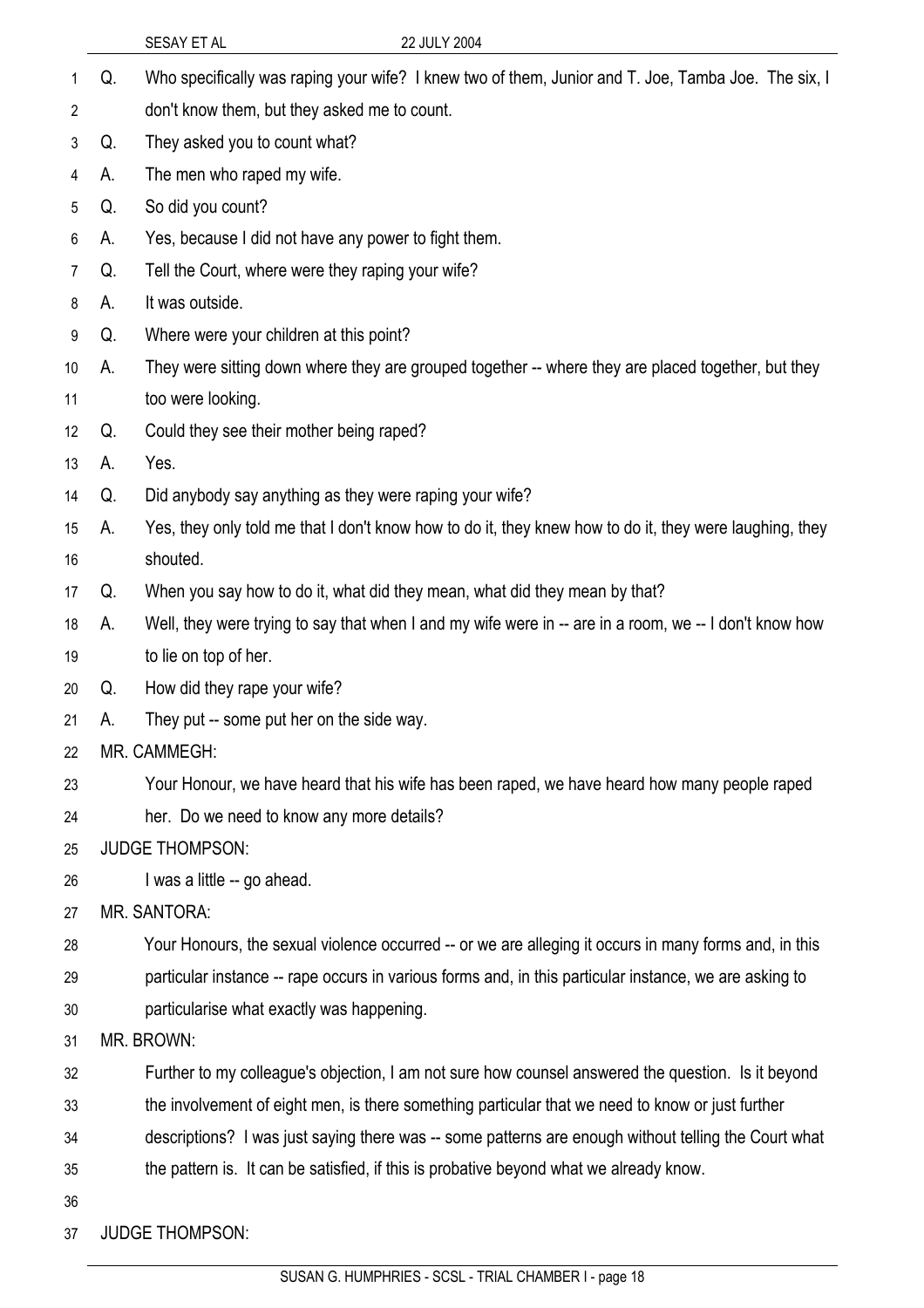|    |                                                                                                               | SESAY ET AL                                                      | 22 JULY 2004                                                                                              |
|----|---------------------------------------------------------------------------------------------------------------|------------------------------------------------------------------|-----------------------------------------------------------------------------------------------------------|
| 1  |                                                                                                               |                                                                  | Well, the question that occurs to me is, if the Prosecution has alleged this in their indictment and they |
| 2  |                                                                                                               |                                                                  | think they need to be very thorough and comprehensive in the evidence that they want to lead, unless      |
| 3  | there is some rule making it impermissible, I think it is perfectly relevant and it is difficult to interject |                                                                  |                                                                                                           |
| 4  | here and control the amount of information that the Prosecution wishes to give in support of the              |                                                                  |                                                                                                           |
| 5  |                                                                                                               |                                                                  | allegations. Unless they are infringing some rule of evidence, I would overrule the objection.            |
| 6  |                                                                                                               | MR. SANTORA:                                                     |                                                                                                           |
| 7  | Q.                                                                                                            | Mr. Witness, how did they rape your wife?                        |                                                                                                           |
| 8  | А.                                                                                                            |                                                                  | Some of them, they bow her down, some of them laid her down and take the feet up. This is how they        |
| 9  |                                                                                                               | raped my wife.                                                   |                                                                                                           |
| 10 | Q.                                                                                                            | Mr. Witness, what happened after the eighth one raped your wife? |                                                                                                           |
| 11 | А.                                                                                                            |                                                                  | She lie down very tired. Mr. T. Joe, also called Tamba Joe, took a knife and stabbed my wife to           |
| 12 |                                                                                                               | death.                                                           |                                                                                                           |
| 13 | Q.                                                                                                            | When this happened, where were your children?                    |                                                                                                           |
| 14 | A.                                                                                                            | They were sitting down. They were there.                         |                                                                                                           |
| 15 | Q.                                                                                                            | Could they see what happened?                                    |                                                                                                           |
| 16 | А.                                                                                                            | Yes.                                                             |                                                                                                           |
| 17 | Q.                                                                                                            | After this, what happened?                                       |                                                                                                           |
| 18 | MR. PRESIDENT:                                                                                                |                                                                  |                                                                                                           |
| 19 | Counsel, the witness is under some stress. He is sobbing, he is crying and I think he is haunted by           |                                                                  |                                                                                                           |
| 20 |                                                                                                               |                                                                  | the event apparently. So let's give him some respite by rising for about ten minutes and let the social   |
| 21 |                                                                                                               |                                                                  | workers -- Witness Protection Unit, please, take care to care for him. The Court will rise, please.       |
| 22 |                                                                                                               |                                                                  | [Recess taken at 11.12 a.m.]                                                                              |
| 23 |                                                                                                               |                                                                  | [On resuming at 11.41 a.m.]                                                                               |
| 24 |                                                                                                               | <b>MR. PRESIDENT:</b>                                            |                                                                                                           |
| 25 |                                                                                                               | We are resuming the session.                                     |                                                                                                           |
| 26 |                                                                                                               | MR. PRESIDENT:                                                   |                                                                                                           |
| 27 |                                                                                                               | Mr. Witness, are you all right?                                  |                                                                                                           |
| 28 |                                                                                                               | THE WITNESS:                                                     |                                                                                                           |
| 29 |                                                                                                               | Yes, sir.                                                        |                                                                                                           |
| 30 |                                                                                                               | MR. PRESIDENT:                                                   |                                                                                                           |
| 31 |                                                                                                               | You are better now?                                              |                                                                                                           |
| 32 |                                                                                                               | THE WITNESS:                                                     |                                                                                                           |
| 33 |                                                                                                               | Yes, sir.                                                        |                                                                                                           |
| 34 |                                                                                                               | MR. PRESIDENT:                                                   |                                                                                                           |
| 35 |                                                                                                               | You are prepared to continue?                                    |                                                                                                           |
| 36 |                                                                                                               |                                                                  |                                                                                                           |
| 37 |                                                                                                               | THE WITNESS:                                                     |                                                                                                           |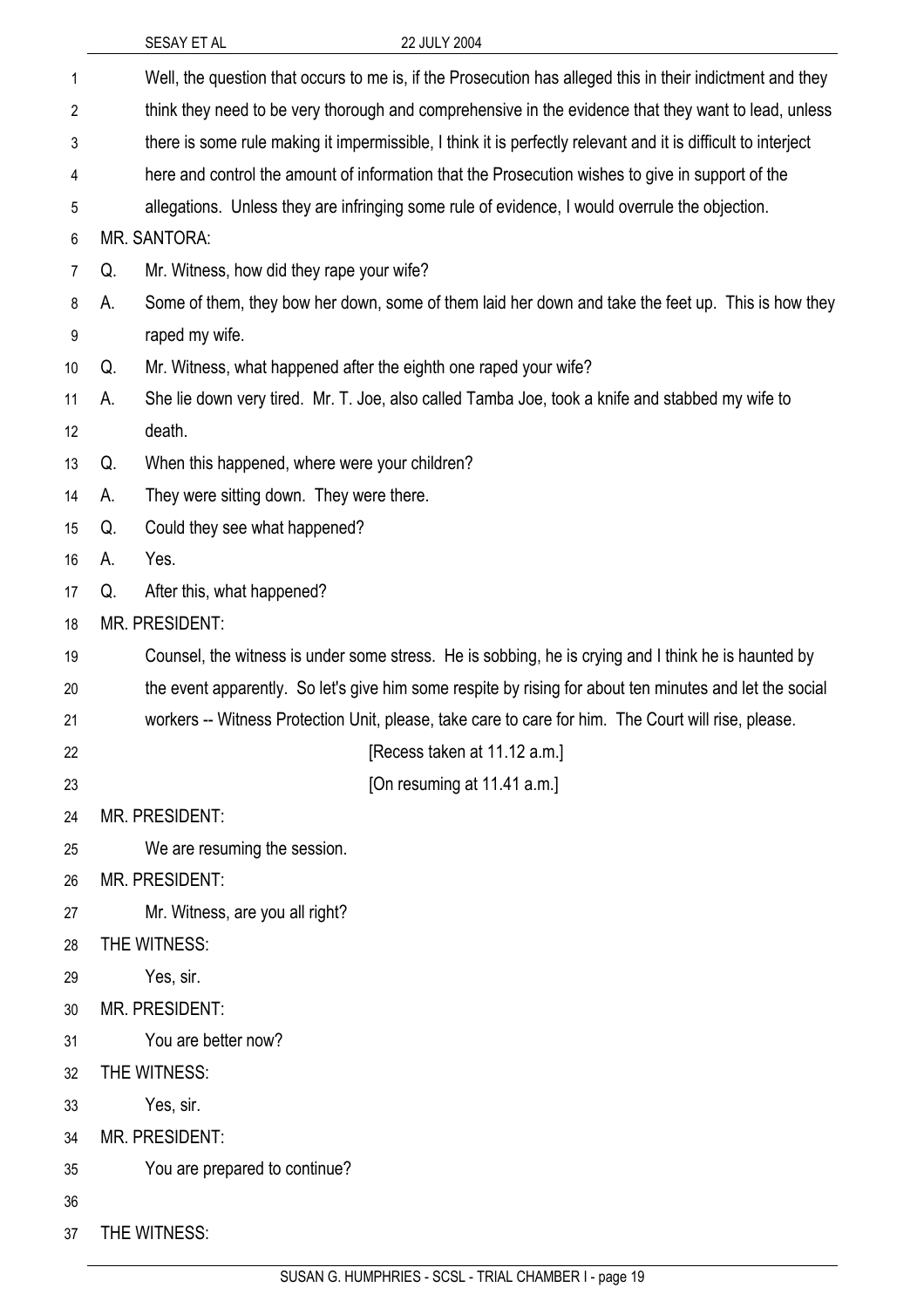- 1 Yes, sir.
- 2 MR. PRESIDENT:
- 3 Mr. Santora.
- 4 MR. SANTORA:
- 5 Your Honours, before I proceed I just thought to inform you that the court psychologist just spoke with
- 6 us and that if he does feel a little bit sick that he should know that he can ask for a break again. And I
- 7 just wanted -- perhaps you could just let him know -- we would ask you that you just let him know he
- 8 can feel free, if he starts feeling faint or sick again, to ask for a quick recess.
- 9 MR. PRESIDENT:
- 10 We will follow that from the Bench.
- 11 MR. SANTORA:
- 12 Thank you, Your Honour.
- 13 MR. PRESIDENT:
- 14 He is sitting directly opposite us, we will follow that from the Bench.
- 15 MR. SANTORA:
- 16 Thank you.
- 17 18 Q. Mr. Witness, I am just going to ask you a few more questions about this incident. You mentioned that one of the people involved in this incident was named Junior. Do you know who he was?
- 19 A. Yes, I know Junior. Junior was born in Tombodu. He is fair in complexion and he was a vigilante to
- 20 the military. He was not a registered soldier in the army.
- 21 Q. When this incident was occurring where was Staff Alhaji?
- 22 A. He was sitting on the root of a big tree and he gave out the orders for it to happen.
- 23 Q. While it was happening, did he do anything?
- 24 A. I -- I -- I couldn't do anything, I was just there and I was just there at their mercy.
- 25 Q. Did Staff Alhaji do anything while this was happening?
- 26 A. The only thing that he did -- the other group that was killed was from which he pointed -- pointed to be
- 27 tied. Then they were taken to one Fullah man, who was himself an amputee, but he had his
- 28 amputation from a road accident. He is an amputated from the shoulder.
- 29
- 30 31 32 So those people were taken to the house of that Fullah man after they had been tied, and they were put in the house and the house was locked. So we just heard shouting and firing. And they put them in the house and set the house ablaze and they were burned.
- 33
- 34 It took a long time without hearing any shouts. The other queue, that's boy who had a bag and he
- 35 called him. He said, "Empty the bag." And when he emptied the bag I saw knives and he
- 36 commanded his boys to take the knives.
- 37 Then they took the people and took them at the back of the primary school, Penduma Primary School.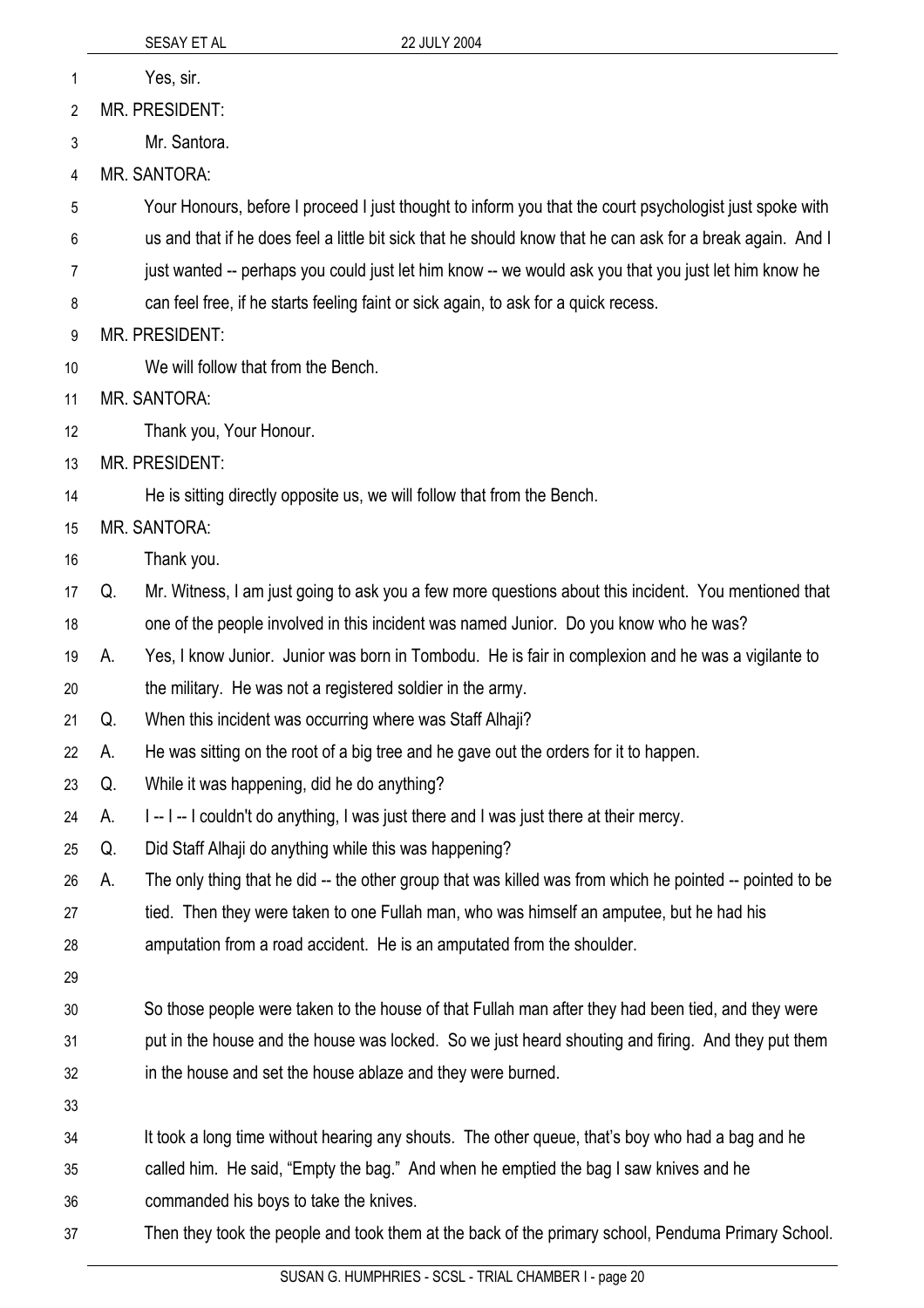| $\mathbf{1}$   | They killed them there; all of them were slaughtered, some were stabbed. That I saw for myself          |
|----------------|---------------------------------------------------------------------------------------------------------|
| $\overline{2}$ | because after my hand had been amputated, I passed the -- so our own queue -- when he reached           |
| 3              | our own queue, then he amputated the first man, and amputated the second one. He himself did the        |
| 4              | amputation then, himself, Staff Alhaji. I watched the third person and then he called me, he said,      |
| 5              | "Come." And he commanded his boys to tie me up. Then I was tied up. They tied up my feet on the         |
| $\,6$          | tree. He said, "I'm coming to amputate both feet of yours." He said, "You will never play football here |
| $\overline{7}$ | any more." I pleaded with him. But why he untied me eventually was because he saw my wristwatch.        |
| 8              |                                                                                                         |
| 9              | [Pages 14 to 21 by Susan G. Humphries]                                                                  |
| 10             |                                                                                                         |
| 11             |                                                                                                         |
| 12             |                                                                                                         |
| 13             |                                                                                                         |
| 14             |                                                                                                         |
| 15             |                                                                                                         |
| 16             |                                                                                                         |
| 17             |                                                                                                         |
| 18             |                                                                                                         |
| 19             |                                                                                                         |
| 20             |                                                                                                         |
| 21             |                                                                                                         |
| 22             |                                                                                                         |
| 23             |                                                                                                         |
| 24             |                                                                                                         |
| 25             |                                                                                                         |
| 26             |                                                                                                         |
| 27             |                                                                                                         |
| 28             |                                                                                                         |
| 29             |                                                                                                         |
| 30             |                                                                                                         |
| 31             |                                                                                                         |
| 32             |                                                                                                         |
| 33             |                                                                                                         |
| 34             |                                                                                                         |
| 35             |                                                                                                         |
| 36             |                                                                                                         |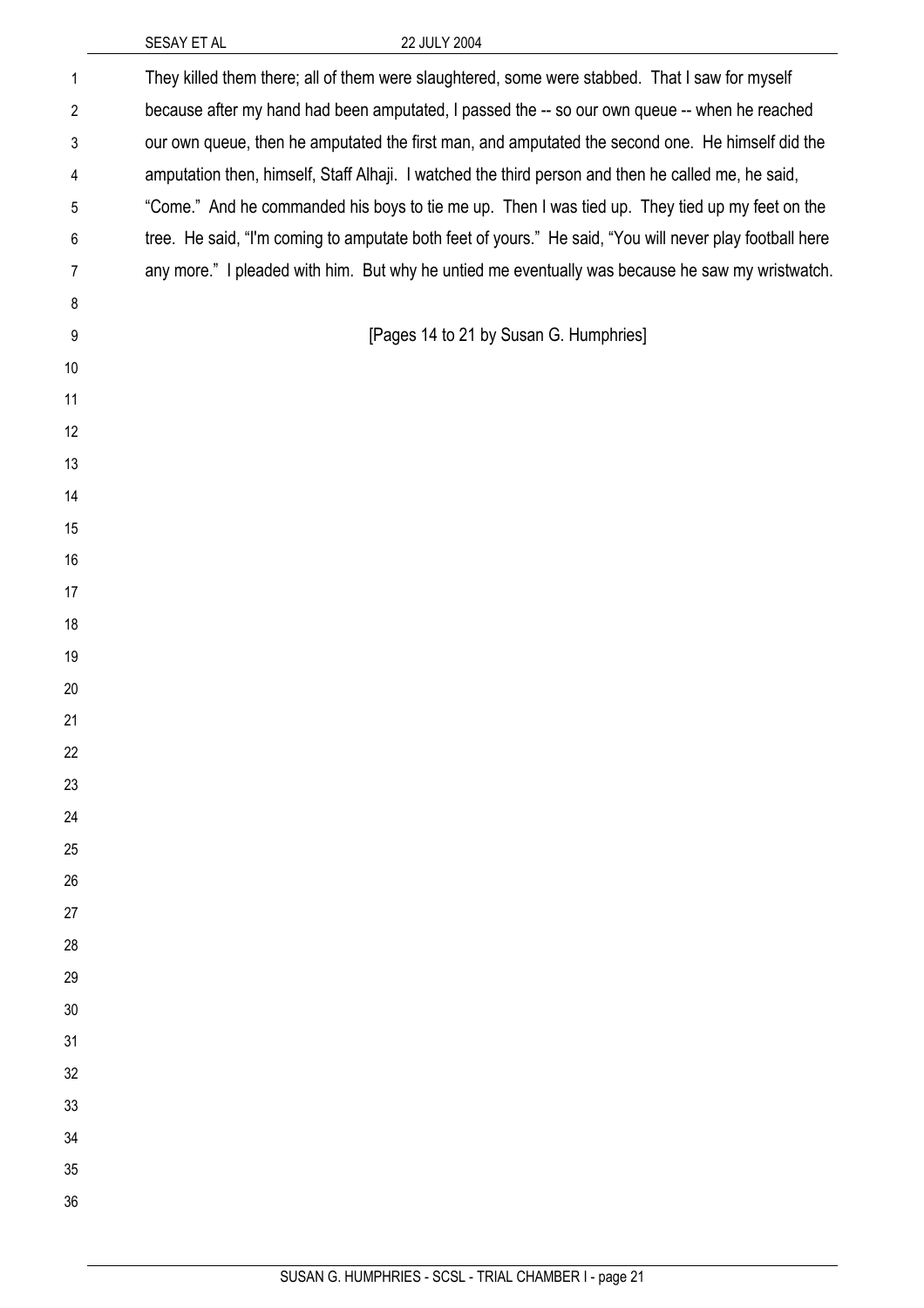| 1  | [11.45 a.m.]                                                                                            |
|----|---------------------------------------------------------------------------------------------------------|
| 2  | THE WITNESS: [Continuing]                                                                               |
| 3  | Then he said, "untie him," then I was untied. He said, "come here," then I went nearer him. He said,    |
| 4  | "give me the watch," but I was nerving, and it was a Seiko-Five watch. He said "give me the watch,"     |
| 5  | but I couldn't. I was nerving. Then he held on to the watch and cut off the strap. Then I was           |
| 6  | wounded. Look at the mark.                                                                              |
| 7  | [Witness displays]                                                                                      |
| 8  |                                                                                                         |
| 9  | It's the mark that I'm having on my wrist now. Then he said, "put your" --                              |
| 10 | <b>MR. PRESIDENT:</b>                                                                                   |
| 11 | Where is it? I have not seen it.                                                                        |
| 12 | THE WITNESS:                                                                                            |
| 13 | I have it here. It's a small mark, it's here, look at it.                                               |
| 14 | <b>JUDGE BOUTET:</b>                                                                                    |
| 15 | This is on your left hand?                                                                              |
| 16 | THE WITNESS:                                                                                            |
| 17 | Yes. Then he said, "put your hand on the floor." He said, "it is because of these watches that you      |
| 18 | wear that you go about bluffing to those women. He said, "until the end of the world you never put      |
| 19 | a -- you'll never put a wrist watch on this particular hand." I said -- and I pleaded with him, I said, |
| 20 | "please" but he didn't adhere to my plea. Then I put the right hand to him, I put it on the ground, but |
| 21 | as he raised up the cutlass to chop, then I threw my hand away from it. Then he hit me with the         |
| 22 | cutlass on my forehead. Look at the mark on my forehead. The mark is right on my forehead. Then         |
| 23 | blood started oozing out. Right there I knew that if I had -- that if I was unwilling to do anything he |
| 24 | would kill me. Then I took the left hand, I put it on the ground and it was amputated. Then I said,     |
| 25 | "thank you, God, because that's the way you want me to be." Then he told my children, he said,          |
| 26 | "follow your father" because he is a man that knows my children well. And my children used to call      |
| 27 | him uncle, and his own children used to call me uncle.                                                  |
| 28 |                                                                                                         |
| 29 | Then the children were following me while I was going. When I returned to take back the hand, the       |
| 30 | amputated one, then he wounded me at my back. He said, "it is this hand that we want." He said,         |
| 31 | "go to Tejan Kabbah for him to give you a hand because he has brought ten containers load of arms.      |
| 32 | Now that you say you don't want our military rule, then go to your civilian rule."                      |
| 33 |                                                                                                         |

34 Then we went, myself and my children. I fell.

35 MR. SANTORA:

36 37 Mr. Witness, let me ask you some specific questions about what you've just told us. You said that some people were brought into a house and burnt. Did you see this happen?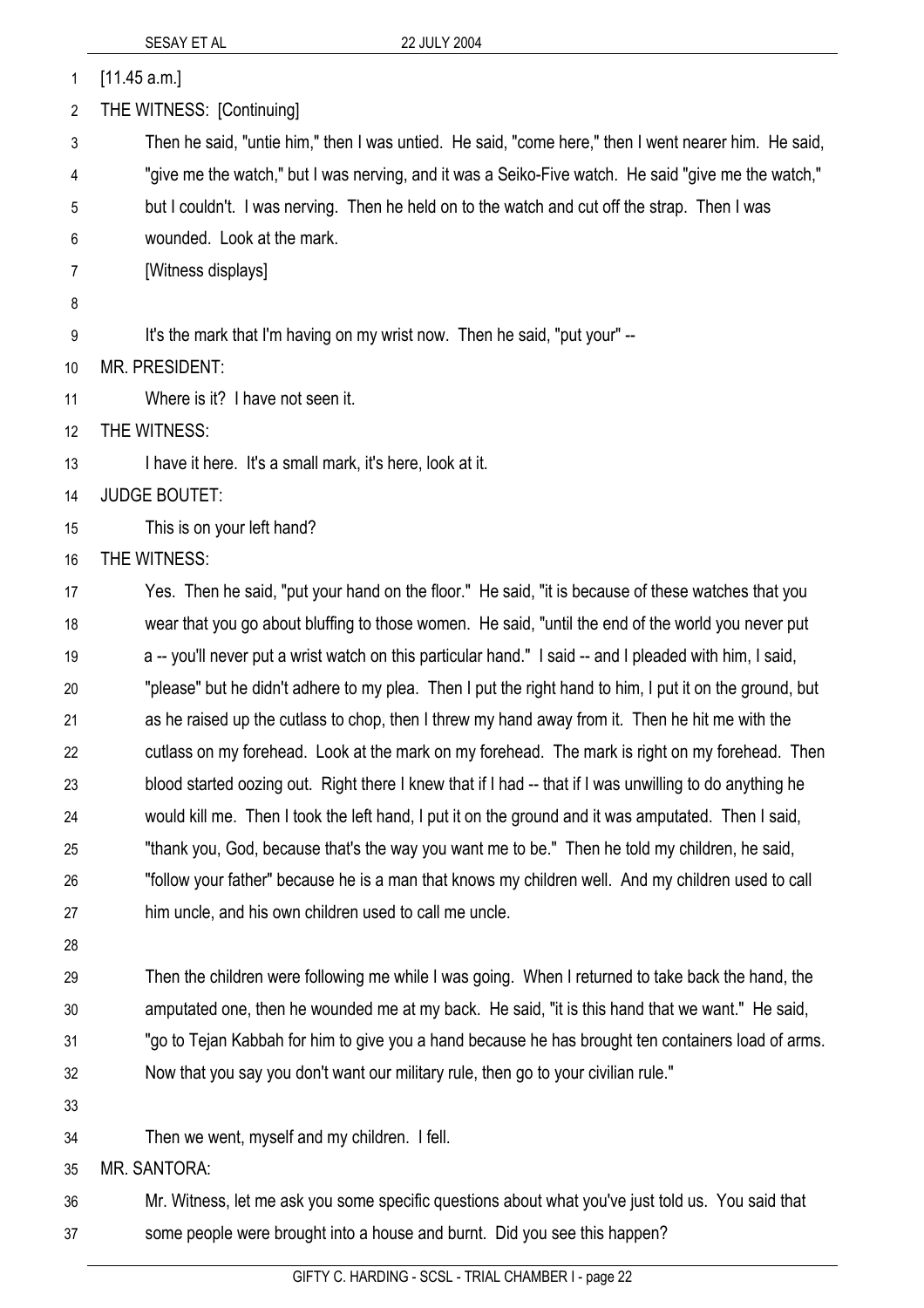|    |    | SESAY ET AL                                                                       | 22 JULY 2004                                                                                               |
|----|----|-----------------------------------------------------------------------------------|------------------------------------------------------------------------------------------------------------|
| 1  | А. |                                                                                   | The people that -- if you point them -- the people that he pointed, they were tied. When they were put     |
| 2  |    |                                                                                   | into the house and the house was locked on them, we saw the fire coming from the house and we              |
| 3  |    |                                                                                   | heard the people shouting from inside the house. I know that they were burnt.                              |
| 4  | Q. |                                                                                   | When you say these were people, about how many people were put in the house?                               |
| 5  | А. | About 14 to 15 people.                                                            |                                                                                                            |
| 6  | Q. | And were these men?                                                               |                                                                                                            |
| 7  | А. | Yes, they were men.                                                               |                                                                                                            |
| 8  | Q. | Were there women also?                                                            |                                                                                                            |
| 9  | А. |                                                                                   | The women, those that were raped, some of them were killed, including my wife.                             |
| 10 | Q. | Aside from your wife, what other women were killed?                               |                                                                                                            |
| 11 | А. | They killed other women.                                                          |                                                                                                            |
| 12 | Q. | Do you know about how many?                                                       |                                                                                                            |
| 13 | А. |                                                                                   | The corpses of the women that I saw were about six, including my wife.                                     |
| 14 | Q. |                                                                                   | You said another group was taken and cut with knives, about how many were in this group?                   |
| 15 | А. |                                                                                   | I can't tell now because at that time you can't -- you can't say you will stand up and start counting. But |
| 16 |    |                                                                                   | for some of us that were queued, I can remember, we were nine -- that were amputated, we were nine         |
| 17 |    |                                                                                   | in number, and some of them are still alive. They are alive, and they are here in Freetown.                |
| 18 | Q. |                                                                                   | You said that before you were amputated two people before you were amputated, did you see them             |
| 19 |    | get amputated?                                                                    |                                                                                                            |
| 20 | А. | Yes.                                                                              |                                                                                                            |
| 21 | Q. | And who amputated them?                                                           |                                                                                                            |
| 22 | А. | It was Staff Alhaji, who was a provost sergeant -- who is a provost sergeant now. |                                                                                                            |
| 23 | Q. | And did anyone in your group get amputated after you?                             |                                                                                                            |
| 24 | А. | Oh, yes.                                                                          |                                                                                                            |
| 25 | Q. | Do you know about how many?                                                       |                                                                                                            |
| 26 | А. |                                                                                   | Well, after I had been amputated, after I was trying to go now, those that were amputated after me -- I    |
| 27 |    |                                                                                   | know that all of us who were nine in number that were queued were all amputated. And I now know            |
| 28 |    |                                                                                   | some of them that are here now; they are currently resident in Freetown.                                   |
| 29 | Q. |                                                                                   | Mr. Witness, while all of these things were happening, did anyone try to stop them?                        |
| 30 | А. | Nobody did that, nobody.                                                          |                                                                                                            |
| 31 | Q. |                                                                                   | Mr. Witness, when you were amputated, where were your children?                                            |
| 32 | А. |                                                                                   | My children were sitting in front of me. Where they were put, they were sitting and they were              |
| 33 |    |                                                                                   | looking -- seeing me, because they didn't hide them. They were in the open and they were seeing            |
| 34 |    |                                                                                   | what was happening, what happened to their mother and what happened to their father, which                 |
| 35 |    | happened to be me.                                                                |                                                                                                            |
| 36 | Q. | Now, after you were amputated, what happened?                                     |                                                                                                            |
| 37 | А. |                                                                                   | Then I stood up to go, then they told my children to follow me. But when I went back to take the           |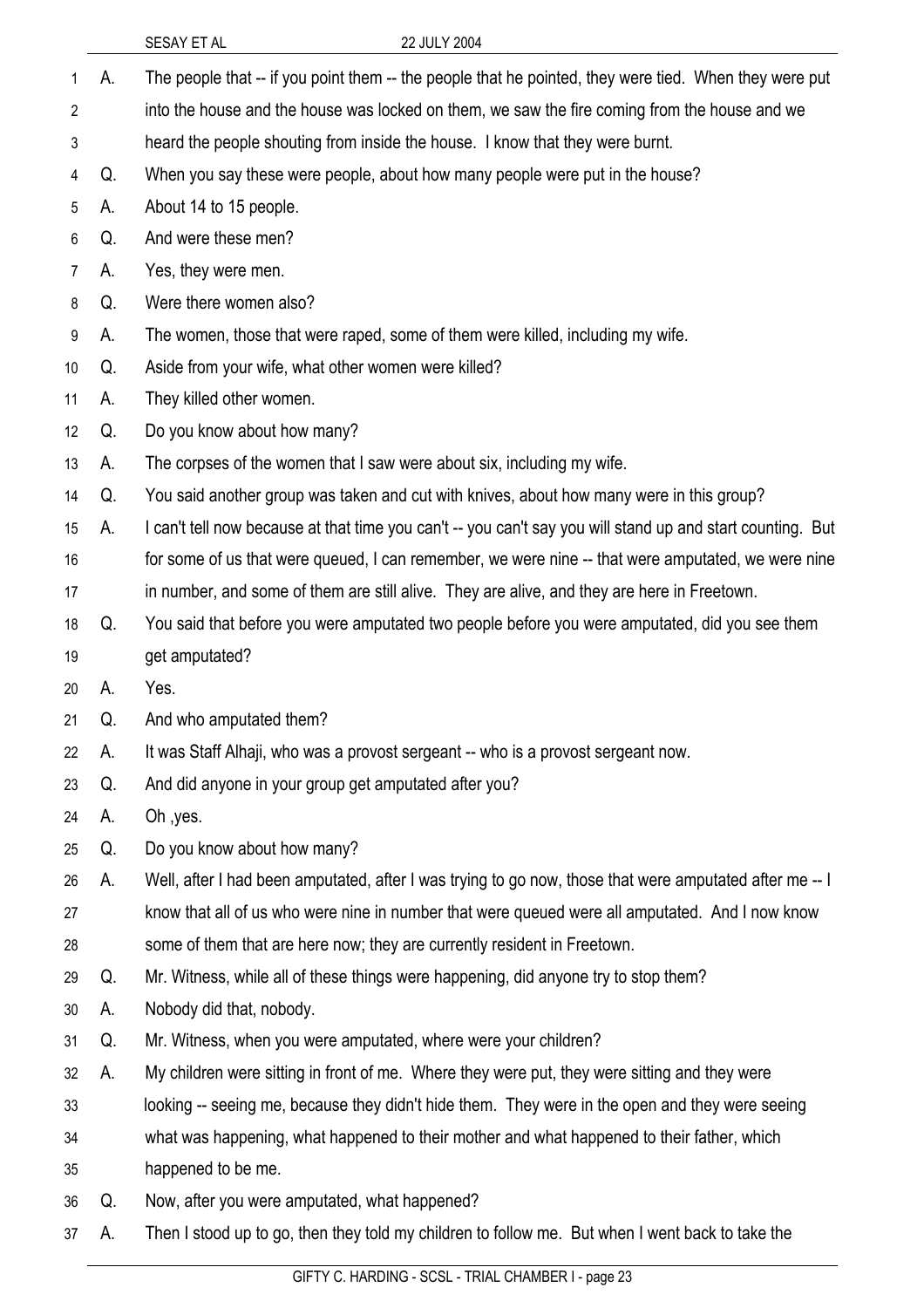| 1              |    | amputated hand, because I was almost unconscious, then I was stabbed again at my back. He said I          |
|----------------|----|-----------------------------------------------------------------------------------------------------------|
| $\overline{2}$ |    | should leave it, because it was the hand that they actually wanted. Because we said we didn't want        |
| 3              |    | the military rule, then we should go to our civilian rule with our arms amputated; that I should go to    |
| 4              |    | Tejan Kabbah to give me a hand because he had brought ten containers load of hands. So I went             |
| 5              |    | with my children. I didn't go too far then I dropped on the ground because I started loosing blood. I     |
| 6              |    | laid there for some time then they fired at my back, then my child said, "Father rise up let us go." I    |
| 7              |    | rose up. I went for some distance then I fell again. My child tried to draw me but he couldn't (sic). So  |
| 8              |    | for me to rise up, my child told me -- said that, "Look at them, they are coming again, father." He said, |
| 9              |    | "Rise up," then I rose up. Even though I was physically weak, but I fought. So I walked to -- till we     |
| 10             |    | passed Small Sefadu. Just after Small Sefadu, there is a roundabout at the junction. It was there         |
| 11             |    | again that I fell; that is, nearer Kwakuma. It was there that ECOMOG was in control, only there.          |
| 12             | Q. | Mr. Witness, during these events in Penduma and during the incident where your wife was raped,            |
| 13             |    | what happened to the other women in that group?                                                           |
| 14             | А. | They were also raped and they killed some of them.                                                        |
| 15             | Q. | Did you see them being raped?                                                                             |
| 16             | А. | Yes, we were there, right in our presence.                                                                |
| 17             | Q. | And who was raping these other women?                                                                     |
| 18             | А. | It was Staff Alhaji's boys.                                                                               |
| 19             | Q. | And you said your children were watching these events. Were there other children present as well?         |
| 20             | А. | Yes, there were other children present who were packed together with these pregnant women and             |
| 21             |    | suckling mother's.                                                                                        |
| 22             | Q. | And did the other children see what was happening?                                                        |
| 23             | А. | Yes.                                                                                                      |
| 24             | Q. | Mr. Witness you said that you arrived in Kwakuma. Can you tell us what happened then?                     |
| 25             | А. | Well, I did not reach at Kwakuma. It was after Small Sefadu junction, it was where I fell for the third   |
| 26             |    | time. I couldn't any more (sic). My child did all that he could to coax me but I couldn't. So he ran      |
| 27             |    | away and met the ECOMOG soldiers at the checkpoint and explained to them. At that time Major              |
| 28             |    | Tank was there. He said, "Let us." So then he took his men and they met me lying down. It was             |
| 29             |    | Major Tank that rescued me.                                                                               |
| 30             | Q. | Mr. Witness, how did you address your wound after you were amputated?                                     |
| 31             | А. | When I was taken to Kwakuma, they took me to their hospital. It was their doctor that took care of the    |
| 32             |    | hand. I spent two days there. On the third day, Major Tanko told us there was no specialist doctor to     |
| 33             |    | take care of our hands. Then we were taken to Makeni. From Makeni they brought me to Freetown             |
| 34             |    | here. At that time the MSF doctors were here, so they healed me.                                          |
| 35             | Q. | Mr. Witness, I just have a few more questions for you; okay?                                              |
| 36             | A. | Okay.                                                                                                     |
| 37             | Q. | Immediately after you were amputated and had -- and left Wendedu, you said that you saw people            |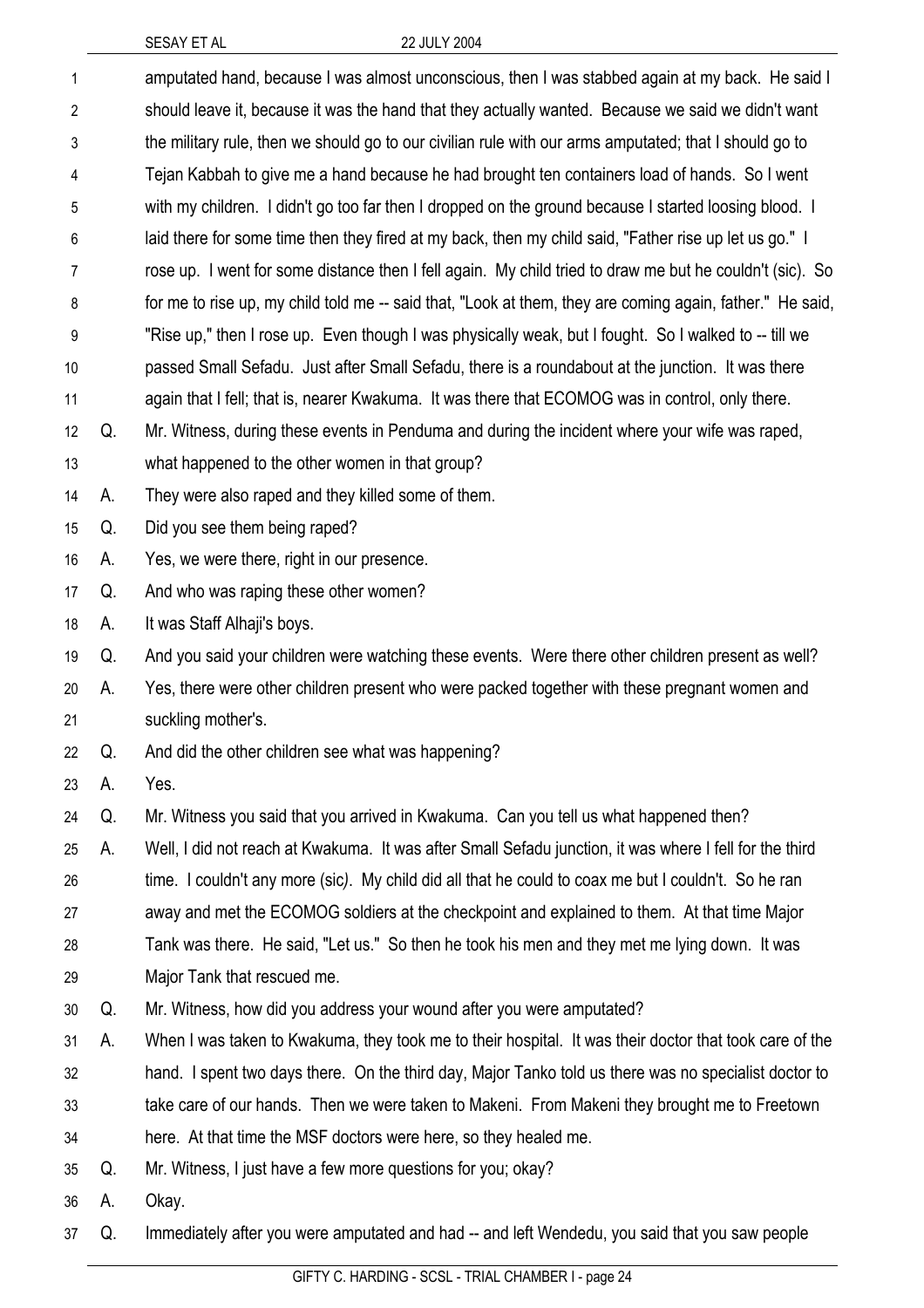|                |    | SESAY ET AL                                                                                            | 22 JULY 2004                                                                                         |
|----------------|----|--------------------------------------------------------------------------------------------------------|------------------------------------------------------------------------------------------------------|
| 1              |    | that were killed?                                                                                      |                                                                                                      |
| 2              | А. | Yes.                                                                                                   |                                                                                                      |
| 3              | Q. | Can you explain what exactly you saw?                                                                  |                                                                                                      |
| 4              | А. |                                                                                                        | Yes. It was the group of people that was queued, that he ordered the boys to empty the bag of        |
| 5              |    | knives, were passed behind the school, at the back of the school, they were stabbed. Some were         |                                                                                                      |
| 6              |    |                                                                                                        | beheaded. After my hand had been amputated, we passed at the back of the school. I saw them.         |
| $\overline{7}$ |    |                                                                                                        | Some were just fighting to die; some had died already. So I saw that sight.                          |
| 8              | Q. | And approximately how many people did you see behind the school?                                       |                                                                                                      |
| 9              | А. | I couldn't count but they were above eight.                                                            |                                                                                                      |
| 10             | Q. | And were these all men?                                                                                |                                                                                                      |
| 11             | А. | Which one of them.                                                                                     |                                                                                                      |
| 12             | Q. | The people --                                                                                          |                                                                                                      |
| 13             | А. | Those that were killed?                                                                                |                                                                                                      |
| 14             | Q. | The people killed behind the school.                                                                   |                                                                                                      |
| 15             | А. | No, they were civilians that were captured together with all of us.                                    |                                                                                                      |
| 16             | Q. | And were these people behind the school men or women?                                                  |                                                                                                      |
| 17             | А. | They were men.                                                                                         |                                                                                                      |
| 18             | Q. |                                                                                                        | And immediately after you were amputated, what did you do to address your wound?                     |
| 19             | A. |                                                                                                        | We went through the porroh bush, myself and the children. We met clothes there. I tried to cover the |
| 20             |    |                                                                                                        | wound but it was painful because the bones were peeping out. So I was trying to cover it, but it was |
| 21             |    | too painful. The veins were also peeping out. So I took out the clothes. It was only when Major        |                                                                                                      |
| 22             |    | Tanko rescued my life was when I was dressed -- I was taken care off. There, I was injected on my      |                                                                                                      |
| 23             |    | wrist.                                                                                                 |                                                                                                      |
| 24             | Q. |                                                                                                        | Mr. Witness, you said that your wife was killed in Penduma. Do you know what happened to her         |
| 25             |    | body?                                                                                                  |                                                                                                      |
| 26             | А. |                                                                                                        | Well, I don't know actually what happened to the corpse, but when we went there, I went there with   |
| 27             |    |                                                                                                        | some United Nations workers by helicopter. They asked me to show them where I was amputated          |
| 28             |    |                                                                                                        | and where my wife was killed. The other man was called Callus, the other man, named Atilla. He is a  |
| 29             |    |                                                                                                        | British. Then we went and we met the villagers at Xxxxx. I introduced the people to them. Then       |
| 30             |    |                                                                                                        | Xxxxx came. He was the chief for the young generation. Then he said, "Here was where we buried       |
| 31             |    |                                                                                                        | the corpse of your wife." Then Atilla and others went and took pictures of the place, then I prayed  |
| 32             |    | there. So I know where the -- my wife's grave is right now because the villagers told me that that was |                                                                                                      |
| 33             |    |                                                                                                        | the place that -- where -- that they buried my wife. In fact, they said it was only bones that they  |
| 34             |    | buried.                                                                                                |                                                                                                      |
| 35             | Q. | Thank you, Mr. Witness.                                                                                |                                                                                                      |
| 36             |    | <b>MR. SANTORA:</b>                                                                                    |                                                                                                      |

37 We have no more questions for this witness, Your Honours.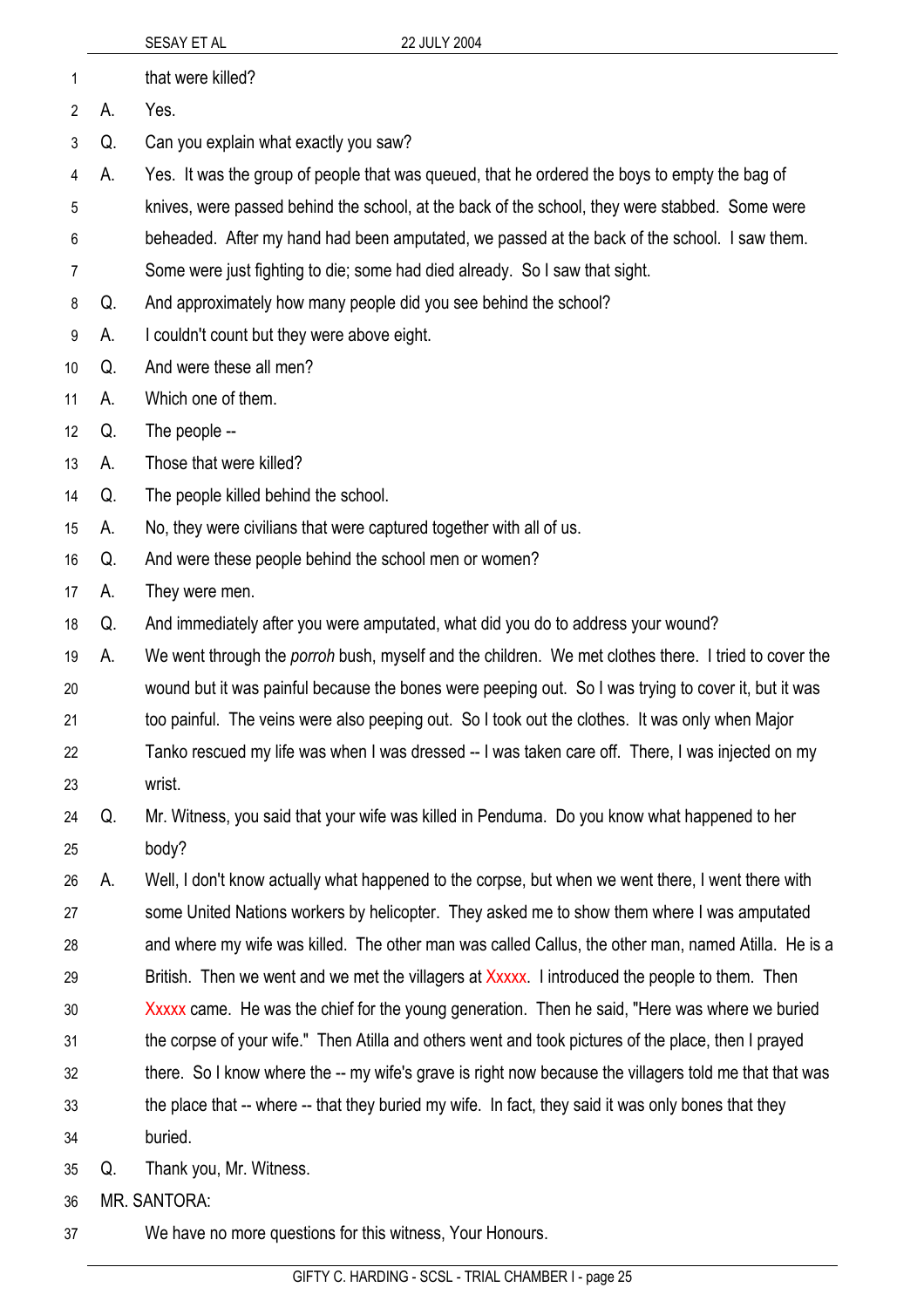|                | 22 JULY 2004<br>SESAY ET AL                                                                                  |  |
|----------------|--------------------------------------------------------------------------------------------------------------|--|
| 1              | <b>JUDGE THOMPSON:</b>                                                                                       |  |
| $\overline{2}$ | Learned counsel for the Defence, the witness is available for cross-examination. Who wants to                |  |
| 3              | begin?                                                                                                       |  |
| 4              | MR. BROWN:                                                                                                   |  |
| 5              | I would ask to be allowed to begin, and I believe I have the consent of all counsel.                         |  |
| 6              | <b>JUDGE THOMPSON:</b>                                                                                       |  |
| 7              | We have indicated, Learned Counsel Brown, that your request would -- we need some time to reflect            |  |
| 8              | on it. And so if we can -- we now are asking you to grant us the indulgence to proceed in the normal         |  |
| 9              | order and after reflection we should be able to give a considered position on this, which -- but I'm         |  |
| 10             | pretty sure that it's something that we want to reflect a little more on. So if we can let Mr. Jordash, if   |  |
| 11             | he is ready to start, begin his cross-examination.                                                           |  |
| 12             | MR. BROWN:                                                                                                   |  |
| 13             | Thank you, Your Honour. I'm honoured when any position I have advanced is worthy of reflection.              |  |
| 14             | Though I just respectfully want to say I do renew my application.                                            |  |
| 15             | <b>JUDGE THOMPSON:</b>                                                                                       |  |
| 16             | It demonstrates the degree of creativity that's in fact being illustrated from that side and this side also. |  |
| 17             | MR. BROWN:                                                                                                   |  |
| 18             | Thank you.                                                                                                   |  |
| 19             | <b>JUDGE THOMPSON:</b>                                                                                       |  |
| 20             | Right. Yes, Mr. Jordash.                                                                                     |  |
| 21             | MR. JORDASH:                                                                                                 |  |
| 22             | Could I just add my voice to that application?                                                               |  |
| 23             | <b>JUDGE THOMPSON:</b>                                                                                       |  |
| 24             | I beg your pardon?                                                                                           |  |
| 25             | MR. JORDASH:                                                                                                 |  |
| 26             | Could I just add my -- I didn't put my own view across over your own in relation to the changing of the      |  |
| 27             | orders of questioning. Could I just --                                                                       |  |
| 28             | <b>JUDGE THOMPSON:</b>                                                                                       |  |
| 29             | In other words, you are associating with Mr. Brown's application?                                            |  |
| 30             | MR. JORDASH:                                                                                                 |  |
| 31             | I certainly am. It certainly would take some of the workload off myself.                                     |  |
| 32             | <b>JUDGE THOMPSON:</b>                                                                                       |  |
| 33             | Well, as I said, it's worth some consideration by the Bench and we hope we can come out with a fairly        |  |
| 34             | helpful response.                                                                                            |  |
| 35             | MR. JORDASH:                                                                                                 |  |
| 36             | Thank you, Your Honours.                                                                                     |  |

37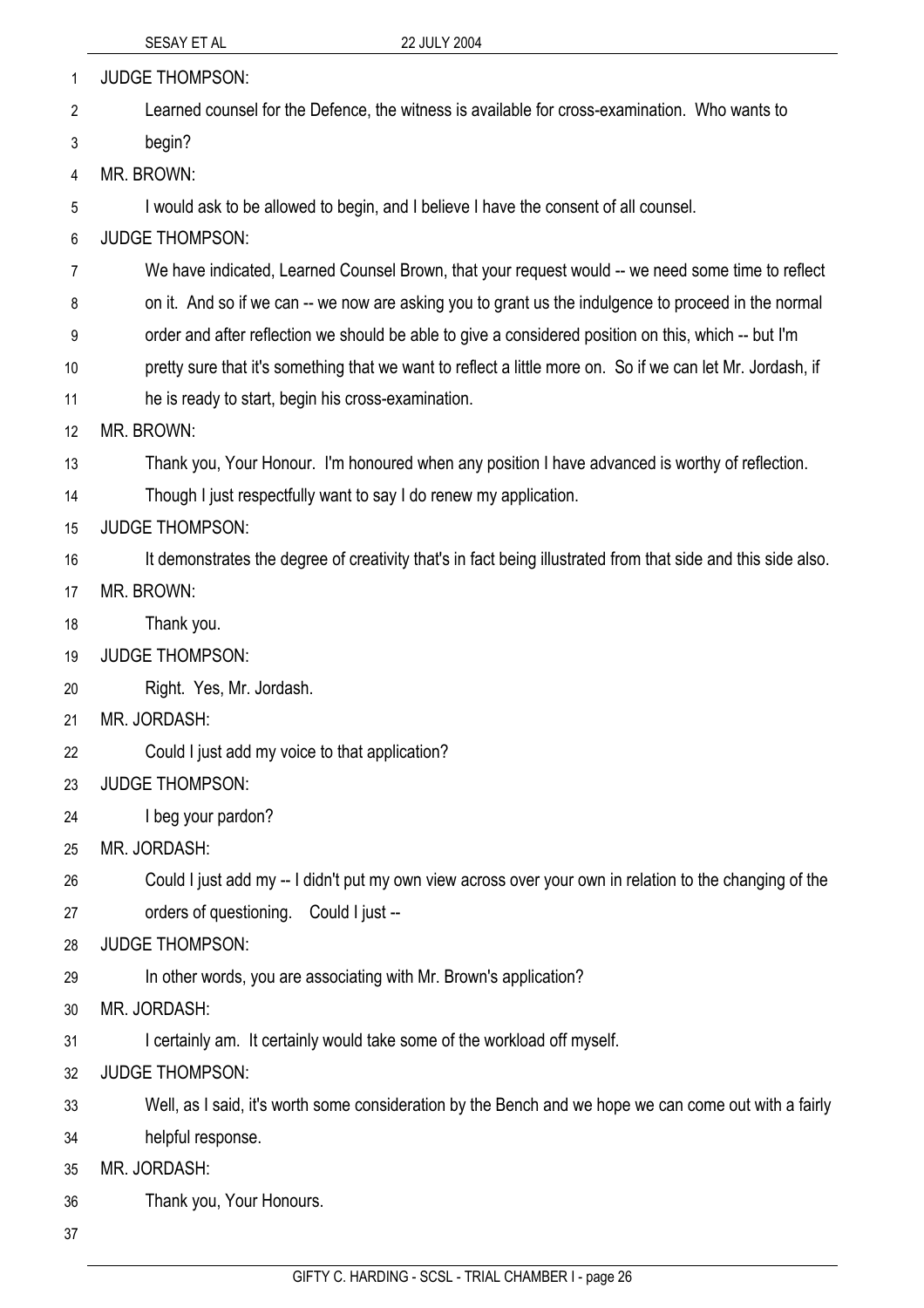| 1              | MR. BROWN:                                                                                                    |
|----------------|---------------------------------------------------------------------------------------------------------------|
| 2              | May I just suggest one minor point, Your Honours, that certainly we would do our best if the Court saw        |
| 3              | fit to entertain this favour we can -- we'd provide as much notice available, both to learned counsel         |
| 4              | and to the Court. We, in no way, wish to be a stumbling block to the operation of the Court.                  |
| 5              | <b>JUDGE THOMPSON:</b>                                                                                        |
| 6              | we appreciate the spirit of cooperation.                                                                      |
| $\overline{7}$ | MR. BROWN:                                                                                                    |
| 8              | Thank you.                                                                                                    |
| 9              | Cross-examined by Mr. Jordash                                                                                 |
| 10             | MR. JORDASH:                                                                                                  |
| 11             | Mr. Witness, I'm just going to ask you a few questions, mainly focused on just clarifying a few details<br>Q. |
| 12             | of what happened to you.                                                                                      |
| 13             | MR. PRESIDENT:                                                                                                |
| 14             | Incidentally, before you continue, I would like the records, you know -- I don't know whether the             |
| 15             | records have so reflected -- but that this witness showed -- lifted his left amputated arm and showed a       |
| 16             | mark, a scar of a wound that was inflicted when his watch was pulled off his hands by Alhaji -- Staff         |
| 17             | Alhaji. I would like that fact to be reflected on the records, please.                                        |
| 18             | [Trial Chamber confer]                                                                                        |
| 19             | Again, my attention is drawn, and this is true, that he pointed to a scar on his forehead and I think he      |
| 20             | also mentioned a wound at the back also. Yes, a wound at the back, you know, where he was                     |
| 21             | alleged, you know, stabbed, yes. So -- but we didn't see -- that was not shown, you know, to the              |
| 22             | Court. I don't know.                                                                                          |
| 23             |                                                                                                               |
| 24             | Where is -- where is the wound? You say you have a wound at the back? No, no, let him stand up,               |
| 25             | please. Stand, stand.                                                                                         |
| 26             | [Witness complies]                                                                                            |
| 27             | <b>JUDGE BOUTET:</b>                                                                                          |
| 28             | Be careful there.                                                                                             |
| 29             | MR. PRESIDENT:                                                                                                |
| 30             | Please help him. Court Management, please help him.                                                           |
| 31             | THE WITNESS:                                                                                                  |
| 32             | Yes, that's the wound.                                                                                        |
| 33             | <b>JUDGE BOUTET:</b>                                                                                          |
| 34             | That's on the left-hand side of his back.                                                                     |
| 35             | <b>MR. PRESIDENT:</b>                                                                                         |
| 36             | Yes. Please, let those facts be reflected on the record.                                                      |
| っっ             |                                                                                                               |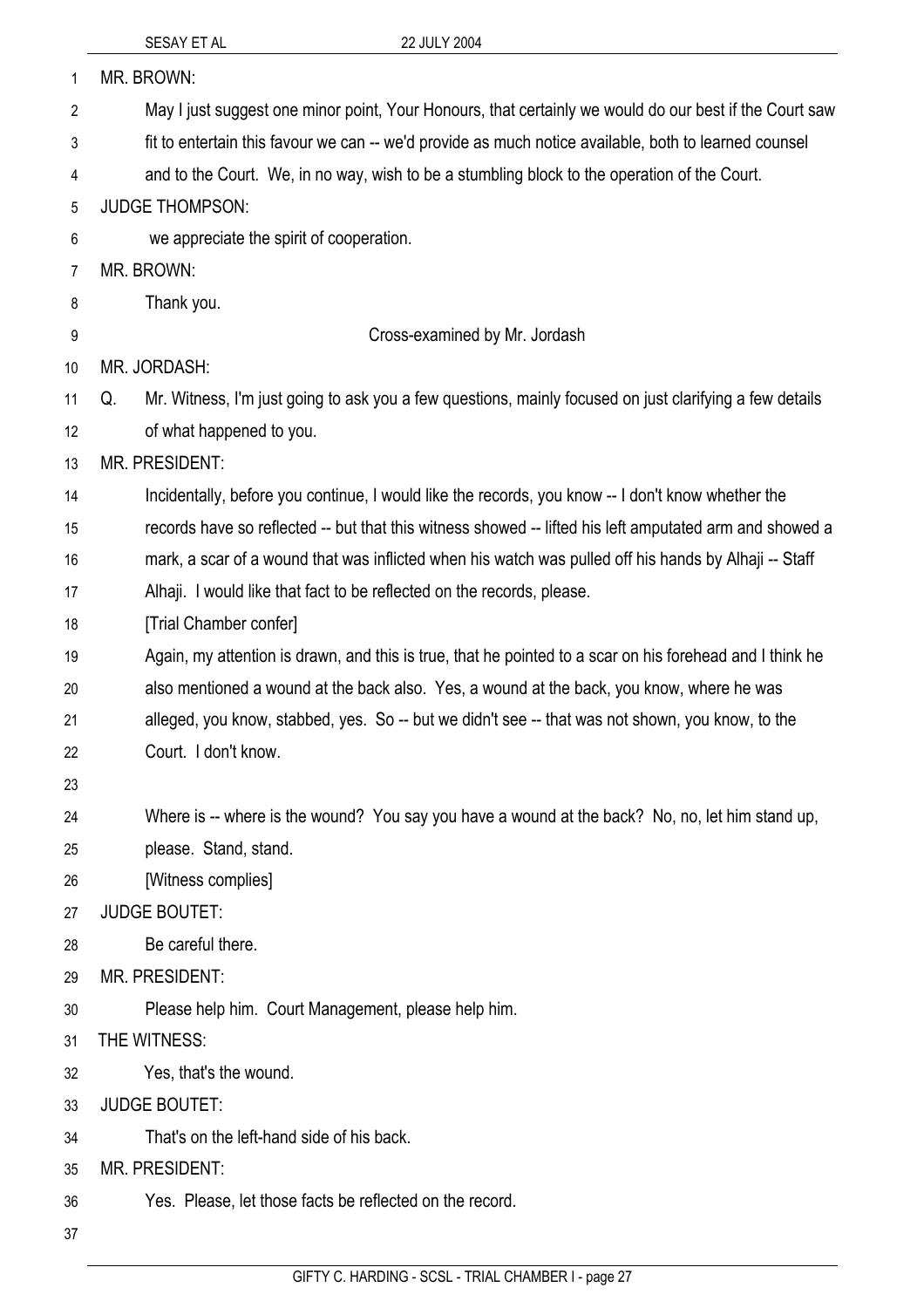| 1              |                        | Yes, Mr. Jordash, you can go on.                                                                                  |  |
|----------------|------------------------|-------------------------------------------------------------------------------------------------------------------|--|
| 2              |                        | MR. JORDASH:                                                                                                      |  |
| 3              |                        | Thank you, Your Honour.                                                                                           |  |
| 4              |                        | MR. JORDASH:                                                                                                      |  |
| 5              | Q.                     | Mr. Witness, you've spoken about the junta being soldiers. Do you recall that?                                    |  |
| 6              | А.                     | Yes.                                                                                                              |  |
| $\overline{7}$ | Q.                     | And you've also spoken about the rebels as separate to the junta, the rebels being those who were                 |  |
| 8              |                        | fighting against the country, is that --                                                                          |  |
| 9              | А.                     | Yes.                                                                                                              |  |
| 10             | Q.                     | You've also spoken about junior, being a vigilante to the military.                                               |  |
| 11             | А.                     | Yes.                                                                                                              |  |
| 12             | Q.                     | And you've also spoken about these groups wearing uniforms and civilian clothes.                                  |  |
| 13             | А.                     | Yes.                                                                                                              |  |
| 14             | Q.                     | How could you tell whether somebody wearing civilian clothes was a member of the junta or a rebel or              |  |
| 15             |                        | a vigilante to the military? Are you able to distinguish?                                                         |  |
| 16             | А.                     | That's right. Staff Alhaji, for instance, I know him. We know that he was a soldier; he was a                     |  |
| 17             |                        | break-way from the military and they fought against the country. That's the point that I know about.              |  |
| 18             | Q.                     | So the way for you to distinguish would be from your own personal knowledge as to whether                         |  |
| 19             |                        | somebody -- what -- used to be in the Sierra Leonean Army; is that the way you would distinguish                  |  |
| 20             |                        | between the groups?                                                                                               |  |
| 21             | А.                     | Yes.                                                                                                              |  |
| 22             | Q.                     | If you saw a man in civilian clothes who you didn't recognise from the Sierra Leonean Army, would                 |  |
| 23             |                        | you be able to say whether they are junta, rebels or a vigilante to the military?                                 |  |
| 24             | А.                     | Like Komba, whom I mentioned, we know -- we knew that he was a vigilante. I knew, and others --                   |  |
| 25             |                        | other people knew too, and even his own people in Tombodu knew. Because when this war started,                    |  |
| 26             |                        | the soldiers were taking vigilantes. They did not pay them, and they had no numbers. These were                   |  |
| 27             |                        | the people they called vigilantes and that boy was a vigilante. That made me to call him a vigilante.             |  |
| 28             | Q.                     | And would the vigilantes be wearing uniforms or civilian clothes, or both at times?                               |  |
| 29             | А.                     | They do wear uniforms. During the time of the NPRC they wore uniforms.                                            |  |
| 30             | Q.                     | So for you, you were able to -- or you were able to identify the juntas and the vigilante to the military         |  |
| 31             |                        | by virtue of your own person knowledge from being in the Sierra Leonean army, but also from the fact              |  |
| 32             |                        | that they were wearing military outfits; is that fair?                                                            |  |
| 33             |                        | <b>MS. TAYLOR:</b>                                                                                                |  |
| 34             |                        | Your Honour, I don't know that that was a fair summary of what the witness had said.                              |  |
| 35             | <b>JUDGE THOMPSON:</b> |                                                                                                                   |  |
| 36             |                        | No, not at all. In fact, I was thinking that it's a little convoluted. I think you better clarify it and simplify |  |
| 37             |                        | $it -$                                                                                                            |  |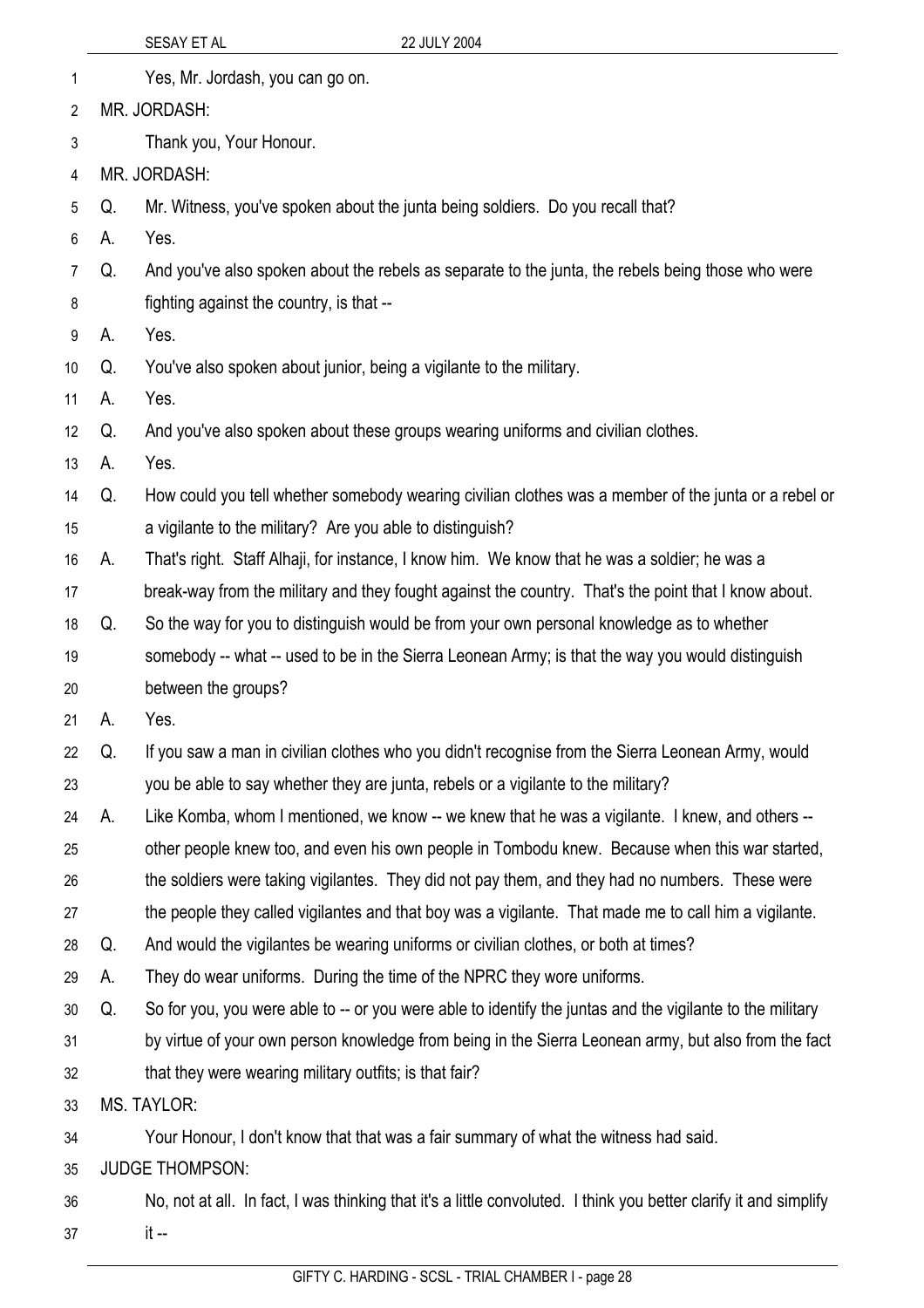MR. JORDASH: 1

Certainly. 2

3 JUDGE THOMPSON:

4 -- because this witness testified to specifics, and you're probably taking your questioning to a level of

- 5 generalities. I think you need to watch that because after all, the witness is giving facts, not doing any
- 6 kind of process of abstraction.

7 MR. JORDASH:

8 But, Your Honour, what I was seeking to do was not to summarise what he'd said, but I was seeking

9 to elicit fresh information as to how he generally, as Your Honour has said, might judge who is who.

10 But I'll --

11 JUDGE THOMPSON:

12 No, but clearly the evidence is geared towards specifics and to take him away from the specific to the

13 level of generality, would be a little more -- but I think you can pursue it and see how far --

14 MR. JORDASH:

- 15 Thank you.
- 16 JUDGE THOMPSON:

17 Yes.

18 MR. JORDASH:

19 Q. If -- if you, during this time you speak of, saw a group of men, some wearing uniforms and some not,

20 were you able to distinguish whether those people were rebels or whether they were junta or whether

21 they were vigilantes to the military? Could you distinguish?

22 A. That's why I've just told you that -- that I know some of these soldiers who broke away from the

23 military and fought against the country. I know some of them who were vigilantes. They were born --

24 we were born together in Kono. We grew up together in Kono, so I know them very well.

25 JUDGE THOMPSON:

26 In other words, this is the difficulty: your question was hypothetical, and the witness virtually is saying

27 that he knew this, had known -- or his knowledge is, in fact, confined to what he actually knew in

28 particular cases.

29 MR. JORDASH:

- 30 Well, I think that's sufficient for my purposes. Thank you.
- 31 MR. JORDASH:
- 32 Q. Now, from what you've told us, shortly after the junta had been expelled from Freetown in 1998, the
- 33 rebels came to -- or the rebels and the junta came to Koidu town; is that correct?
- 34 A. Yes.

35 Q. And you've told us that they were working together at times; is that correct?

36 A. That's true.

37 Q. But from what you've told us about what happened in Penduma to your wife, that was the junta acting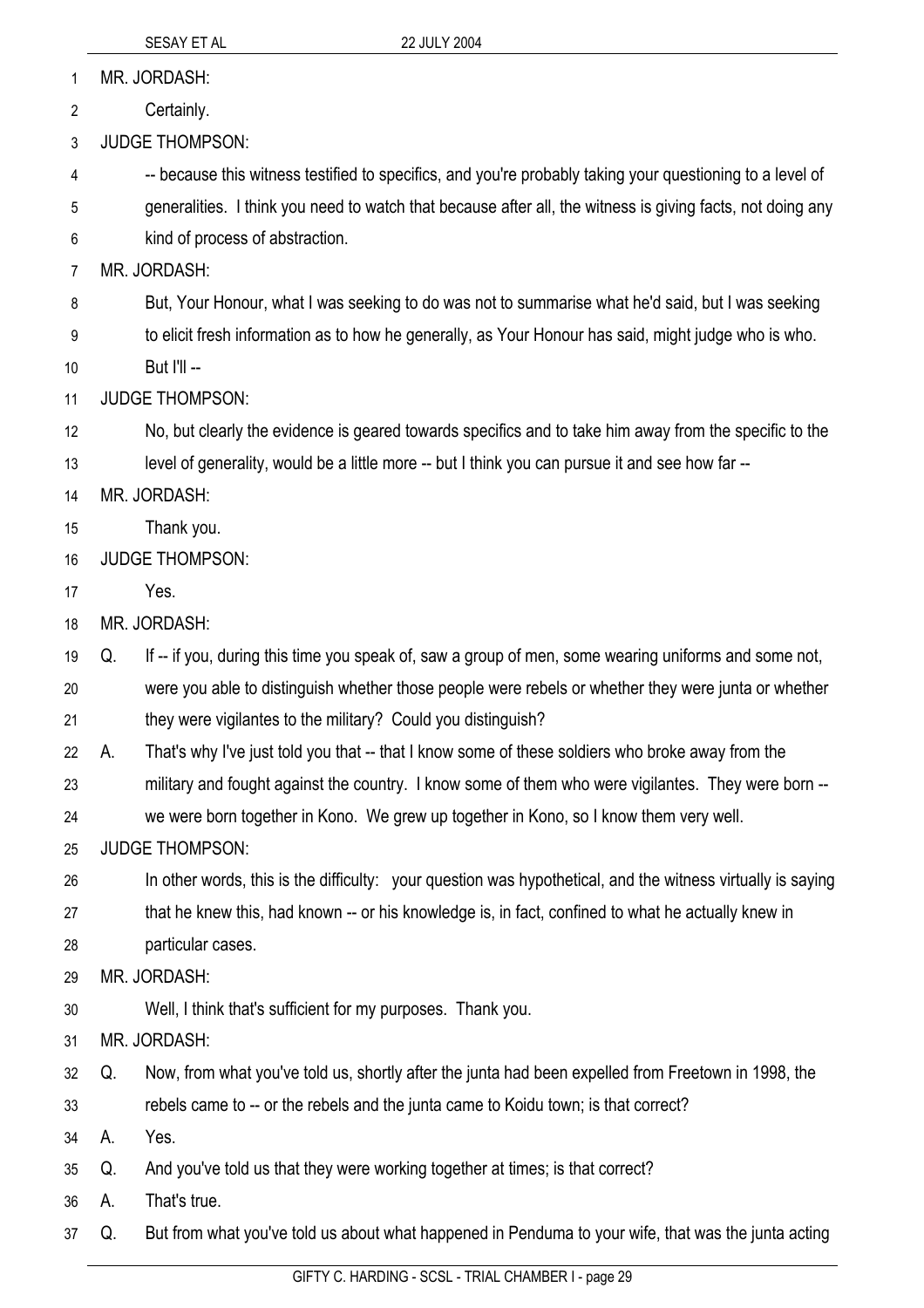|    |    | <b>SESAY ET AL</b><br>22 JULY 2004                                                                     |
|----|----|--------------------------------------------------------------------------------------------------------|
| 1  |    | separately; is that correct?                                                                           |
| 2  | А. | That's true because I know them.                                                                       |
| 3  |    | <b>JUDGE BOUTET:</b>                                                                                   |
| 4  |    | Did you say not true, Mr. Witness?                                                                     |
| 5  |    | <b>MR. PRESIDENT:</b>                                                                                  |
| 6  |    | Please, please, put the question again. Let's get --                                                   |
| 7  |    | <b>JUDGE BOUTET:</b>                                                                                   |
| 8  |    | I'm not sure I have the answer.                                                                        |
| 9  |    | THE WITNESS:                                                                                           |
| 10 |    | That's true, that's true, that's true.                                                                 |
| 11 |    | <b>MR. PRESIDENT:</b>                                                                                  |
| 12 |    | Just put the question again.                                                                           |
| 13 |    | MR. JORDASH:                                                                                           |
| 14 | Q. | Just to repeat the question so that we all understand, Mr. Witness. Sometimes the junta acted          |
| 15 |    | separately from the rebels, for example, in Penduma and the incident, and the death of your wife, that |
| 16 |    | was the junta?                                                                                         |
| 17 | А. | Yes, it was juntas because I know them.                                                                |
| 18 | Q. | And that was commanded by Staff Alhaji who you knew from the Sierra Leone Army?                        |
| 19 | A. | Yes, and T. Joe who was a soldier in the Sierra Leone Army.                                            |
| 20 | Q. | And Tamba Joe as well from the Sierra Leone army?                                                      |
| 21 | А. | Yes.                                                                                                   |
| 22 | Q. | And also Junior, who was a vigilante to those military men?                                            |
| 23 | А. | Yes.                                                                                                   |
| 24 | Q. | Now, you knew Alhaji from the Sierra Leone Army, and knew him to be somebody who was wicked; is        |
| 25 |    | that correct?                                                                                          |
| 26 | А. | That's true because he had done something wicked to me.                                                |
| 27 | Q. | Did you know him to be a bad man during the time when he was in the Sierra Leone Army before           |
| 28 |    | becoming part of the junta?                                                                            |
| 29 | А. | Yes, I knew him. I knew him as a soldier before he went to the bush.                                   |
| 30 | Q. | What kind of man did you know him to be before he went to the bush?                                    |
| 31 | A. | He was a miner. Though he was a member of the military, he was still a miner, and he was a wicked      |
| 32 |    | man. Xxxxx Xxxxx Xxxxx Xxxxx.                                                                          |
| 33 | Q. | Do you know why -- or was there anything in your relationship previously with Alhaji which, to your    |
| 34 |    | mind, explained why he treated you so badly during the incident in Xxxxx?                              |
| 35 | А. | All that I know is that I used to give him Xxxxx, xxxx. I didn't notice anything. Maybe he knows. He   |
| 36 |    | knows where why he did this, I don't know. I don't know anything wrong that I did to him, and they     |
| 37 |    | were doing this out of wickedness, just like that, for nothing.                                        |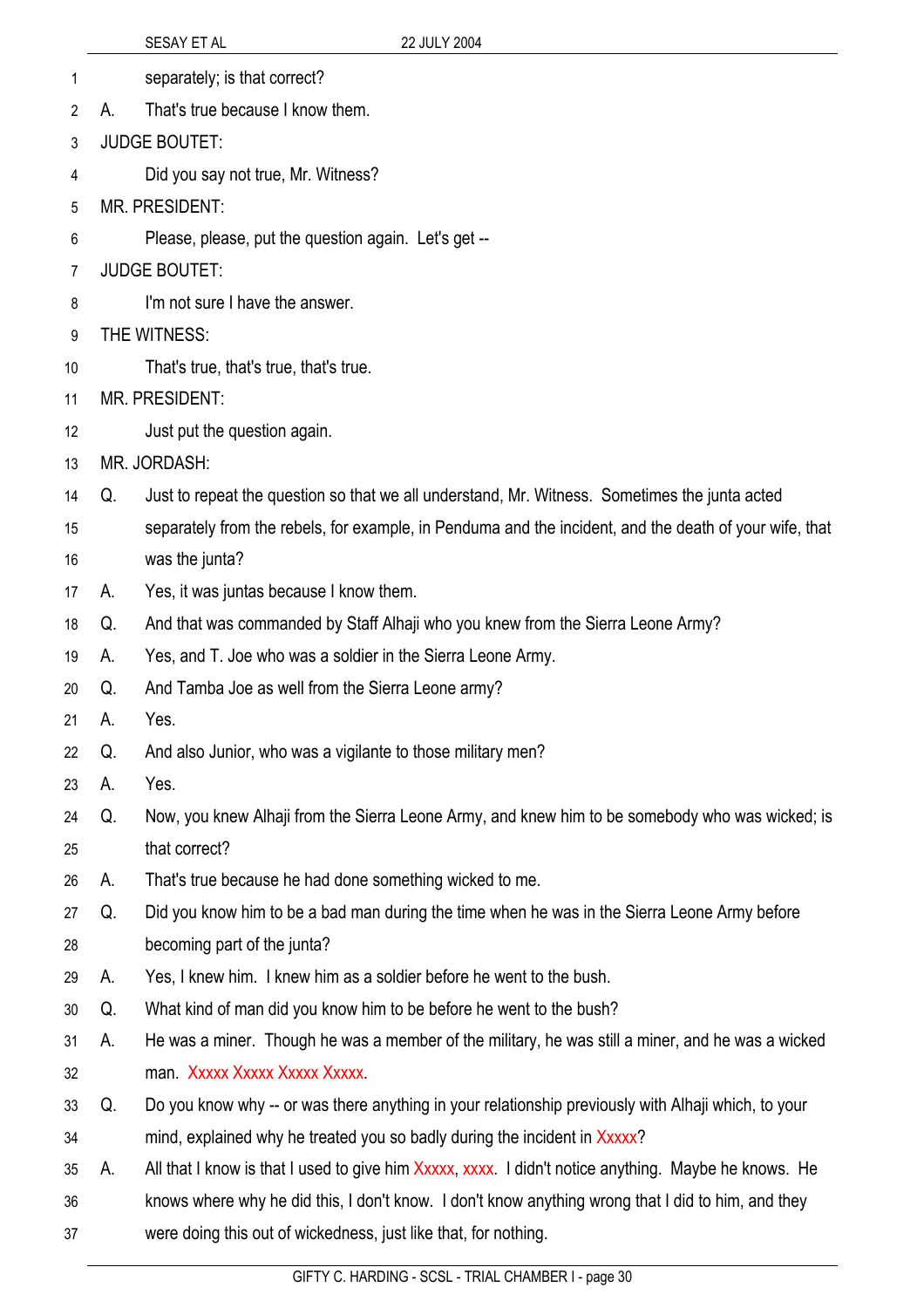|    |    | 22 JULY 2004<br>SESAY ET AL                                                                            |
|----|----|--------------------------------------------------------------------------------------------------------|
| 1  | Q. | And the junta led by Alhaji in Xxxxx were operating, is this right, as far as you could see, without a |
| 2  |    | communication set or radio set?                                                                        |
| 3  | А. | No, I didn't see any such thing in their hands.                                                        |
| 4  | Q. | But Alhaji was clearly in control of this group; yes?                                                  |
| 5  | А. | Yes, because when they captured us they told us to wait for their colonel who was their boss. And the  |
| 6  |    | person whom I saw being honoured who was giving orders for them to do this was this Alhaji. He was     |
| 7  |    | in full control of that particular group.                                                              |
| 8  | Q. | Thank you. Tamba Joe, did you -- had you come across him before Xxxxx or had you heard about           |
| 9  |    | him before?                                                                                            |
| 10 | А. | I did not understand this question. I did not understand this question.                                |
| 11 | Q. | Sorry, Mr. Witness. Tamba Joe, the SLA man, before you saw him in Xxxxx                                |
| 12 |    | had you seen him or heard about him before?                                                            |
| 13 | А. | I know him. He was born in Tombodu. I know his father. They were born in Tombodu, and I was            |
| 14 |    | mining in Tombodu. That's their homeland.                                                              |
| 15 | Q. | Did you know what kind of person he was or did you -- had you formed an impression?                    |
| 16 | А. | I don't know too much about him, but all that I knew about him was that he was a drunkard.             |
| 17 | Q. | Do you know whether before he joined the junta he would be seen around Tombodu begging for             |
| 18 |    | money?                                                                                                 |
| 19 | А. | I don't know that one.                                                                                 |
| 20 | Q. | Thank you. I just want to ask you, if I may, about some other people who have not figured in your      |
| 21 |    | account. Have you heard of Brigadier Mani?                                                             |
| 22 | А. | No.                                                                                                    |
| 23 | Q. | <b>General Bropleh?</b>                                                                                |
| 24 | А. | No.                                                                                                    |
| 25 | Q. | No. Saj Musa?                                                                                          |
| 26 | А. | Yes. Yes, I heard of him but I didn't see him.                                                         |
| 27 | Q. | Was he in the Sierra Leone Army; do you know?                                                          |
| 28 | А. | Yes. Yes, that was true.                                                                               |
| 29 | Q. | Thank you. Akim Sesay, was he in the Sierra Leone Army?                                                |
| 30 | А. | Yes, I heard about him but I didn't see him. And what they said about him was that he was a Sierra     |
| 31 |    | Leonean soldier.                                                                                       |
| 32 | Q. | Colonel Savage, you heard of him?                                                                      |
| 33 | А. | Yes, I used to hear about him but I never saw him and I don't know him.                                |
| 34 | Q. | Did you know whether he was in the Sierra Leonean Army as well?                                        |
| 35 | А. | I don't know about that one. It was only when we came, when they built our camp at Aberdeen road,      |
| 36 |    | that's when I heard about Colonel Savage.                                                              |
| 37 | Q. | Now, I just want to take you to the beginning of your account when the --                              |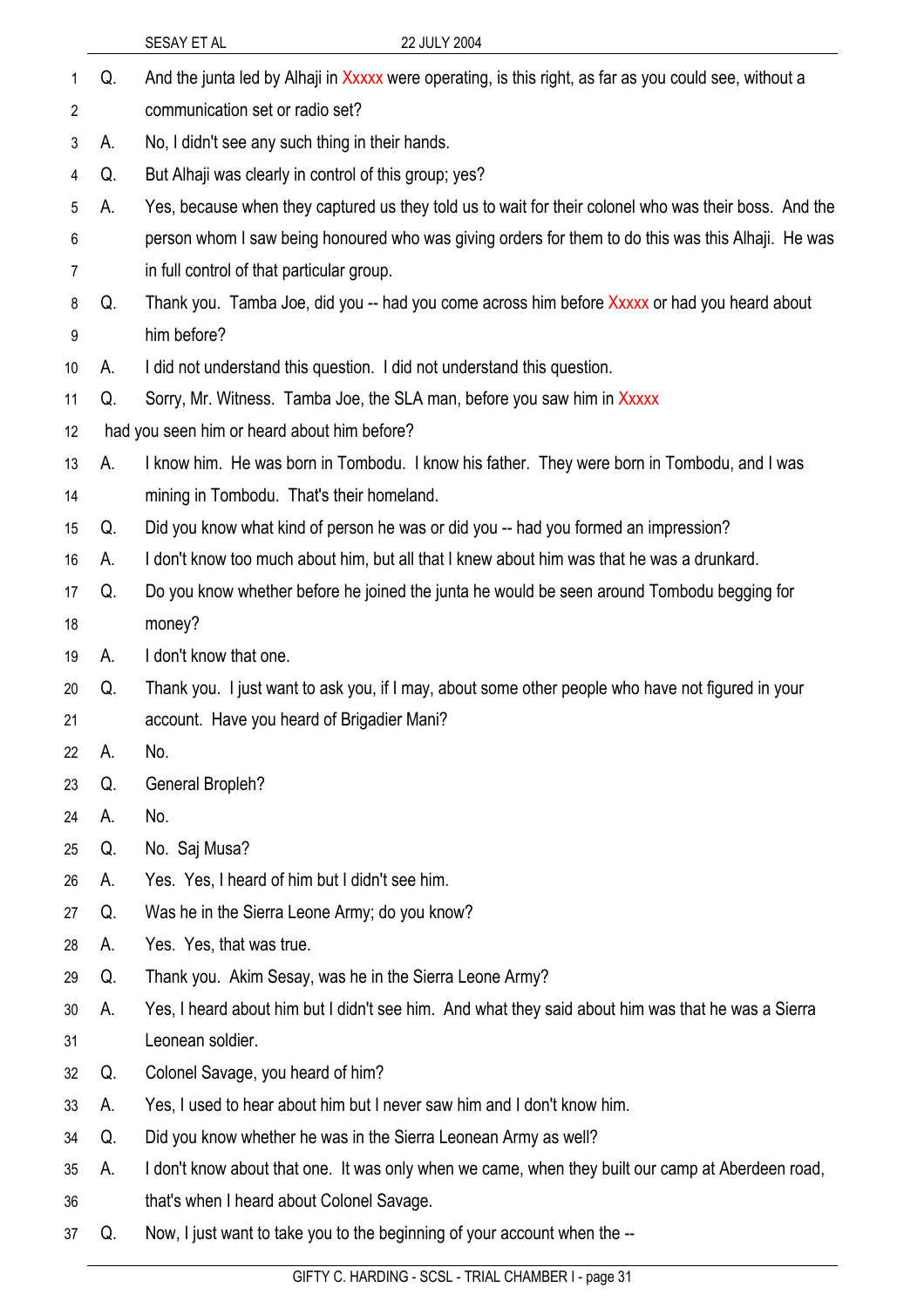|                |    | SESAY ET AL                                | 22 JULY 2004                                                                                             |
|----------------|----|--------------------------------------------|----------------------------------------------------------------------------------------------------------|
| 1              | А. | Okay.                                      |                                                                                                          |
| $\overline{2}$ | Q. |                                            | -- rebels and junta had come to Koidu Town. Now, at the beginning when they arrived you described        |
| 3              |    | there was looting and raping; yes?         |                                                                                                          |
| 4              | А. | Yes.                                       |                                                                                                          |
| 5              | Q. |                                            | Later on you described that Koidu Town was burnt, practically all of the town was burnt; yes?            |
| 6              | А. | Yes.                                       |                                                                                                          |
| 7              | Q. |                                            | Is the consequences of events that when the junta and the rebels arrived, over several days and          |
| 8              |    |                                            | weeks there was looting and raping and criminality you've described, followed by the Kamajors            |
| 9              |    |                                            | coming into the town, Kamajors then being pushed out, and after that, the town being burnt?              |
| 10             | А. | That's true. That's true.                  |                                                                                                          |
| 11             | Q. |                                            | So do you know -- are you able to estimate how long after the junta and the rebels arrived was the       |
| 12             |    | town burnt?                                |                                                                                                          |
| 13             |    | <b>MS. TAYLOR:</b>                         |                                                                                                          |
| 14             |    |                                            | Your Honours, is that in relation to when they first arrived or after the Kamajors had been pushed out?  |
| 15             |    | MR. JORDASH:                               |                                                                                                          |
| 16             |    | Thank you.                                 |                                                                                                          |
| 17             |    | MR. JORDASH:                               |                                                                                                          |
| 18             | Q. |                                            | But from the very beginning after the rebels had arrived -- the rebels and the junta arrived with the -- |
| 19             |    |                                            | following the -- their ejection from Freetown, from that time to the time when Koidu Town was burnt,     |
| 20             |    |                                            | are you able to give any kind of estimate as to how long between those two events?                       |
| 21             | А. | What time are you talking about?           |                                                                                                          |
| 22             | Q. |                                            | You say in your statement that in late April 1998, after the AFRC had been expelled from Freetown,       |
| 23             |    |                                            | living with the rebels was difficult. Do you remember saying that in your statement?                     |
| 24             | А. | Yes, that's true.                          |                                                                                                          |
| 25             | Q. |                                            | From that time to the Kamajors entering, to after the Kamajors had gone and the town was burnt, can      |
| 26             |    |                                            | you estimate the time between that -- the beginning and when the town was burnt?                         |
| 27             | А. |                                            | The Kamajors, they spent three weeks. It was when they were eating the hearts of human beings that       |
| 28             |    |                                            | scared us. The juntas went and reinforced themselves, including the RUF, they joint forces together      |
| 29             |    | and they came and pushed out the Kamajors. |                                                                                                          |
| 30             |    | MR. PRESIDENT:                             |                                                                                                          |
| 31             |    | Who was eating human hearts?               |                                                                                                          |
| 32             |    | THE WITNESS:                               |                                                                                                          |
| 33             |    |                                            | The Kamajors. Yes, that happened before opera -- in fact, that was where they kept a very large pot.     |
| 34             |    |                                            | And one lieutenant surrendered to them, he asked them for them to take him to the side of the            |
| 35             |    |                                            | government, but they disagreed and they cut his throat, opened his heart -- removed his heart, and       |
| 36             |    | they ate it in front of us all.            |                                                                                                          |
| 37             |    |                                            |                                                                                                          |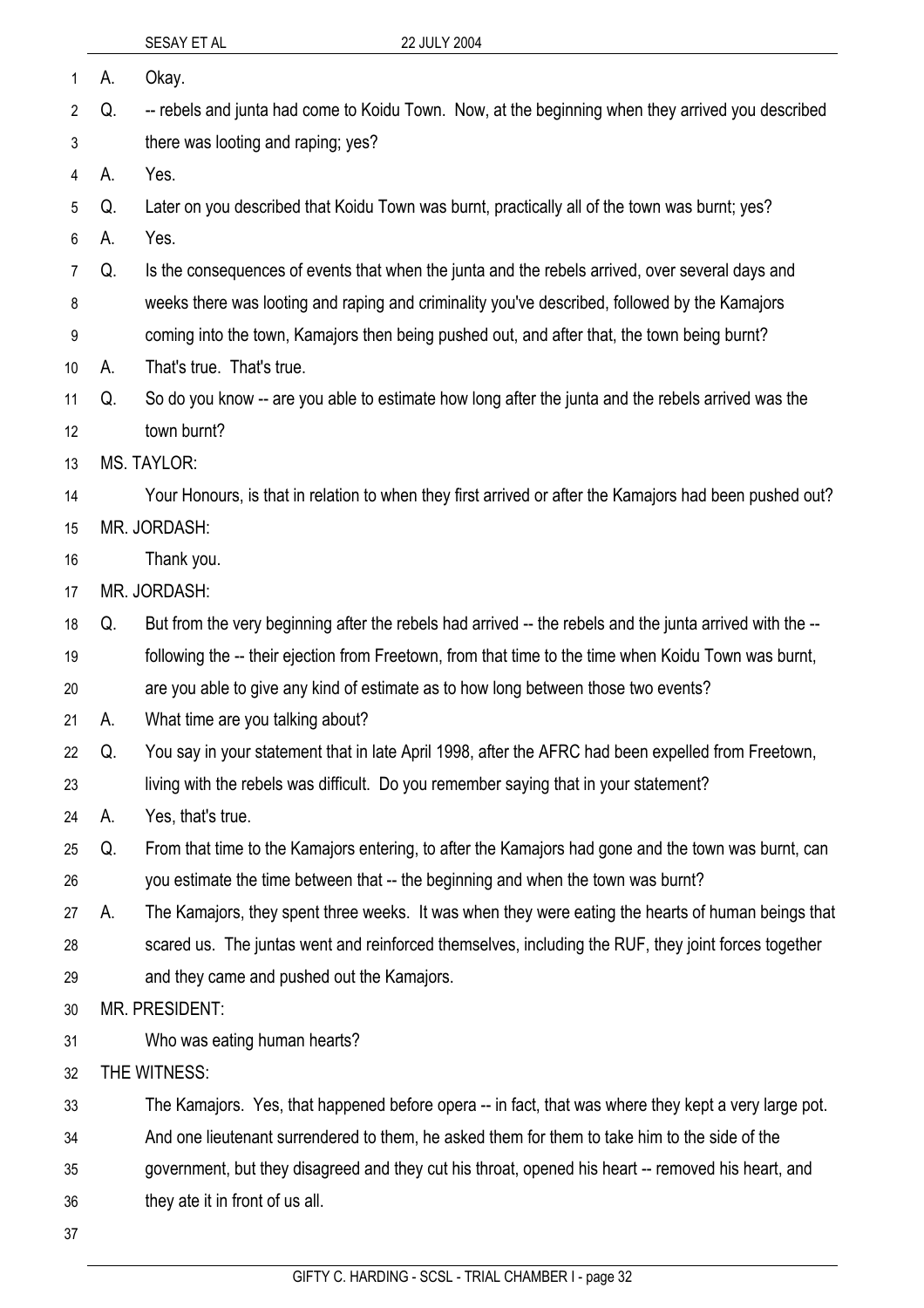|    |    | 22 JULY 2004<br>SESAY ET AL                                                                            |
|----|----|--------------------------------------------------------------------------------------------------------|
| 1  |    | Mr. Lawyer, you've just asked me a question, I've not answered yet. Now, let me answer your            |
| 2  |    | question. Three weeks -- the Kamajors spent three weeks; it was not long. About the fourth week the    |
| 3  |    | juntas and rebels entered inside and they removed the -- they removed them. From that day they         |
| 4  |    | started burning houses. But up to the point where they burnt all the houses, I can't tell you that one |
| 5  |    | because I don't know, because we were not there any longer.                                            |
| 6  |    | MR. JORDASH:                                                                                           |
| 7  |    | Thank you, Mr. Witness. Your Honours, could I just take very brief instructions from Mr. Sesay.        |
| 8  |    | <b>MR. PRESIDENT:</b>                                                                                  |
| 9  |    | Yes, please, go ahead.                                                                                 |
| 10 |    | MR. JORDASH:                                                                                           |
| 11 |    | Thank you.                                                                                             |
| 12 |    | [Defence counsel and accused confer]                                                                   |
| 13 |    | MR. JORDASH:                                                                                           |
| 14 |    | Thank you very much, Your Honours.                                                                     |
| 15 |    |                                                                                                        |
| 16 |    | Sorry to keep you waiting, Mr. Witness.                                                                |
| 17 |    | MR. JORDASH:                                                                                           |
| 18 | Q. | Just to complete the question here -- questioning about the burning down of Koidu, the person in       |
| 19 |    | command of the attack on Koidu at that time was Akim Sesay; is that correct?                           |
| 20 | А. | I didn't see him, but that was what his boys told us. That was what his boys were saying, that it was  |
| 21 |    | he who caused the capture of Koidu Town.                                                               |
| 22 | Q. | And Akim, as we know, is or was SLA?                                                                   |
| 23 | А. | That's true.                                                                                           |
| 24 | Q. | Thank you. Now, you talked earlier about Sam Bockarie and about, I think, seeing him where the         |
| 25 |    | committee centre was; is that right? Did I understand you correctly?                                   |
| 26 | А. | Yes, that's correct, that's what I said.                                                               |
| 27 | Q. | And you mentioned that at the committee centre was the place where they killed thieves; is that        |
| 28 |    | correct?                                                                                               |
| 29 | А. | That's true.                                                                                           |
| 30 | Q. | Now, was that thieves -- who were these thieves, do you know? Were they people from the junta,         |
| 31 |    | rebels or who?                                                                                         |
| 32 | А. | That one I don't know. They only said we should go and watch how they were killing thieves.            |
| 33 | Q. | So a message was sent to you and other civilians to watch what happened to thieves or people who       |
| 34 |    | looted. Is that -- was that the message?                                                               |
| 35 | А. | I was not the only person that they sent the message to. They sent it to the entire town. It was       |
| 36 |    | something that they announced and we went there to see.                                                |
| 37 | Q. | But you don't know who it was who was killed?                                                          |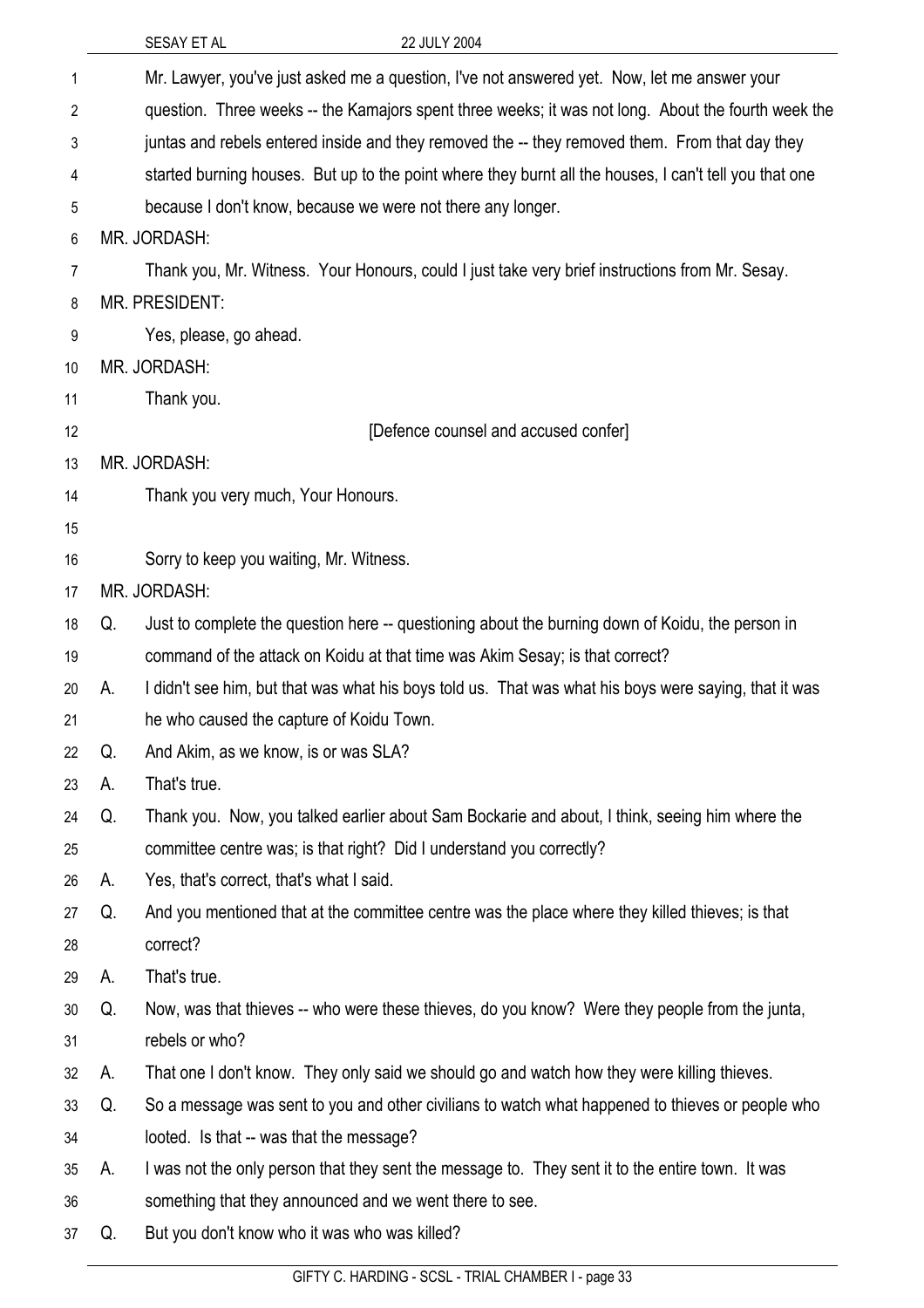| <b>SESAY ET AL</b> |  |
|--------------------|--|
|                    |  |

| 1  | А. | No.                                                                                                     |
|----|----|---------------------------------------------------------------------------------------------------------|
| 2  | Q. | Now, you just talked about the Kamajors and how they behaved when they came into Koidu town.            |
| 3  |    | And you said earlier that if you were a friend of an RUF fighter, the Kamajors would, during that time  |
| 4  |    | in Koidu town, kill you. Do you remember?                                                               |
| 5  | А. | Yes.                                                                                                    |
| 6  | Q. | Now, that suggests, is this right, that some of the RUF people in the town were friendly with civilians |
| 7  |    | and the Kamajors didn't like that.                                                                      |
| 8  |    | <b>MS. TAYLOR:</b>                                                                                      |
| 9  |    | Your Honour, I wonder how this witness can explain what the Kamajors meant by statement --              |
| 10 |    | THE WITNESS:                                                                                            |
| 11 |    | Yes, yes, they had friends because the ones who were willing to be with them --                         |
| 12 |    | <b>JUDGE THOMPSON:</b>                                                                                  |
| 13 |    | Well, it seems as if the witness is ready to answer, but I thought it was argumentative and --          |
| 14 |    | <b>MR. PRESIDENT:</b>                                                                                   |
| 15 |    | It is speculative.                                                                                      |
| 16 |    | <b>JUDGE THOMPSON:</b>                                                                                  |
| 17 |    | -- speculative, really. And we'll sustain the objection.                                                |
| 18 |    | MR. PRESIDENT:                                                                                          |
| 19 |    | You can reframe your question, Mr. Jordash.                                                             |
| 20 |    | MR. JORDASH:                                                                                            |
| 21 |    | Thank you.                                                                                              |
| 22 |    | MR. JORDASH:                                                                                            |
| 23 | Q. | Were some of the RUF within Koidu Town friends with the civilians?                                      |
| 24 | А. | Yes, they had friends, the ones who were willing to be with them.                                       |
| 25 | Q. | So from what you saw, some of the rebels and some of the junta were bad to civilians, and some          |
| 26 |    | were not; is that correct, from what you saw?                                                           |
| 27 | А. | Well, the ones who were with them know those who were good and how they were good. I don't              |
| 28 |    | know. Sometimes -- I was only unfortunate and that was what I know about, the misfortune that befell    |
| 29 |    | me.                                                                                                     |
| 30 |    | MR. JORDASH:                                                                                            |
| 31 |    | Thank you, Mr. Witness. I've got nothing further.                                                       |
| 32 |    | <b>MR. PRESIDENT:</b>                                                                                   |
| 33 |    | Yes, thank you. Mr. Brown.                                                                              |
| 34 |    | MR. BROWN:                                                                                              |
| 35 |    | Thank you, Your Honour.                                                                                 |
| 36 |    | Cross-examined by Mr. Brown.                                                                            |
| 37 |    |                                                                                                         |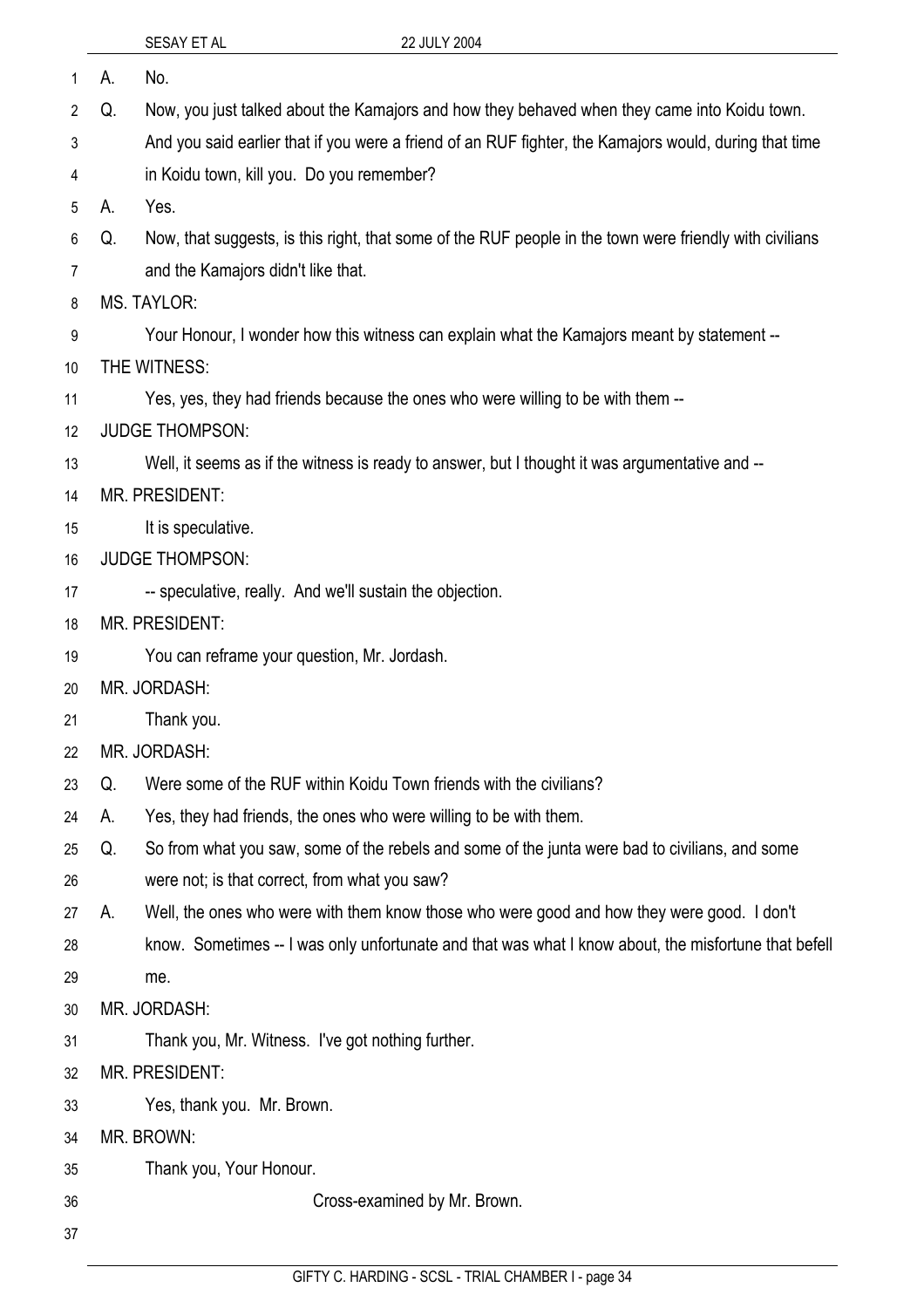|                |    | $U = U + I + I$                                                                                            |
|----------------|----|------------------------------------------------------------------------------------------------------------|
| $\mathbf{1}$   |    | MR. BROWN:                                                                                                 |
| $\overline{2}$ | Q. | Mr. Witness, just a few questions. You served --                                                           |
| $\mathfrak{Z}$ | А. | You are welcome.                                                                                           |
| 4              | Q. | You served in the Sierra Leone Army?                                                                       |
| 5              | А. | No.                                                                                                        |
| 6              | Q. | Were you -- you first met Staff Alhaji -- did you make a statement to the Prosecutors about this           |
| $\overline{7}$ |    | matter?                                                                                                    |
| 8              | А. | I don't understand this question that was just put. Just put it simpler to me so that I can understand it. |
| 9              |    | <b>JUDGE BOUTET:</b>                                                                                       |
| 10             |    | Mr. Brown, you asked -- is it about the matter being that he had been in the army or -- what's the         |
| 11             |    | matter? What do you mean by --                                                                             |
| 12             |    | MR. BROWN:                                                                                                 |
| 13             |    | I'm going to break it down. I had asked him broadly about the matter but let me see if I can break         |
| 14             |    | down my question.                                                                                          |
| 15             |    | MR. BROWN:                                                                                                 |
| 16             | Q. | Were you ever in the army?                                                                                 |
| 17             | А. | No, no.                                                                                                    |
| 18             | Q. | When did you first meet Staff Alhaji?                                                                      |
| 19             | А. | It was when we were kids. We all grew up together in Koidu Town.                                           |
| 20             |    | [Pages 22 to 35 by Gifty C. Harding]                                                                       |
| 21             |    |                                                                                                            |
| 22             |    |                                                                                                            |
| 23             |    |                                                                                                            |
| 24             |    |                                                                                                            |
| 25             |    |                                                                                                            |
| 26             |    |                                                                                                            |
| 27<br>28       |    |                                                                                                            |
| 29             |    |                                                                                                            |
| 30             |    |                                                                                                            |
| 31             |    |                                                                                                            |
| 32             |    |                                                                                                            |
| 33             |    |                                                                                                            |
| 34             |    |                                                                                                            |
| 35             |    |                                                                                                            |
| 36             |    |                                                                                                            |
| 37             |    |                                                                                                            |
|                |    |                                                                                                            |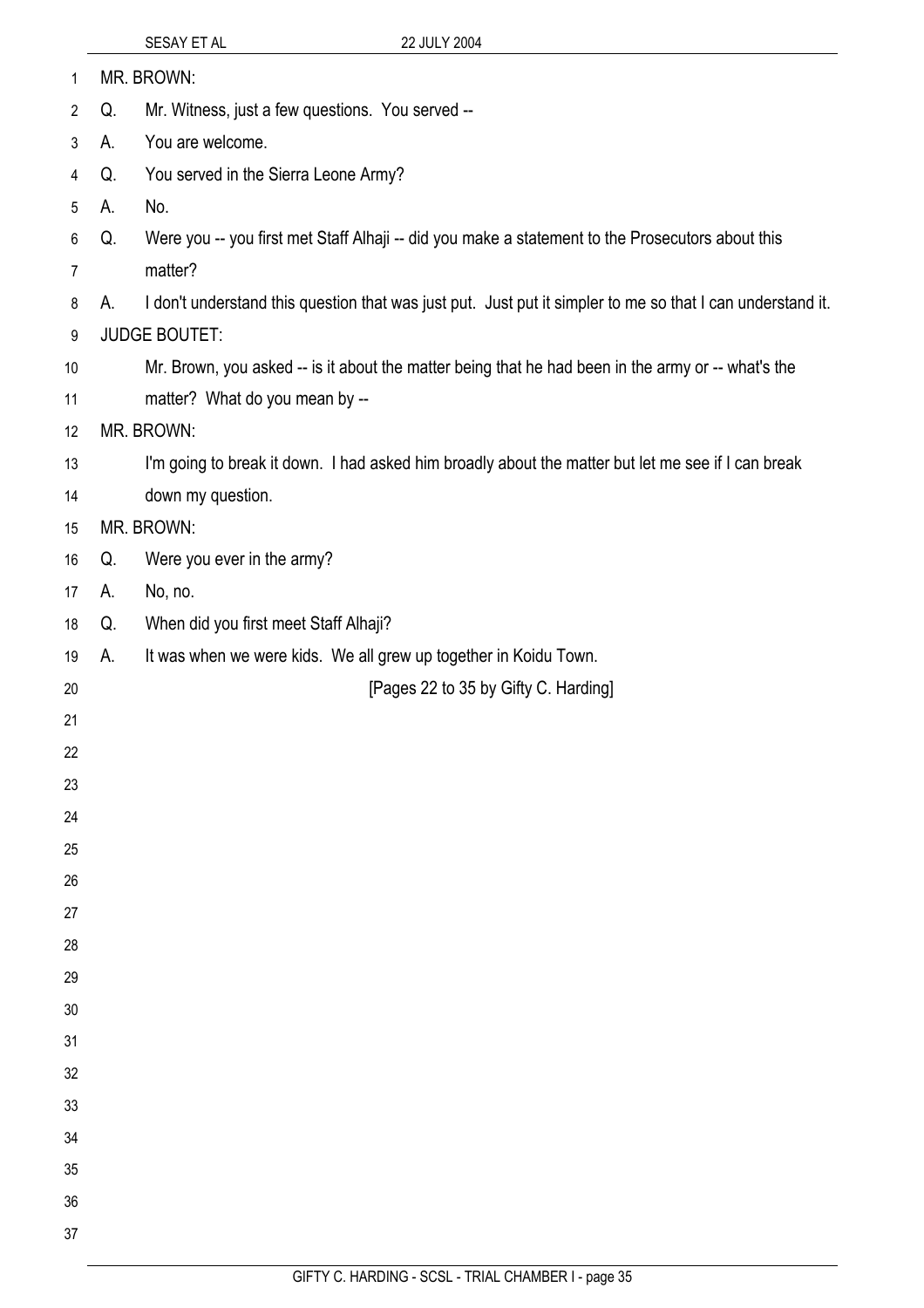37

|    |    | SESAY ET AL<br>22 JULY 2004                                                                              |
|----|----|----------------------------------------------------------------------------------------------------------|
| 1  |    | [12.45 p.m.]                                                                                             |
| 2  | Q. | Did you ever talk to Prosecutors about what happen to you in Pendembu and elsewhere?                     |
| 3  | А. | Which one is the Prosecutor?                                                                             |
| 4  | Q. | I put it to you that the gentleman who just asked you questions earlier on that side, I'm pointing now,  |
| 5  |    | with the Court's permission, is one of the Prosecutors there on that side of the room. Have you          |
| 6  |    | spoken to that gentleman before today?                                                                   |
| 7  | А. | It's a very long time. It has taken a long time when they were interviewing me. It was not even          |
| 8  |    | Mr. David Crane.                                                                                         |
| 9  | Q. | David Crane, who is he?                                                                                  |
| 10 | А. | He was just going to us. He used to talk to us about this Special Court.                                 |
| 11 |    | <b>MR. PRESIDENT:</b>                                                                                    |
| 12 |    | David Crane, who is he?                                                                                  |
| 13 |    | THE WITNESS:                                                                                             |
| 14 |    | He said he is the chief Prosecutor I think.                                                              |
| 15 |    | MR. BROWN:                                                                                               |
| 16 | Q. | Have you met David Crane?                                                                                |
| 17 | А. | Yes.                                                                                                     |
| 18 | Q. | When did you meet him for the first time?                                                                |
| 19 | А. | About six months ago now.                                                                                |
| 20 | Q. | Did you meet him here at the Special Court?                                                              |
| 21 | А. | No, it was at Waterloo.                                                                                  |
| 22 | Q. | And was it a meeting between yourself and David Crane?                                                   |
| 23 | А. | No, he went to talk with the community.                                                                  |
| 24 | Q. | He spoke to many people there at Waterloo?                                                               |
| 25 | А. | Yes, and the court barray was full.                                                                      |
| 26 | Q. | Did you have a chance to talk to him after he spoke to the many people?                                  |
| 27 | А. | No.                                                                                                      |
| 28 | Q. | Did you speak to any people who work for David Crane?                                                    |
| 29 | А. | Yes, a lot of them use to go to us.                                                                      |
| 30 | Q. | And did someone take notes one day while they spoke to you about what happened to you?                   |
| 31 | А. | Yes.                                                                                                     |
| 32 | Q. | And after they took notes did they read the notes back to you?                                           |
| 33 | А. | No.                                                                                                      |
| 34 | Q. | So, it is fair to say that you never told Prosecutors that you were enlisted in the Sierra Leone Army in |
| 35 |    | 1977 and served until 1990; you never said that?                                                         |
| 36 | А. | No.                                                                                                      |

MOMODOU JALLOW - SCSL - TRIAL CHAMBER I - page 36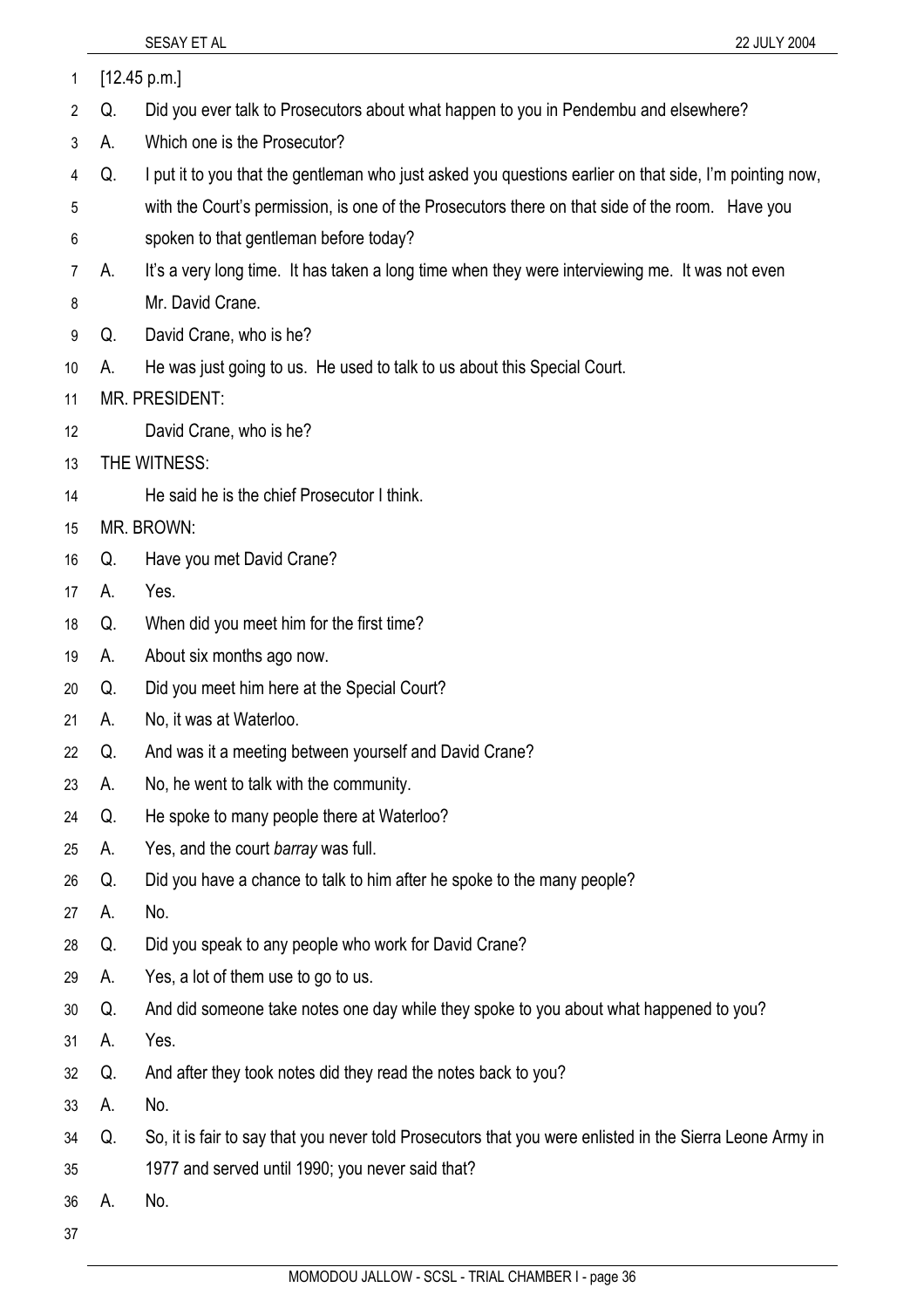| 1  |                                                                                     | MR. PRESIDENT:                                                                                             |  |
|----|-------------------------------------------------------------------------------------|------------------------------------------------------------------------------------------------------------|--|
| 2  |                                                                                     | We are happy to see you smiling. We are enjoying your smile after the agony.                               |  |
| 3  | THE WITNESS:                                                                        |                                                                                                            |  |
| 4  | Thank you, sir. No, I only mentioned that Staff Alhaji joined the military in 1977. |                                                                                                            |  |
| 5  |                                                                                     | MR. BROWN:                                                                                                 |  |
| 6  | Q.                                                                                  | And did you know that at one time Alhaji was at the Wilberforce Barracks?                                  |  |
| 7  | А.                                                                                  | He is there even now. He is there.                                                                         |  |
| 8  | Q.                                                                                  | He is there now?                                                                                           |  |
| 9  | А.                                                                                  | Yes.                                                                                                       |  |
| 10 | Q.                                                                                  | You mentioned Tamba Joe during your testimony?                                                             |  |
| 11 | А.                                                                                  | Yes.                                                                                                       |  |
| 12 | Q.                                                                                  | And you mentioned that Tamba Joe was in the Sierra Leone Army before the events at Pendembu?               |  |
| 13 | A.                                                                                  | Yes.                                                                                                       |  |
| 14 | Q.                                                                                  | Did he return to the Sierra Leone Army afterwards?                                                         |  |
| 15 | А.                                                                                  | That is what I'm hearing. I have not seen him yet but that is what I am hearing. It is Staff Alhaji that I |  |
| 16 |                                                                                     | have seen.                                                                                                 |  |
| 17 | Q.                                                                                  | You've seen Staff Alhaji in uniform?                                                                       |  |
| 18 | A.                                                                                  | Yes, when we went to the TRC court.                                                                        |  |
| 19 | Q.                                                                                  | Is he still retaining his [inaudible] as staff sergeant?                                                   |  |
| 20 | А.                                                                                  | They said he is a provost sergeant. That was what Captain Sesay who brought him told us.                   |  |
| 21 | Q.                                                                                  | Now, there was another man who you knew from -- withdrawn. There was a man named Victor Teh                |  |
| 22 |                                                                                     | in Pendembu?                                                                                               |  |
| 23 | A.                                                                                  | It is not Victor King, Victor Teh. Yes, I know him.                                                        |  |
| 24 | Q.                                                                                  | And isn't he the man who stabbed you in your back?                                                         |  |
| 25 | A.                                                                                  | It was Staff Alhaji that stabbed me when I went to take the hand.                                          |  |
| 26 | Q.                                                                                  | And Teh was one of Alhaji's men?                                                                           |  |
| 27 | А.                                                                                  | Yes.                                                                                                       |  |
| 28 | Q.                                                                                  | And Teh has been in the Sierra Leone Army as well?                                                         |  |
| 29 | A.                                                                                  | Yes, he was an MP, but he is dead now.                                                                     |  |
| 30 | Q.                                                                                  | An MP, you mean military police?                                                                           |  |
| 31 | А.                                                                                  | Yes.                                                                                                       |  |
| 32 | Q.                                                                                  | And did he return to the Sierra Leone Army after the events in Pendembu?                                   |  |
| 33 | А.                                                                                  | He has died. He died before the disarmament because I went to Tombodu and his people told me               |  |
| 34 |                                                                                     | that, his own people.                                                                                      |  |
| 35 | Q.                                                                                  | Now, whilst you were in the village of Pendembu, you heard Staff Alhaji and his men saying, "We are        |  |
| 36 |                                                                                     | working for Johnny Paul and if you say you don't want him, we will kill you"?                              |  |
| 37 | А.                                                                                  | No, he did not tell me that.                                                                               |  |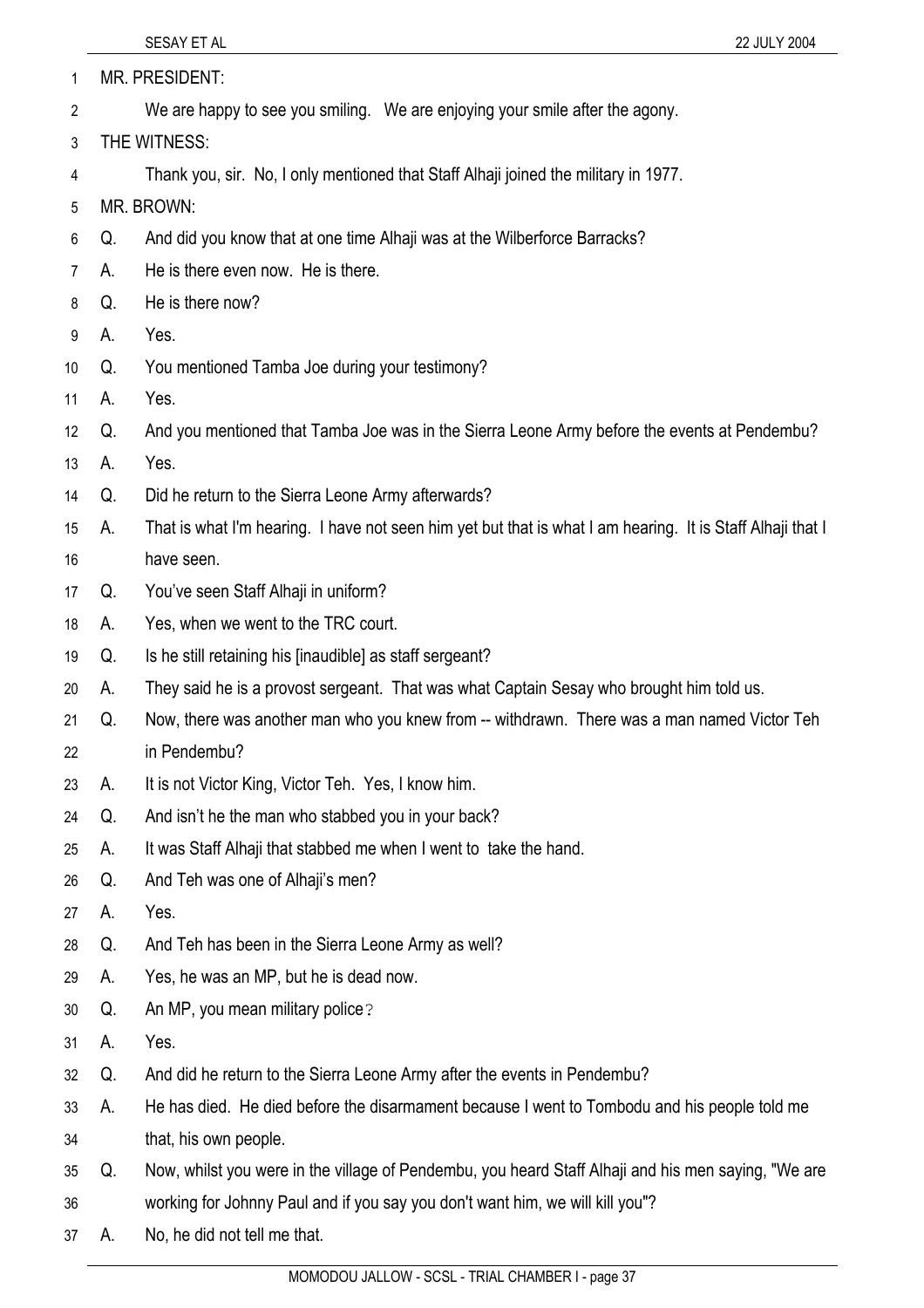|                |    | SESAY ET AL<br>22 JULY 2004                                                                          |
|----------------|----|------------------------------------------------------------------------------------------------------|
| 1              | Q. | But did you hear his men say that in the village?                                                    |
| $\overline{2}$ | А. | No.                                                                                                  |
| 3              | Q. | When you made that -- had that interview with the Prosecutors -- let me ask you if you remember      |
| 4              |    | saying these words or words like this: "I knew it was the SLA who did this because I recognise three |
| 5              |    | of them from my SLA days, Staff Alhaji, Tamba Joe and Victor Teh. Also they identified themselves    |
| 6              |    | as juntas and talked about Johnny Paul. I heard one say, we are working for Johnny Paul and if you   |
| 7              |    | don't say you want him, we will kill you"?                                                           |
| 8              | А. | No, not where I was amputated that that happened. It was at Yengema Sandor, but I did not even       |
| 9              |    | mention that to any prosecutor. When they were taking my statement, I did not mention that to any    |
| 10             |    | prosecutor.                                                                                          |
| 11             | Q. | Did you, during the whole time you were in the village, did you ever hear any of those junta men     |
| 12             |    | saying Johnny Paul's name?                                                                           |
| 13             | А. | Yes, that was what they said.                                                                        |
| 14             | Q. | And what did they say about Johnny Paul?                                                             |
| 15             | А. | They said he was their Pa and he was their head.                                                     |
| 16             | Q. | And did they also say that they wanted a military government?                                        |
| 17             | А. | Oh, yes, they said that.                                                                             |
| 18             | Q. | Now, do you remember when you gave the interview to the Prosecutors they asked you about             |
| 19             |    | communication sets, handsets?                                                                        |
| 20             | А. | No.                                                                                                  |
| 21             | Q. | But you know what a handset looks like?                                                              |
| 22             | А. | It is not what the securities used to hold?                                                          |
| 23             | Q. | You would recognise one if you saw one?                                                              |
| 24             | А. | Yes, because it's common now I can say.                                                              |
| 25             | Q. | And you did not see any in the village that day?                                                     |
| 26             | А. | No.                                                                                                  |
| 27             | Q. | In fact, at one point you went to Alhaji while your wife was being attacked and begged him to stop   |
| 28             |    | those men?                                                                                           |
| 29             | А. | Yes, I was pleading with him. I said that I was begging.                                             |
| 30             | Q. | And he said to you, "Oh, so you know me. Your turn is coming. I'm going to kill you"?                |
| 31             | А. | He said that, "So you know you me." I said, "Yes Pa, I know you." Whoever knows you in this war      |
| 32             |    | would be the same person that would be wicked to you. So that was the wickedness that he did to      |
| 33             |    | me.                                                                                                  |
| 34             | Q. | And when you said you knew him, he said he would kill you?                                           |
| 35             | А. | Yes, that was what he said.                                                                          |
| 36             | Q. | There is a Lieutenant Jalloh, you mentioned?                                                         |
| 37             | A. | Yes.                                                                                                 |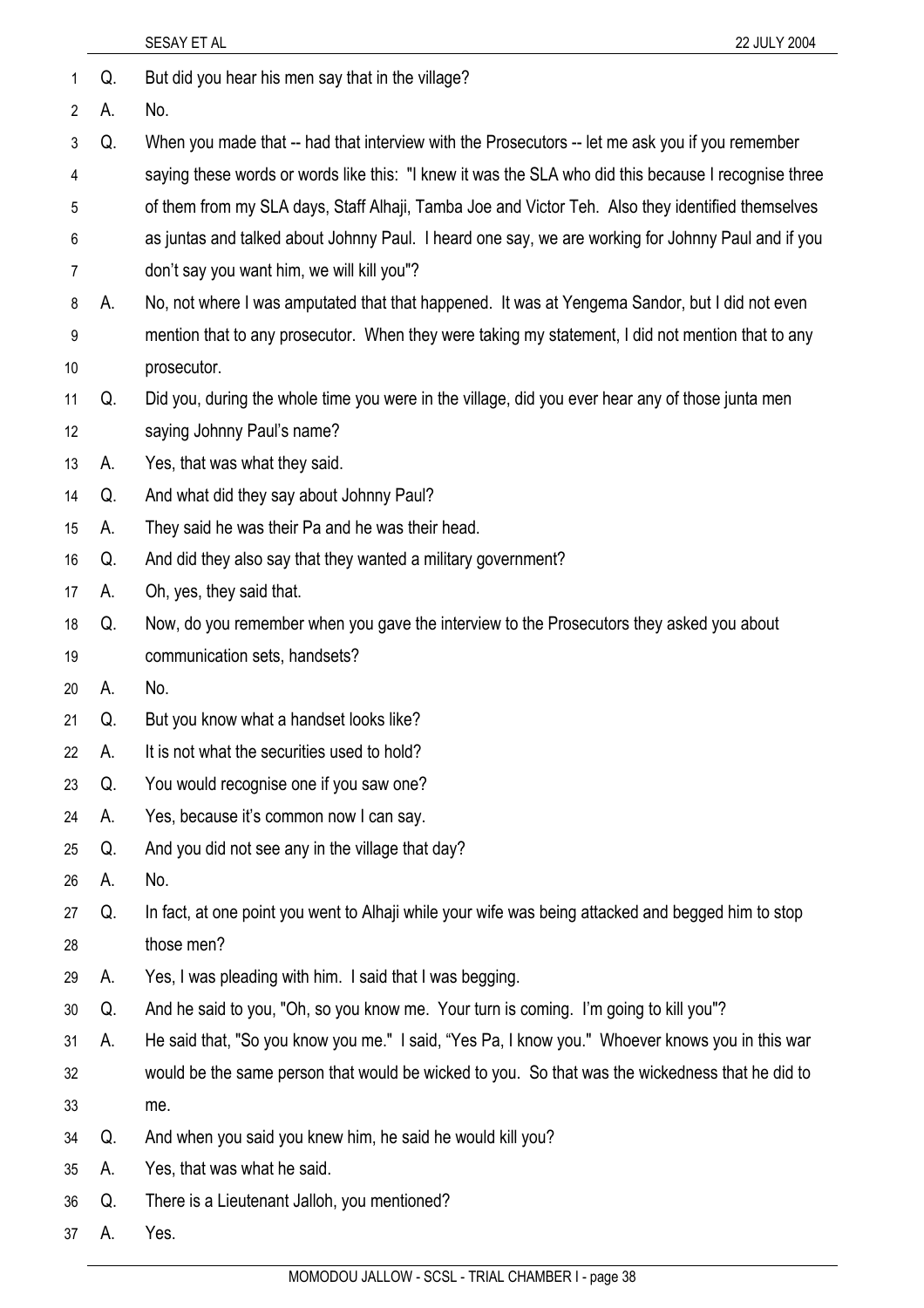|                |    | SESAY ET AL<br>22 JULY 2004                                                                              |
|----------------|----|----------------------------------------------------------------------------------------------------------|
| 1              | Q. | And you also mentioned Teh?                                                                              |
| 2              | А. | Yes.                                                                                                     |
| 3              | Q. | Is Lieutenant Teh in the Sierra Leone Army?                                                              |
| 4              | А. | He was there. I don't know whether he is still there.                                                    |
| 5              | Q. | And was he there after the disarmament?                                                                  |
| 6              | А. | Well, I don't know and I have not been hearing of him.                                                   |
| $\overline{7}$ | Q. | But you knew he was before?                                                                              |
| 8              | А. | Yes.                                                                                                     |
| 9              | Q. | And was Lieutenant Jalloh in the Sierra Leone Army?                                                      |
| 10             | А. | Well, I don't know that one. Only that they were calling themselve lieutenants, some others were         |
| 11             |    | called colonel. They were giving themselves positions. I don't know that.                                |
| 12             | Q. | Now, you described what happened to your sister in your testimony?                                       |
| 13             | А. | Oh, yes.                                                                                                 |
| 14             | Q. | And did you say that she become the wife of who?                                                         |
| 15             | А. | Well, that was what they said that this would be Captain Bai Bureh's wife and Captain Bai Bureh          |
| 16             |    | confirmed that it was nice. Well, I don't know whether when they took her she became his wife, but       |
| 17             |    | he confirmed that the girl was beautiful.                                                                |
| 18             | Q. | Did you tell the Prosecutors that Lieutenant Jalloh said she was going to be his wife?                   |
| 19             | А. | It was not Lieutenant Jalloh but Captain Bai Bureh.                                                      |
| 20             | Q. | And you never saw Captain Bai Bureh, did you?                                                            |
| 21             | А. | I saw him.                                                                                               |
| 22             | Q. | Did you see him during the time that your sister was taken?                                              |
| 23             | А. | Oh, yes. It was him that I begged.                                                                       |
| 24             | Q. | Let me ask you whether or not you said these words when you were talking to the Prosecutor in the        |
| 25             |    | interview where they took notes: "In front of me, Lieutenant Jalloh saw my sister and said, 'We are      |
| 26             |    | going to take this girl. She is going to be my wife.' I tried to intervene by saying he should leave but |
| 27             |    | he said, 'Hey! See my face, I am Lieutenant Jalloh. If you say let me not take your sister, I will kill  |
| 28             |    | you."" Did you say those words?                                                                          |
| 29             |    | THE INTERPRETER:                                                                                         |
| 30             |    | My Lord, we are sorry but the speaker is so fast that the interpreter can't interpret well.              |
| 31             |    | MR. PRESIDENT:                                                                                           |
| 32             |    | Mr. Brown, Mr. Brown, the interpreter says you went too fast. Take it easy so that -                     |
| 33             |    | MR. BROWN:                                                                                               |
| 34             |    | I would try to read more slowly.                                                                         |
| 35             | Q. | Did you say these words to the Prosecutor that interviewed you? "In front of me, Lieutenant Jalloh       |
| 36             |    | saw my sister and said, 'We are going to take this girl. She is going to be my wife".                    |
| 37             | А. | It was not Lieutenant Jalloh, it was Captain Bai Bureh. I only mentioned Lieutenant Jalloh's name        |
|                |    | MOMODOU JALLOW - SCSL - TRIAL CHAMBER I - page 39                                                        |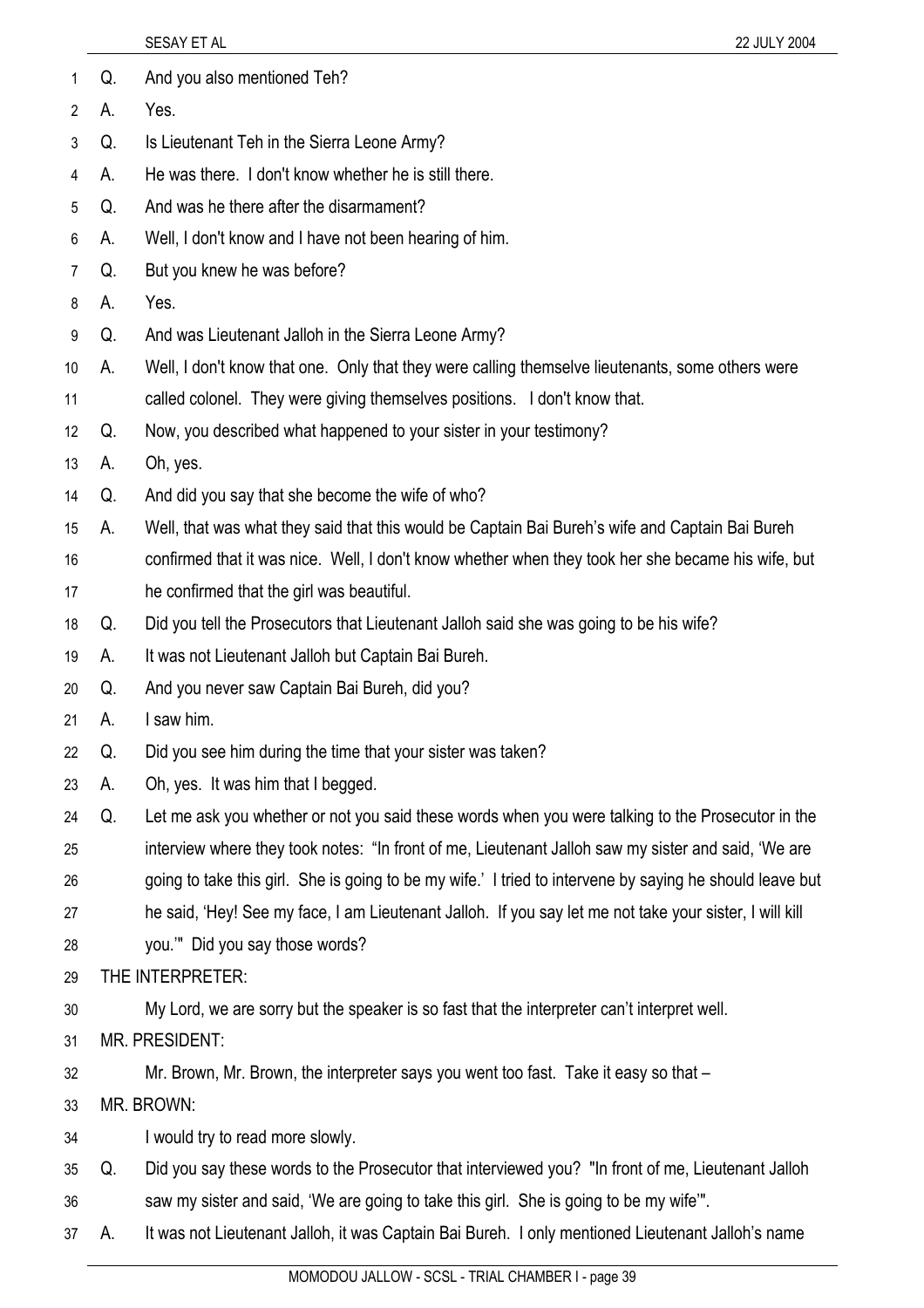|    |    | SESAY ET AL<br>22 JULY 2004                                                                          |
|----|----|------------------------------------------------------------------------------------------------------|
| 1  |    | because he was there with him.                                                                       |
| 2  | Q. | You first became aware of vigilantes during the NPRC?                                                |
| 3  | А. | Yes.                                                                                                 |
| 4  | Q  | And where did you see vigilantes during NPRC?                                                        |
| 5  | А. | It was in Koidu Town.                                                                                |
| 6  | Q. | And of the junta men who were in the village on the day you were caught, how many of them were       |
| 7  |    | vigilantes?                                                                                          |
| 8  | А. | It was one I saw among them that I knew. It was Junior.                                              |
| 9  | Q. | And you say vigilantes were different from soldiers because they did not get paid and they had no    |
| 10 |    | card?                                                                                                |
| 11 | А. | That was what they were telling us and that was what obtained. They were saying it.                  |
| 12 |    | MR. BROWN:                                                                                           |
| 13 |    | Your Honours, I have no further question.                                                            |
| 14 |    | <b>MR. PRESIDENT:</b>                                                                                |
| 15 |    | That you. Mr. Cammegh.                                                                               |
| 16 |    | Cross-examined by Mr. Cammegh:                                                                       |
| 17 |    | MR. CAMMEGH:                                                                                         |
| 18 | Q. | The man who did this to you, can I just be clear about his name, is Alhaji Bayor. B-A-Y-O-R. Is that |
| 19 |    | correct?                                                                                             |
| 20 | А. | Yes, it was Alhaji Bayor.                                                                            |
| 21 |    | THE INTERPRETER:                                                                                     |
| 22 |    | O-H.                                                                                                 |
| 23 |    | MR. CAMMEH:                                                                                          |
| 24 |    | O-H? B-A-Y-O-H.                                                                                      |
| 25 |    | MR. PRESIDENT:                                                                                       |
| 26 |    | $B-O -$                                                                                              |
| 27 |    | MR. CAMMEH:                                                                                          |
| 28 |    | B-A-Y-O-H.                                                                                           |
| 29 | Q. | And just for the public record, Mr. Witness, he is currently a free man, is he, to your knowledge?   |
| 30 | А. | Well, both of us went to the TRC court. He went and pleaded. SLBS TV even covered the                |
| 31 |    | programme. If you want the video tape, you can contact SLBS. Then you can watch it and you will      |
| 32 |    | believe that it happened. So I have no alternative, then I said, "I have forgiven you."              |
| 33 | Q. | I'm not disputing that. You say he is currently a serving soldier at Wilberforce; is that right?     |
| 34 | А. | Yes, it is true. He is there.                                                                        |
| 35 | Q. | And he holds the rank of provost sergeant?                                                           |
| 36 | А. | Yes.                                                                                                 |
| 37 | Q. | At the time this happened he was a junta man, wasn't he?                                             |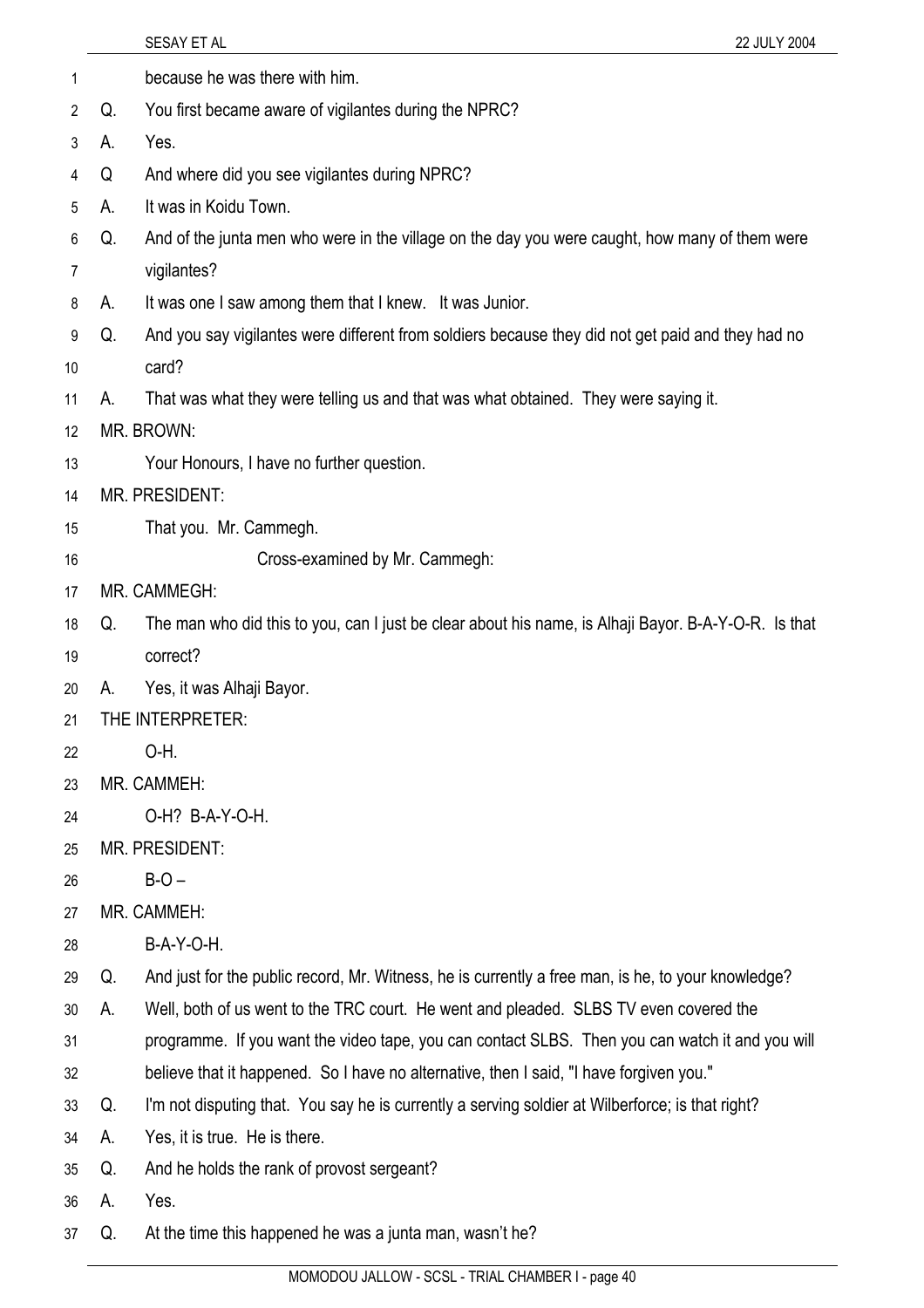| 1        | А. | Yes.                                                                                                    |
|----------|----|---------------------------------------------------------------------------------------------------------|
| 2        | Q. | And he was in command of everything that you witnessed that day?                                        |
| 3        | А. | Yes.                                                                                                    |
| 4        |    | MR. CAMMEGH:                                                                                            |
| 5        |    | Thank you. That's all I have for you.                                                                   |
| 6        |    | <b>JUDGE BOUTET:</b>                                                                                    |
| 7        |    | Have you finished Mr. Cammegh?                                                                          |
| 8        |    | MR. CAMMEH:                                                                                             |
| 9        |    | I have, yes.                                                                                            |
| 10       |    | <b>JUDGE THOMPSON:</b>                                                                                  |
| 11       |    | Prosecution, re-examination?                                                                            |
| 12       |    | MR. SANTORA:                                                                                            |
| 13       |    | Your Honour, I just have one question for the witness.                                                  |
| 14       |    | <b>JUDGE THOMPSON:</b>                                                                                  |
| 15       |    | Proceed then.                                                                                           |
| 16<br>17 |    | Re-examined by Mr. Santora:<br><b>MR. SANTORA:</b>                                                      |
| 18       | Q. | Mr. Witness, you spoke about the time when you saw Sam Bockarie and they were killing thieves.          |
| 19       |    | Are you able to say whether the people that were being killed were civilians, juntas or rebels?         |
| 20       | А. | I don't know them. I just saw them lined up and their faces were covered with a bag.                    |
| 21       | Q. | You said their face was covered with a bag?                                                             |
| 22       | А. | Yes.                                                                                                    |
| 23       |    | <b>JUDGE BOUTET:</b>                                                                                    |
| 24       |    | The face of the thieves or the ones that were dealing with them.                                        |
| 25       | А. | The ones who were alleged to be thieves.                                                                |
| 26       |    | <b>MR. SANTORA:</b>                                                                                     |
| 27       |    | That is all the questions we have for this witness, Your Honour. If permitted, may he be excused.       |
| 28       |    | <b>JUDGE THOMPSON:</b>                                                                                  |
| 29       |    | Thank you.                                                                                              |
| 30       |    | Questioned by the Court:                                                                                |
| 31       |    | <b>JUDGE BOUTET:</b>                                                                                    |
| 32       |    | Mr. Witness, I have one question for you. it's just for clarification purposes. In your evidence when   |
| 33       |    | questioned about your amputation, you talked about your children having observed that. You said,        |
| 34       |    | "These are everything that they were doing to me." How many -- how many -- you meant at that time       |
| 35       |    | three of your children and is it the children that you described by age? I'm not sure what that was now |
| 36       |    | but, 19, 5 and 9. So these are the three children of yours that saw that?                               |
| 37       | А. | Yes, those were my three children who were with me, my own three children who were with me.             |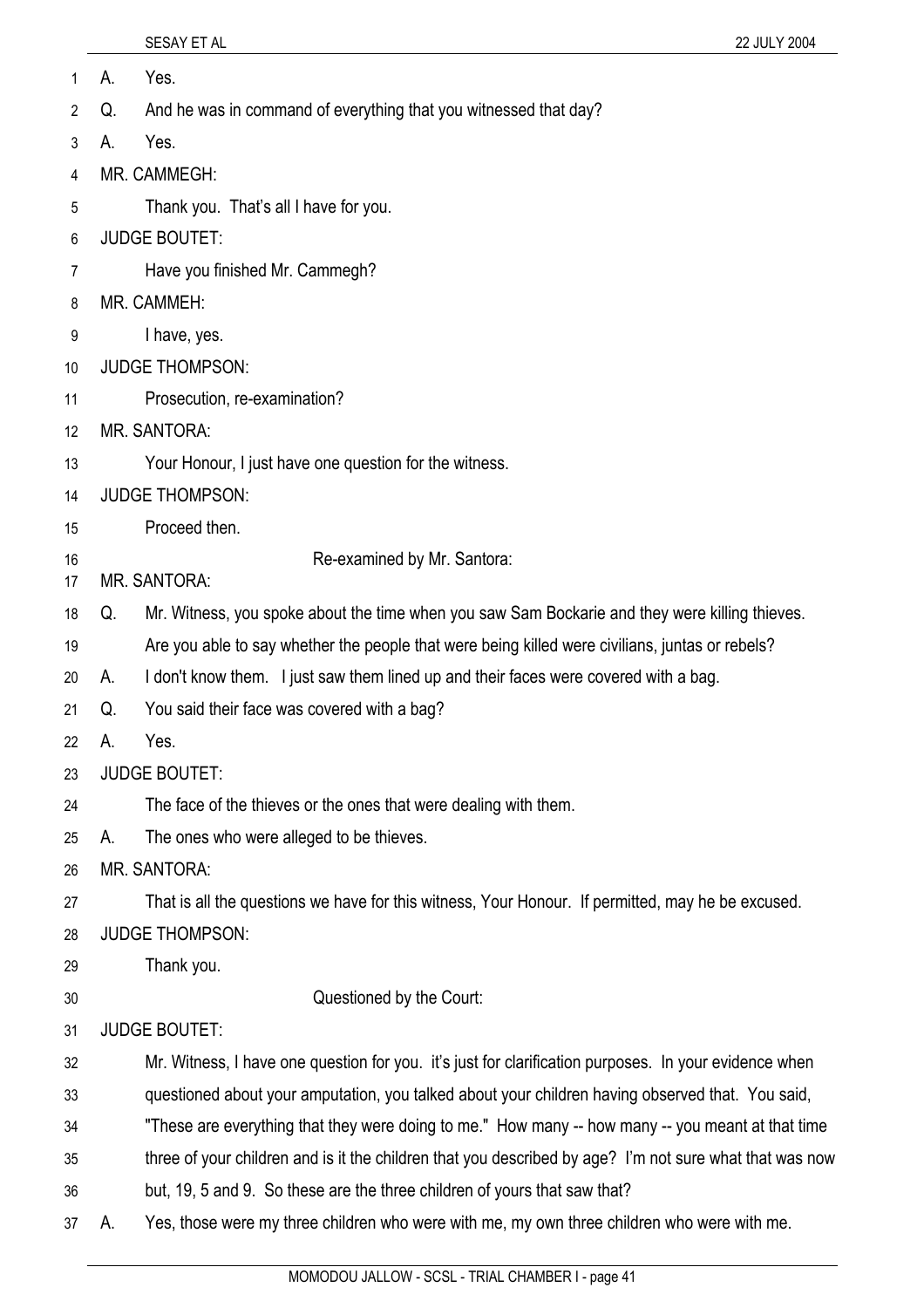1 JUDGE BOUTET:

2 They are the ones that observed you when you were being amputated?

3 A. Yes.

4 JUDGE BOUTET:

5 Thank you.

6 MR. PRESIDENT:

7 Mr. Witness, thank you very much. The Court was happy to see you smile for a change. Okay, I think

8 we've finished with you but before we rise -- we would be resuming at 3.00 to take the ninth witness.

9 This is just a message to the Prosecution. It could well be it would be a short witness. It's difficult to

10 say. So may be you could as well line up about two witnesses, you never know.

11 MS. TAYLOR:

- 12 13 14 Your Honour, what I can tell you about the witness that would be called next is witness TF1-331. That is one out of order because the witness that was meant to be called between the witness we have just heard and witness 331, which is witness 305, has indicated this morning that she wishes to testify in
- 15 the Kono language, and until this morning, we had thought that it would be the Krio language, and
- 16 there are no Kono interpreters available until Monday. And so we would take witness 331 this
- 17 afternoon. Beyond that, I'm not sure what position the Prosecution is in, but we would do our best.
- 18 MR. PRESIDENT:
- 19 Do your best.
- 20 MS. TAYLOR:
- 21 Thank you, Your Honour.
- 22 MR. PRESIDENT:
- 23 24 Right. There is nobody on his feet on the side of the Defence so -- that's a good sign. We will rise and resume at 3.00. The Court rises, please.
- 25 26 27 28 29 30 31 32 33 34 35 36 37 [Witness withdrew] [Recess taken at 1.13 p.m.] [Pages 36 to 42 by Momodou Jallow]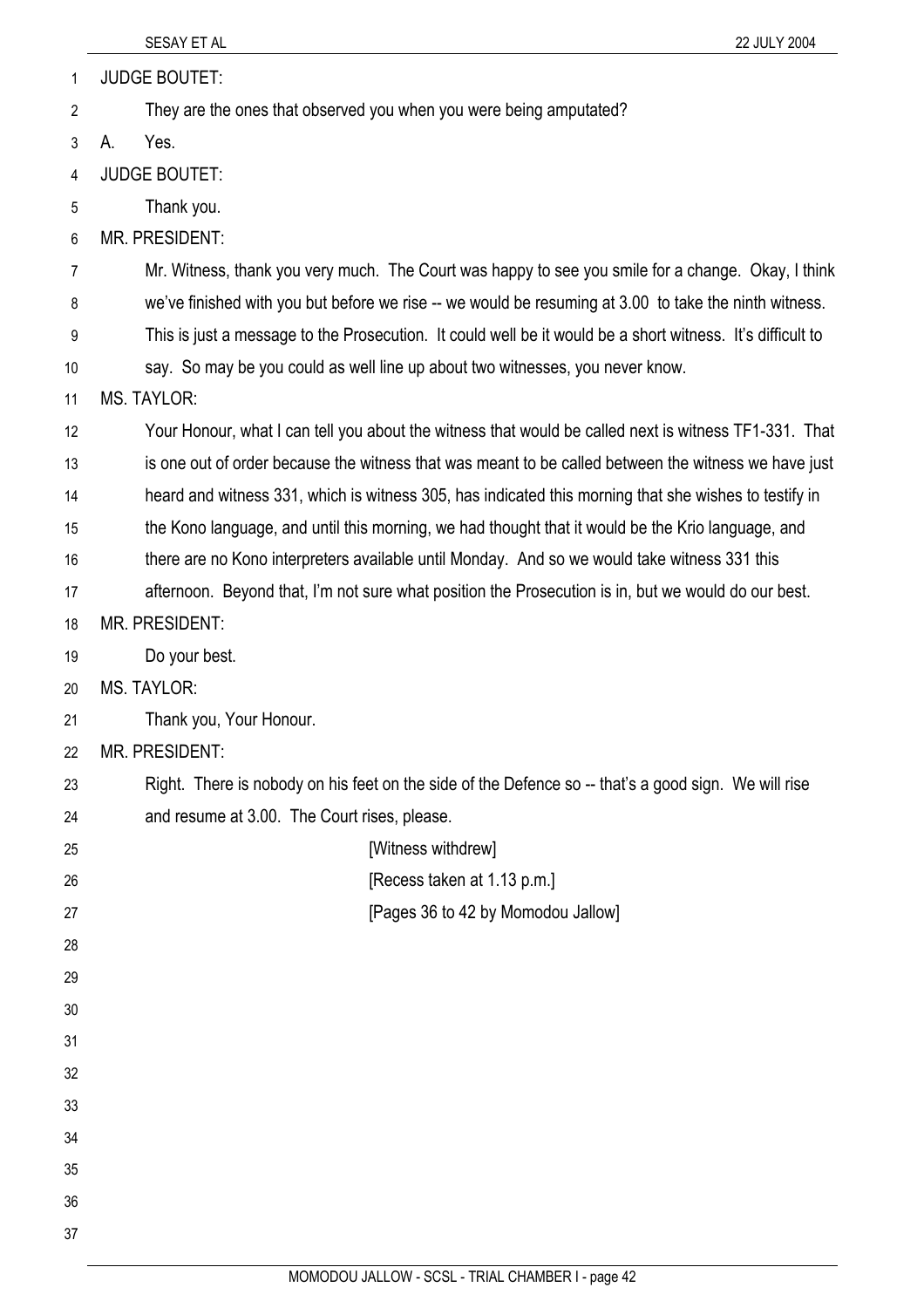| 1              |    | [On resuming at 3.10 p.m.]                                                                         |
|----------------|----|----------------------------------------------------------------------------------------------------|
| $\overline{2}$ |    | [Witness entered court]                                                                            |
| 3              |    | <b>MR. PRESIDENT:</b>                                                                              |
| 4              |    | This session is open and you can swear in the witness, please.                                     |
| 5              |    | [WITNESS TF1-331 sworn]                                                                            |
| 6              |    | [Witness answers through interpretation]                                                           |
| 7              |    | <b>MS. PARMAR:</b>                                                                                 |
| 8              |    | Good afternoon, Your Honours.                                                                      |
| 9              |    | <b>MR. PRESIDENT:</b>                                                                              |
| 10             |    | Good afternoon. This is the ninth witness.                                                         |
| 11             |    | <b>MS. PARMAR:</b>                                                                                 |
| 12             |    | That's correct, Your Honour. Sharan Parmar, for the Prosecution. The Prosecution will call witness |
| 13             |    | referred to on the record as TF1-331. The witness will be testifying in the language of Limba and  |
| 14             |    | interpretation arrangements have been made for this witness. May I proceed?                        |
| 15             |    | MR. PRESIDENT:                                                                                     |
| 16             |    | One minute, please. You said in what language?                                                     |
| 17             |    | <b>MS. PARMAR:</b>                                                                                 |
| 18             |    | The language of Limba.                                                                             |
| 19             |    | MR. PRESIDENT:                                                                                     |
| 20             |    | Limba.                                                                                             |
| 21             |    | <b>MS. PARMAR:</b>                                                                                 |
| 22             |    | Yes.                                                                                               |
| 23             |    | <b>MR. PRESIDENT:</b>                                                                              |
| 24             |    | Yes, Ms. Parmar, you can -                                                                         |
| 25             |    | <b>MS. PARMAR:</b>                                                                                 |
| 26             |    | Thank you, Your Honour.                                                                            |
| 27             |    | MR. PRESIDENT:                                                                                     |
| 28             |    | proceed.                                                                                           |
| 29             |    | Examined by Ms. Parmar                                                                             |
| 30             |    | <b>MS. PARMAR:</b>                                                                                 |
| 31             | Q. | Good afternoon, madam witness?                                                                     |
| 32             | А. | Good afternoon.                                                                                    |
| 33             | Q. | Madam witness, how old are you?                                                                    |
| 34             | А. | I am 40 years old.                                                                                 |
| 35             | Q. | Madam witness, are you married?                                                                    |
| 36             | А. | I am a widow; my husband was killed during the fight.                                              |
| 37             | Q. | Madam witness, do you have any children?                                                           |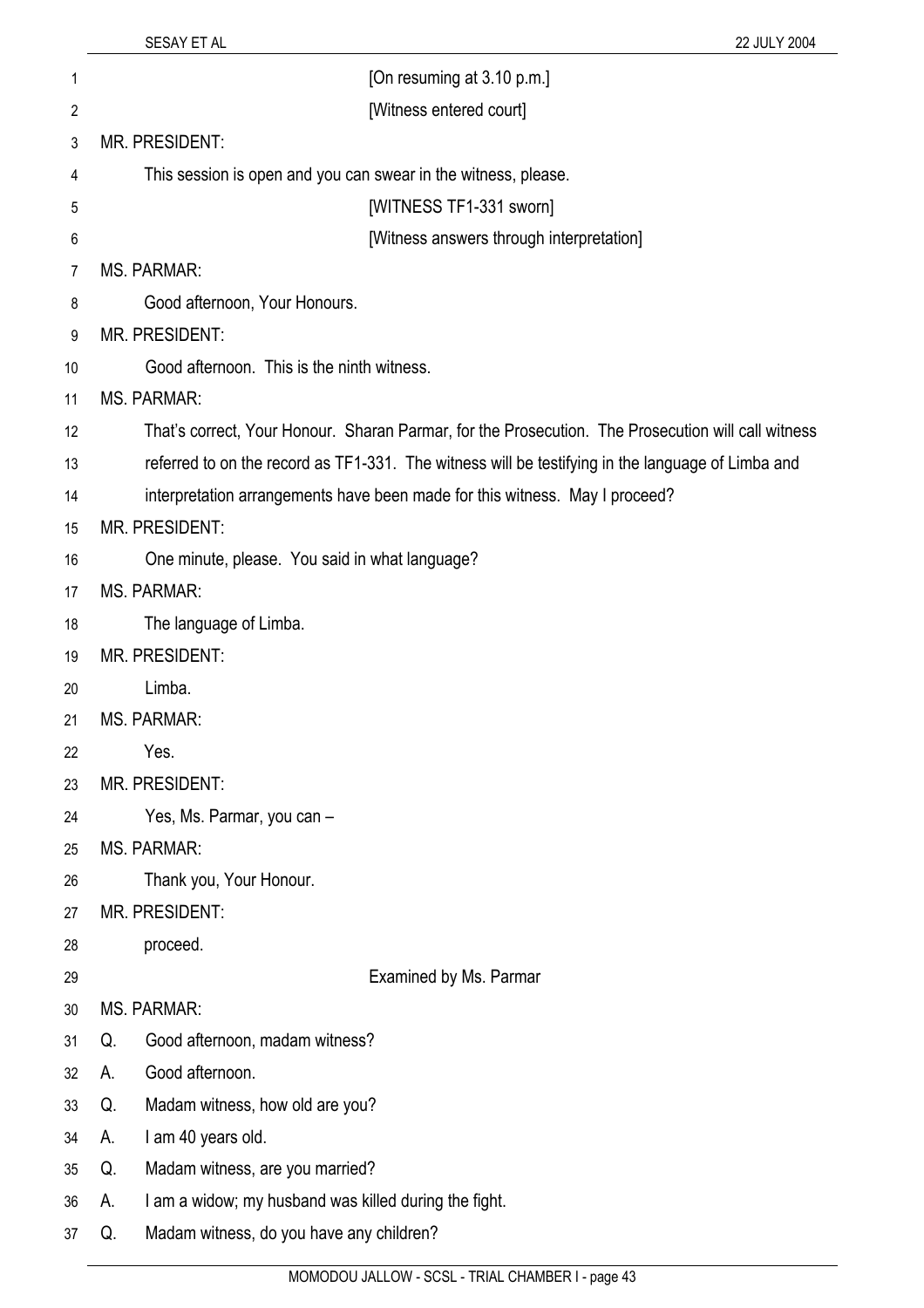- 1 A. I don't have any child.
- 2 Q. Did you have any children with your husband?
- 3 A. We (sic) get -- we have children with him.
- 4 Q. How old are those children?
- 5 A. They are now dead, so I don't need to count the number of years.
- 6 Q. Madam witness, where were you born?
- 7 A. I was born at xxxx.
- 8 Q. What chiefdom --
- 9 JUDGE BOUTET:
- 10 Just a second, please. I'm not sure -- I have a lot of echo in my earphones. I'm not sure what the
- 11 problem is and I think you have the same problems too. It's very loud or I'm not sure if it's in the
- 12 translation booth or where.
- 13 MS. PARMAR:
- 14 Your Honour, I believe it's because the Limba translation is being translated into for the Accused and
- 15 into English. So there are two microphones on in the translation booth. That could be causing the
- 16 problem.
- 17 JUDGE BOUTET:
- 18 Let's try it again.
- 19 MS. PARMAR:
- 20 Q. Madam witness, where were you born?
- 21 A. I was born at xxxx.
- 22 Q. What district is xxxx in?
- 23 A. I cannot tell.
- 24 Q. What chiefdom is xxxx in?
- 25 A. I was born at xxxx.
- 26 Q. Where did you spend your childhood?
- 27 A. I was in Freetown.
- 28 Q. Have you ever attended school?
- 29 A. I did not go to school.
- 30 Q. Madam witness, where did you get married to your husband who is now deceased?
- 31 A. xxxx, My Lord.
- 32 Q. Where did you live with your husband, madam witness?
- 33 A. In Freetown, My Lord.
- 34 Q. And did you live with your husband always in Freetown?
- 35 A. Yes.
- 36 Q. Where did you live in Freetown with your husband?
- 37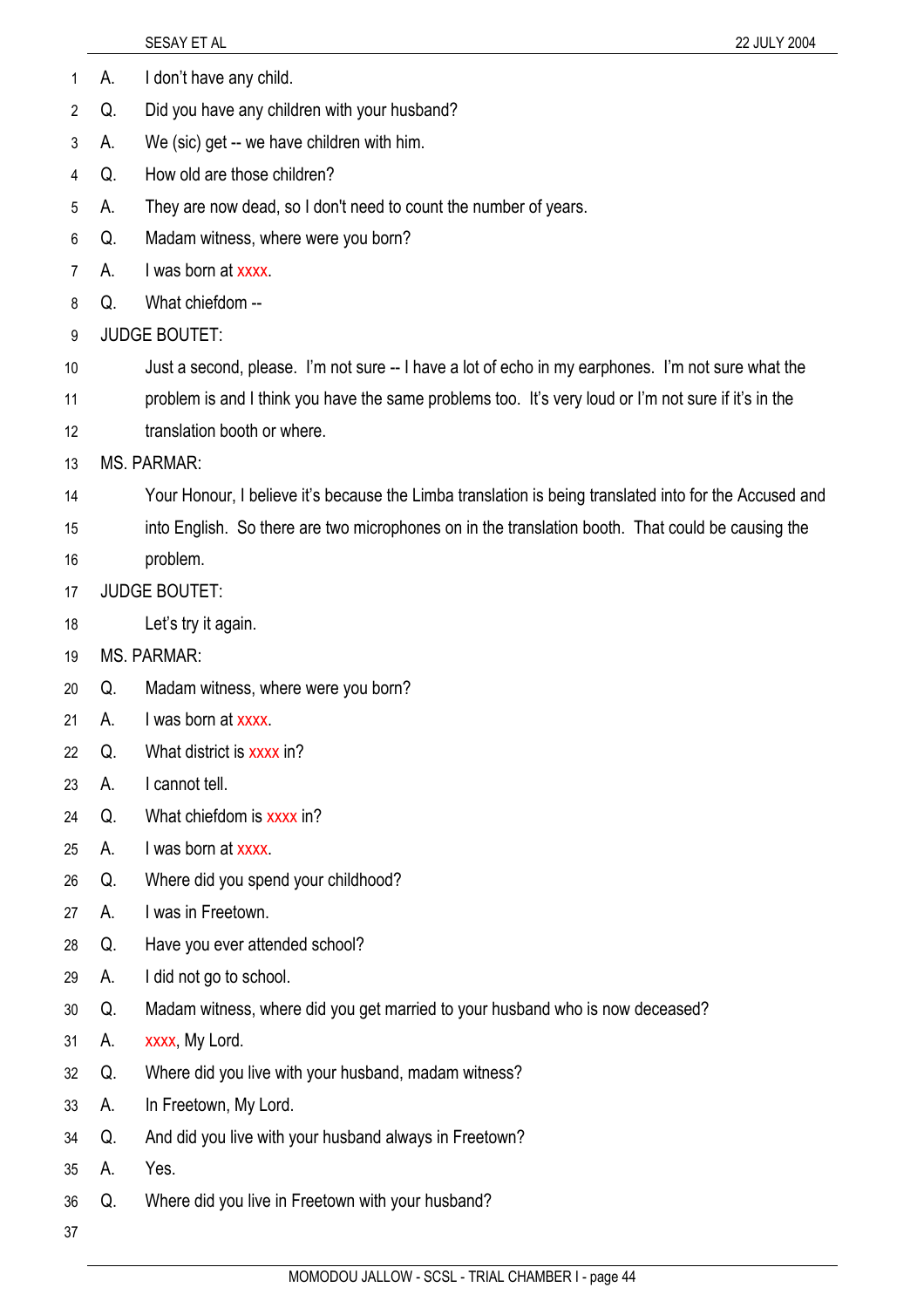- 1 JUDGE BOUTET:
- 2 Does that mean that the translation "no" means yes?
- 3 MS. PARMAR:
- 4 Your Honour, I'm not familiar with Limba.
- 5 THE INTERPRETER:
- 6 My Lord, "*Ndo"* means yes.
- 7 JUDGE BOUTET:
- 8 Its okay, I'm just asking the question.
- 9 MS. PARMAR:
- 10 Q. Madam witness, have you always lived in Freetown when you were with your husband?
- 11 A. Yes.
- 12 Q. Madam witness, do you remember the 6th of January 1999?
- 13 A. Yes.
- 14 MR. PRESIDENT:
- 15 1999 you said?
- 16 MS. PARMAR:
- 17 That's correct, Your Honour.
- 18 Q. Where were you on January 6, 1999?
- 19 A. I was in town.
- 20 Q. Where were you in town?
- 21 A. I was living at Wellington.
- 22 Q. Do you remember the street in Wellington?
- 23 A. I cannot.
- 24 Q. Madam witness, describe what you first saw on January 6th, 1999?
- 25 26 A. In the year 1999 of January 6th, fighters came. When they came, we ran away; we were in the bush for one week. They came to us and they told us to go back to our houses, that if we do not return
- 27 back, they will send a bomb there. When we came out of the bush --
- 28 Q. Madam witness, you said that on January 6th 1999 fighters came. What did those fighters look like?
- 29 A. They were rebels.
- 30 Q. How did you know they were rebels?
- 31 A. They had ammunitions with them, My Lord. They had ammunitions with them when they came.
- 32 Q. And what were they wearing?
- 33 A. They were putting on combat.
- 34 Q. Did you see anyone else amongst the rebels?
- 35 A. Because we were running I did not see most of them.
- 36 Q. Madam witness, where did you run to when you saw the fighters enter the town?
- 37 A. I hid myself around the field.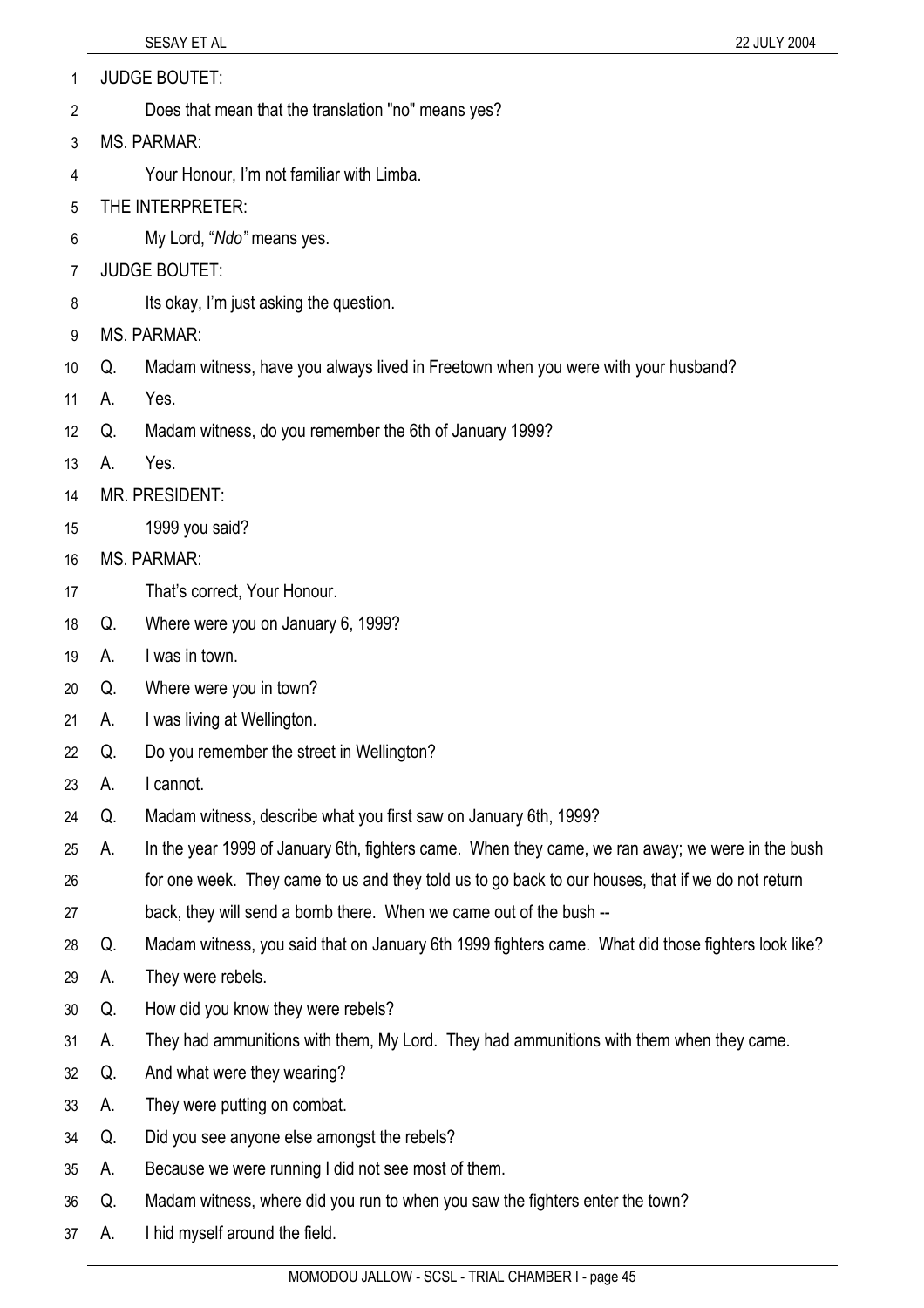| 2              | А. | In the bush.                                                                                |
|----------------|----|---------------------------------------------------------------------------------------------|
| 3              | Q. | What did you see when you were running to the bush?                                         |
| 4              | А. | We saw people holding guns and knife.                                                       |
| 5              | Q. | What else did you see in the town?                                                          |
| 6              | А. | I saw rebels.                                                                               |
| $\overline{7}$ | Q. | What did you do when you arrived in the bush?                                               |
| 8              | А. | I ran to the bush; I hid myself.                                                            |
| 9              | Q. | Madam witness, were you with anyone else whilst you were in the bush?                       |
| 10             | А. | My husband.                                                                                 |
| 11             | Q. | Were you with anyone else other than your husband?                                          |
| 12             | А. | Yes, there were so many of them.                                                            |
| 13             | Q. | What did you take with you into the bush?                                                   |
| 14             | А. | I did not take anything to the bush.                                                        |
| 15             | Q. | How long did you stay in the bush?                                                          |
| 16             | А. | I took one week in the bush.                                                                |
| 17             | Q. | Madam witness, how did you live in the bush for one week?                                   |
| 18             | А. | I was seated there. I had nothing to eat.                                                   |
| 19             | Q. | How did you leave Wellington for the bush?                                                  |
| 20             | А. | I walked by foot                                                                            |
| 21             | Q. | Madam witness, why did you leave the bush?                                                  |
| 22             | A. | We were called to come back to our houses                                                   |
| 23             | Q. | Who told you to come back to your houses?                                                   |
| 24             | А. | It was the rebels themselves that told us to come back to our houses.                       |
| 25             | Q. | Where were these rebels?                                                                    |
| 26             | А. | They were all about the town.                                                               |
| 27             | Q. | When you came back from the bush to town, madam witness, what did the buildings look like?  |
| 28             | А. | The houses were all burnt.                                                                  |
| 29             | Q. | How did you know they were burnt?                                                           |
| 30             | А. | When we came back, we found out that everything was on fire.                                |
| 31             | Q. | What happened to these houses, madam witness?                                               |
| 32             | А. | Are you asking when we were running away? When we came back, the houses were burnt and so   |
| 33             |    | we were asked to line up. That was the place my husband was killed when they were lined up. |
| 34             | Q. | Madam witness, who asked you to lined up?                                                   |
| 35             | A. | The rebels asked us to line up.                                                             |
| 36             | Q. | How many rebels asked you to line up?                                                       |

37 A. They were so many, I cannot tell their number.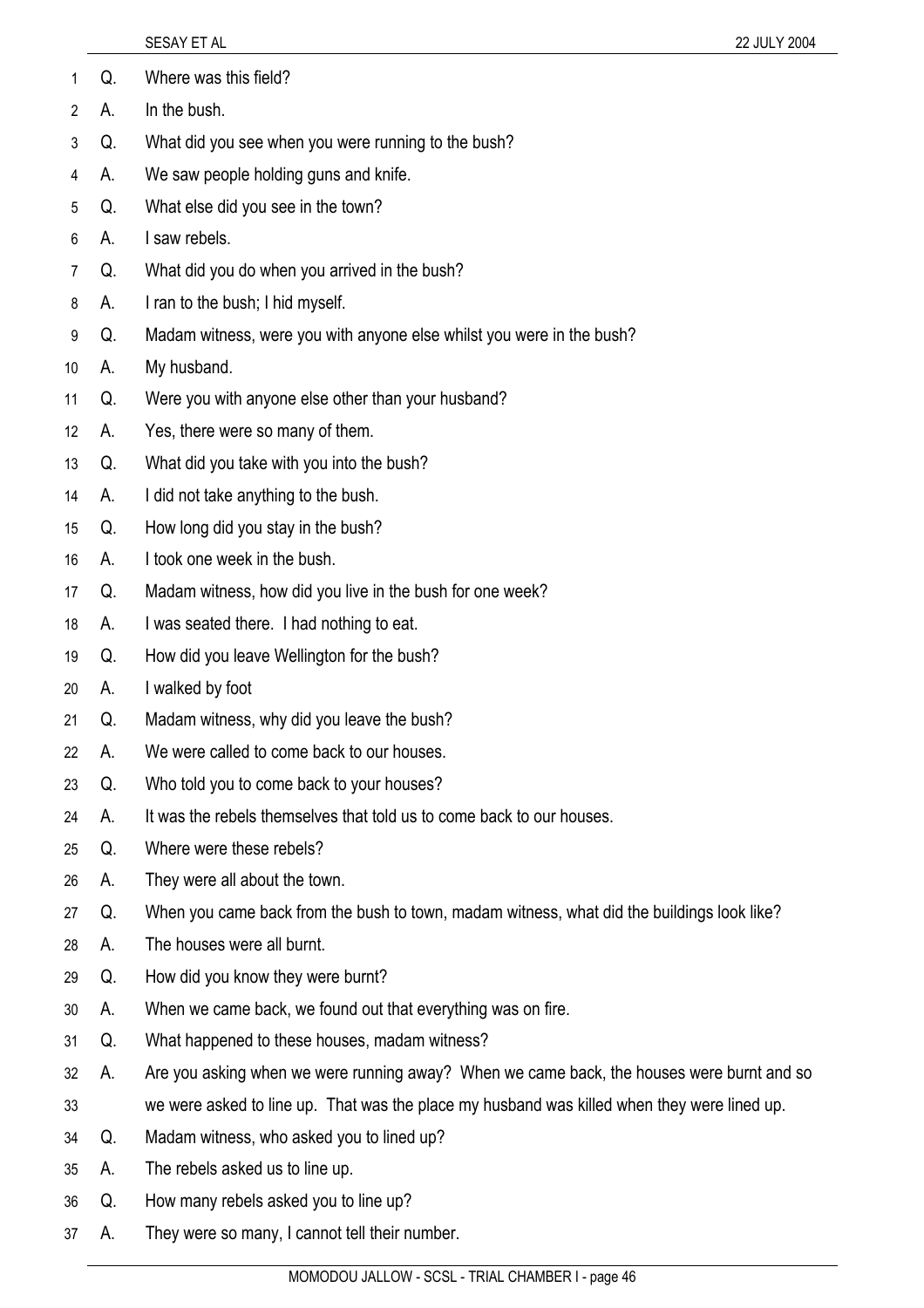|                |    | SESAY ET AL<br>22 JULY 2004                                                                          |
|----------------|----|------------------------------------------------------------------------------------------------------|
| 1              | Q. | How did you know, madam witness, that this group were rebels?                                        |
| $\overline{2}$ | А. | Because they had guns, they had knives, they had a lot of ammunition. So I knew they were rebels.    |
| 3              | Q. | Where did you line up?                                                                               |
| 4              | А. | In the field.                                                                                        |
| 5              | Q. | Madam witness, do you remember where this field was?                                                 |
| 6              | A. | We had lined up at Loko Town.                                                                        |
| 7              | Q. | Madam witness, describe what happened after you were forced to line up by the rebels?                |
| 8              | А. | When we were asked to line up, they cut one child about the age of six, he was cut in the middle.    |
| 9              |    | When he was cut in the middle, we were all afraid. We were only seated there with the hope of God.   |
| 10             |    | That was what happened to us there. They went and brought a stick, they put my hand on that stick    |
| 11             |    | and then my hand was cut off. He said, "Please, bear up because the knife is not sharp." So my       |
| 12             |    | hand was cut. He said, "Bear -- please, come again." So they cut my hand three time before they      |
| 13             |    | could sever the hand completely.                                                                     |
| 14             | Q. | Madam witness, you have described a child who was cut in the middle.                                 |
| 15             | А. | Yes.                                                                                                 |
| 16             | Q. | Who cut the child in the middle?                                                                     |
| 17             | А. | The rebel.                                                                                           |
| 18             | Q. | What was used to cut this child?                                                                     |
| 19             | А. | They use a cutlass.                                                                                  |
| 20             | Q. | Why was this child cut in the middle?                                                                |
| 21             | Α. | The man who cut the child off was called Yama. He was a Loko.                                        |
| 22             | Q. | What did that man say, madam witness?                                                                |
| 23             | А. | He said let us go to Tejan Kabbah and tell him we want peace.                                        |
| 24             | Q. | Madam witness, who did this baby belong to?                                                          |
| 25             | А. | He belonged to a Loko woman.                                                                         |
| 26             | Q. | What happened to this Loko woman?                                                                    |
| 27             | А. | They ran after her and she ran away. She hid herself in the bush and she was lost. They could not    |
| 28             |    | find her at all.                                                                                     |
| 29             | Q. | Where did the baby come from?                                                                        |
| 30             | А. | The child was trying to run away. We were coming from the bush to come to the town. On our way       |
| 31             |    | coming, he was caught there. So the woman was coming with the baby to town, but as soon as she       |
| 32             |    | saw the rebels, she dropped the child and ran away to the bush. Then the rebels took this child, cut |
| 33             |    | her into two and said it was a sacrifice for the peace.                                              |
| 34             | Q. | Madam witness, I want you to talk very slowly to assist with the interpreters?                       |
| 35             | А. | All right.                                                                                           |
| 36             | Q. | Madam witness, you described your hand being amputated. Who cut your hand?                           |
| 37             | A. | It was the rebel.                                                                                    |
|                |    |                                                                                                      |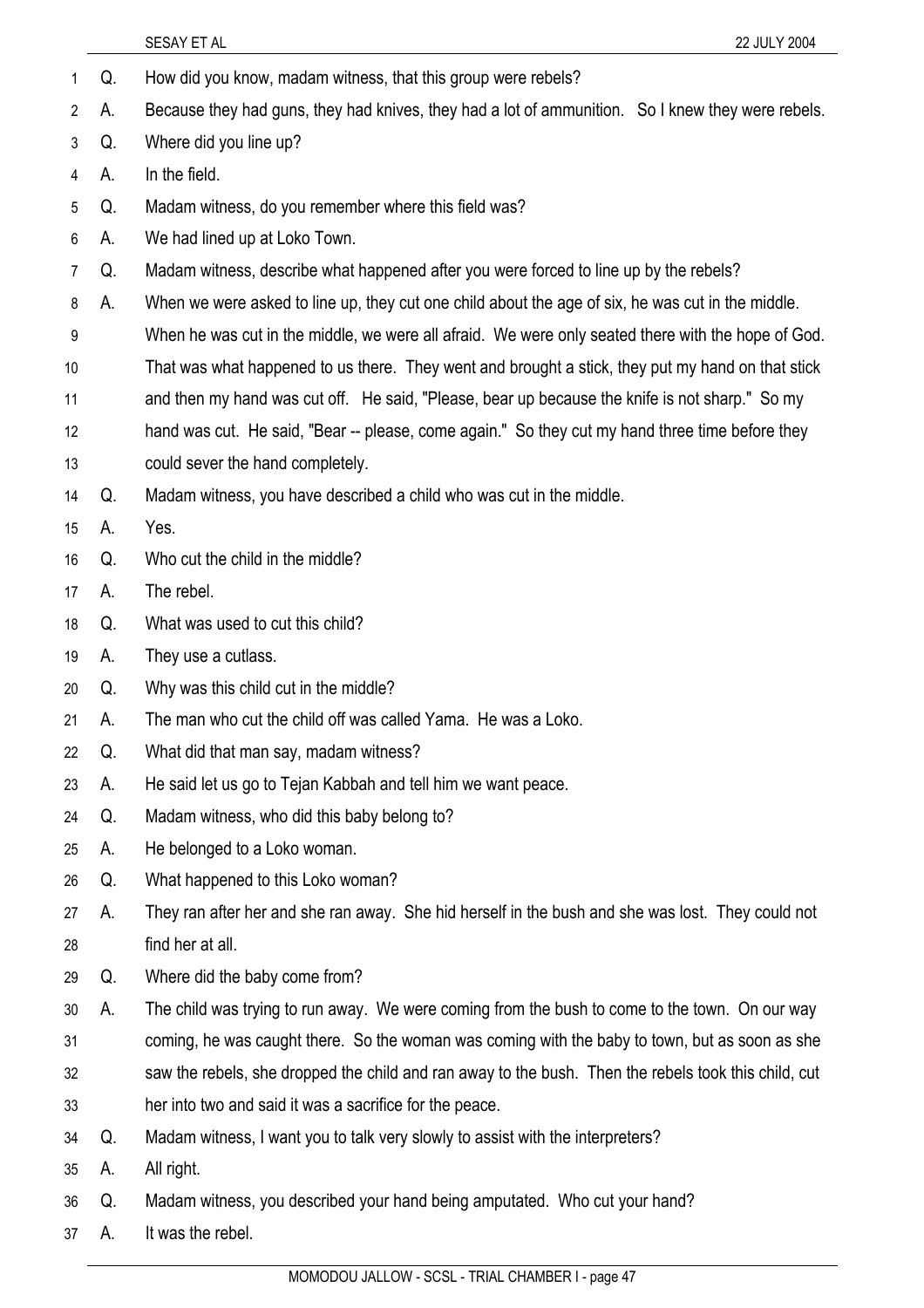- 1 Q. What was used to cut your hand?
- 2 A. Cutlass.
- 3 Q. After how many strikes was your hand cut?
- 4 MR. PRESIDENT:
- 5 She said three. She has answered the question, she said three.
- 6 THE WITNESS: [Interpretation]
- 7 Three times.
- 8 MS. PARMAR
- 9 Q. Madam witness, at that point what was your hand looking like?
- 10 A. I only have one hand now.
- 11 Q. Madam witness, what else happened at the field where you were lined up.
- 12 MR. PRESIDENT:
- 13 Excused me, can -- we want to see -- we don't want her to stand up, you know, but we want to see
- 14 the hand she is talking about. I would like to see the hand.
- 15 MS. PARMAR:
- 16 Q. Madam witness?
- 17 A. Yes.
- 18 Q. Can you lift your left arm?
- 19 [Witness complies]
- 20 MR. PRESIDENT:
- 21 For the records, the witness has lifted her left hand and it's amputated. Yes please, go ahead.
- 22 MS. PARMAR:
- 23 Q. Madam witness, what else happened at the field where you were amputated?
- 24 25 26 27 28 29 30 31 32 33 34 35 36 37 A. When my hand was cut, I went to the hospital and they saw me there again when I was going to the hospital. The said let me continue to the hospital. When I went to the hospital, they caught me again on the way. They beat me. I was stoned with a bottle and that they were going to kill me. And somebody asked them and said, "What has this lady done to you?" They said I was the mother of Tejan Kabbah and so they were going to kill me. And somebody pleaded on my behalf and said, "Don't kill her. Leave her alone." He said, "This lady might not know anything about politics. She might have been a gardener. Now you've cut her hand. You've rendered her useless." That is how I am now. He said he was not going to leave me alone, he was going to kill me. They took me to one house and said let me sit there. So early in the morning, every morning let me go to the hospital, let me report at the hospital. I was kicked. I fell on the gutter. I had some money with me. They took this money away from me. They said let me get out. They said let me go to Tejan Kabbah, let me go and tell Tejan Kabbah that they want peace. I slept in the bush for three days again. On the fourth day, I was able to go to the hospital. And then the hand had already got rotten. I didn't know what I was going to do. I went. When I reached at Eastern Police, I fell there. I was breathless. I was taken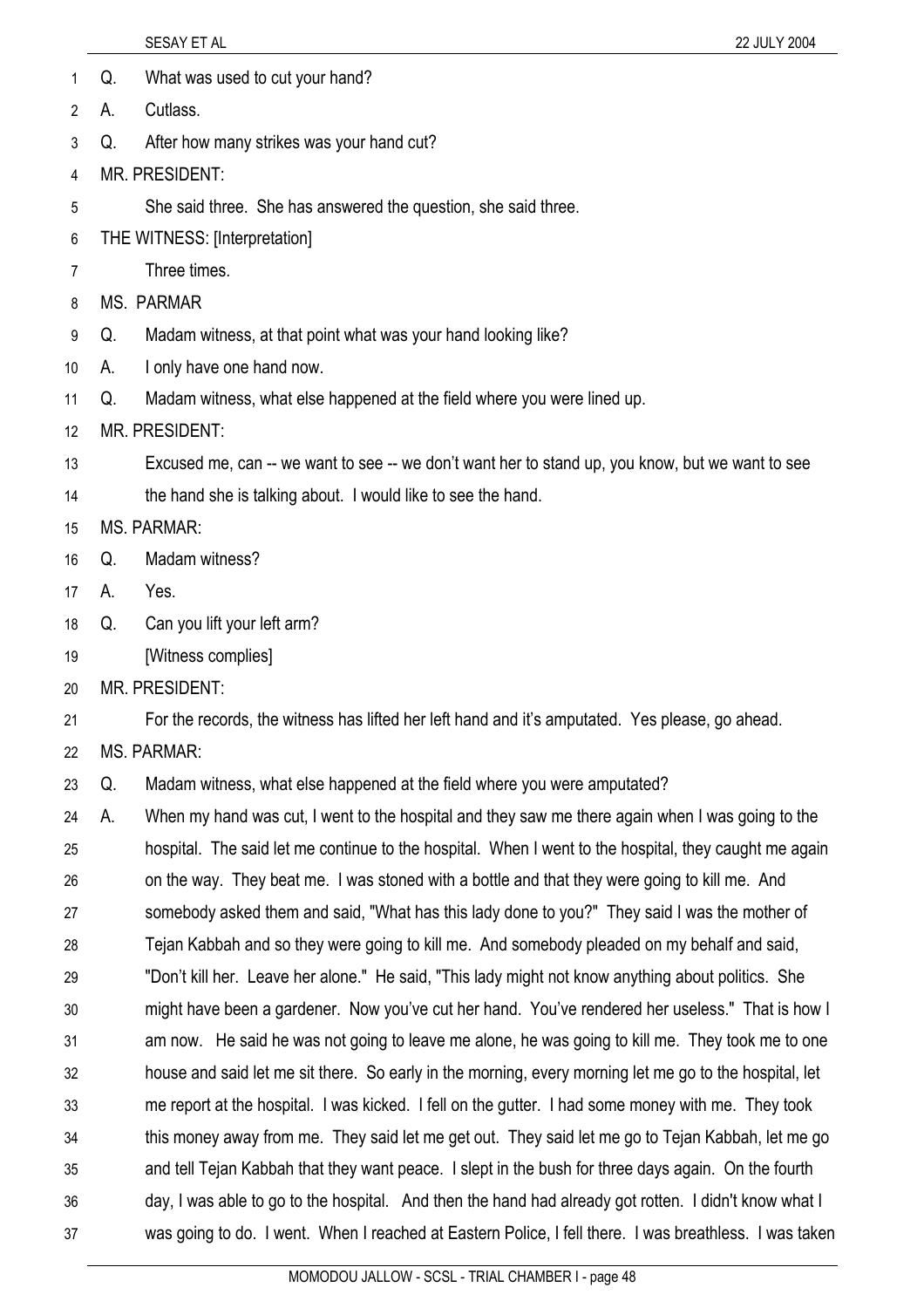| $\mathbf{1}$ |    | up there, and I was taken to the Connaught Hospital. But I don't know the people who took me to the    |
|--------------|----|--------------------------------------------------------------------------------------------------------|
| 2            |    | Connaught Hospital because I was unconscious. I slept there, by then there was no medicine as          |
| 3            |    | there were no doctors in the hospital by then until Monday. The hand had already got rotten and        |
| 4            |    | some part has already shifted from me. So later on, my hand was wrapped, the remaining part was        |
| 5            |    | wrapped. No better medicine. I was punished. There was no place to sleep; we had to lie on the         |
| 6            |    | floor. One day, two days, on the third day, I was able to get some medicine. That was -- this is all I |
| 7            |    | suffered during January 6th.                                                                           |
| 8            | Q. | Madam witness, you've described a lot of things that happened to you on January 6th, let's go back to  |
| 9            |    | after you were amputated. How did you feel after you were amputated?                                   |
| 10           | А. | I had a lot of pains.                                                                                  |
| 11           | Q. | And what did you do?                                                                                   |
| 12           | А. | When my hand was cut, I fell. I was unconscious. There was nobody there by then; I was alone. For      |
| 13           |    | three days nobody was there, no medicine, no chop. Then the blood was oozing out. There was            |
| 14           |    | nothing I could do; I fell. I didn't know -- I don't know the people who took me to the hospital.      |
| 15           | Q. | Madam witness, you said you were all alone. What had happened to your husband?                         |
| 16           | А. | My husband, I have told you, was lined up and that he was shot in the head. They killed him in my      |
| 17           |    | presence. So my husband was lying there with blood all over his body. He was killed there. I never     |
| 18           |    | saw him again. I am going now with my pains. It was only when I was at the Connaught Hospital I        |
| 19           |    | was told that my husband had been killed.                                                              |
| 20           | Q. | Madam witness, who shot your husband in the head.                                                      |
| 21           | А. | It was the rebels.                                                                                     |
| 22           |    | [Pages 43 to 49 by Momodou Jallow]                                                                     |
| 23           |    |                                                                                                        |
| 24           |    |                                                                                                        |
| 25           |    |                                                                                                        |
| 26           |    |                                                                                                        |
| 27           |    |                                                                                                        |
| 28           |    |                                                                                                        |
| 29           |    |                                                                                                        |
| 30           |    |                                                                                                        |
| 31           |    |                                                                                                        |
| 32           |    |                                                                                                        |
| 33           |    |                                                                                                        |
|              |    |                                                                                                        |
| 34           |    |                                                                                                        |
| 35           |    |                                                                                                        |
| 36<br>37     |    |                                                                                                        |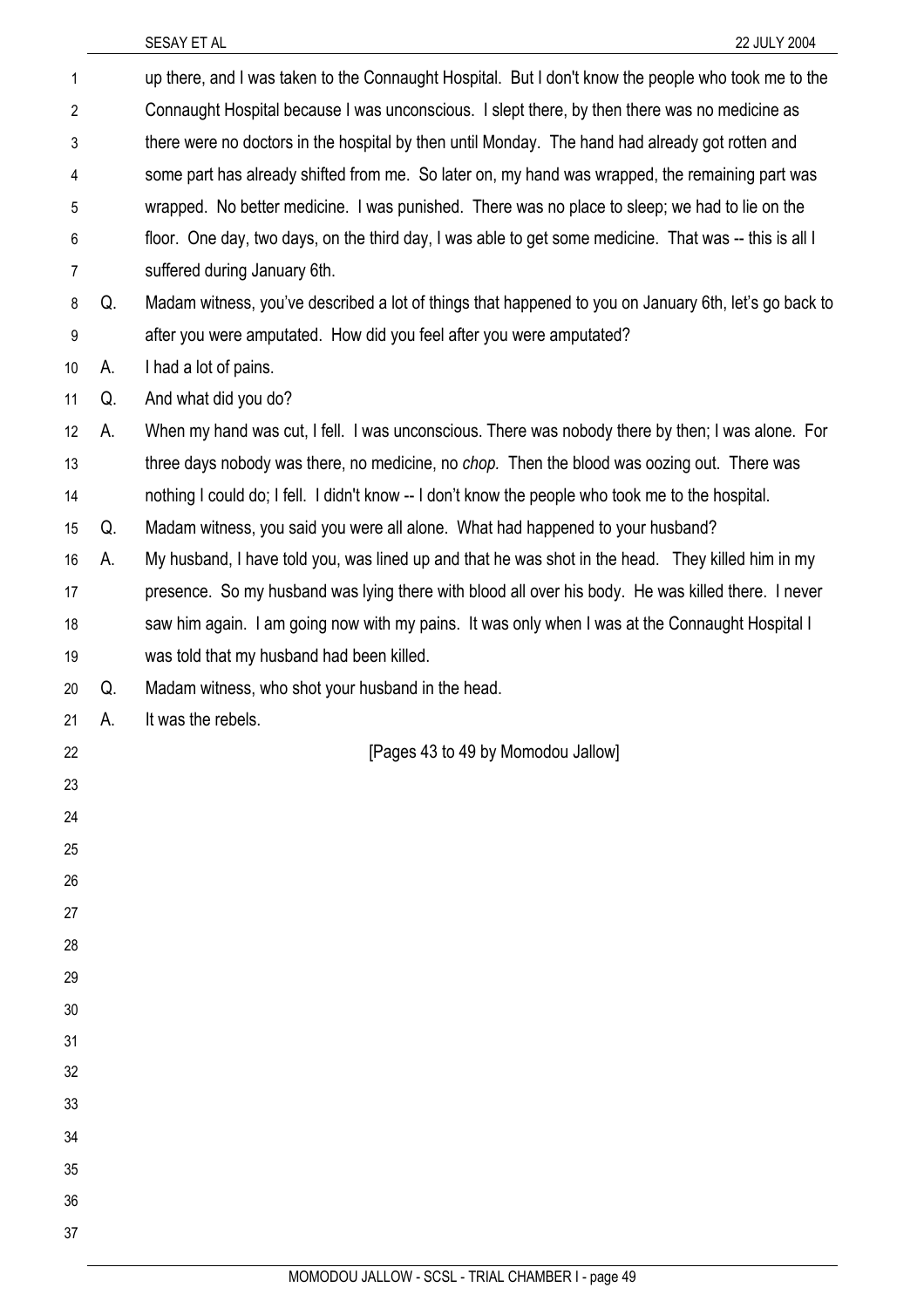| 1              | [3.40 p.m.] |                                                                                                       |
|----------------|-------------|-------------------------------------------------------------------------------------------------------|
| 2              | Q.          | Madam witness, what happened to you after you fainted?                                                |
| 3              | А.          | It was because of the pains I became unconscious.                                                     |
| 4              | Q.          | Madam witness, you described later being met by another group who then beat you.                      |
| 5              | А.          | Yes. They caught me in the field and they gave me a good beating. They beat me and they took the      |
| 6              |             | money that I had in my possession. I was kicked. Then I have some of these scars on my feet.          |
| $\overline{7}$ | Q.          | Madam witness, how much money was taken from you?                                                     |
| 8              | А.          | It was 50,000.                                                                                        |
| 9              | Q.          | What was the value of this money to you, madam witness?                                               |
| 10             | А.          | This was the only money I had to manage my life. I wanted to use that money to buy medicine in        |
| 11             |             | order to cure myself.                                                                                 |
| 12             | Q.          | Madam witness, who was the second group of people?                                                    |
| 13             | A.          | Those rebels again, another set of rebels.                                                            |
| 14             | Q.          | You described going to Connaught Hospital?                                                            |
| 15             | А.          | Yes.                                                                                                  |
| 16             | Q.          | What did you see when you arrived at Connaught Hospital?                                              |
| 17             | А.          | I saw people who were amputated, those whose hands were cut off, men, children, girls and boys.       |
| 18             | Q.          | Where had these people been amputated?                                                                |
| 19             | А.          | I cannot tell. We were all gathered there. We come from different directions.                         |
| 20             | Q.          | Madam witness, how were you feeling at this time when you arrived at Connaught Hospital?              |
| 21             | А.          | I was feeling pains. There was no food, no medicine, no dress, no clothes.                            |
| 22             | Q.          | Madam witness, how did you meet with your family later?                                               |
| 23             | А.          | It was news went around that a lot of people that were in Connaught Hospital that were wounded and    |
| 24             |             | that parents should go to Connaught Hospital and to look around to find their parents. It was then my |
| 25             |             | own parents went to Connaught and they met me there.                                                  |
| 26             | Q.          | Madam witness, do you know what happened to any of your other family members?                         |
| 27             | А.          | My brother was killed (sic). She was pregnant. She was seven months pregnant. Then the foot was       |
| 28             |             | cut off.                                                                                              |
| 29             | Q.          | Madam witness, whose foot was cut off?                                                                |
| 30             | А.          | It was my uncle.                                                                                      |
| 31             | Q.          | Madam witness, who told you about what happened to your uncle?                                        |
| 32             | А.          | He met me at the Connaught Hospital when his foot was cut. When they were looking for them, he        |
| 33             |             | was taken to the Connaught Hospital and there he met me.                                              |
| 34             | Q.          | Madam witness, how do you know your younger sister was killed?                                        |
| 35             | А.          | My neighbours went and told me that, "your sister has been killed and let me not cry. This is what    |
| 36             |             | God has marked for you. Let me don't think about it so much."                                         |
| 37             | Q.          | Madam witness, who had killed your sister?                                                            |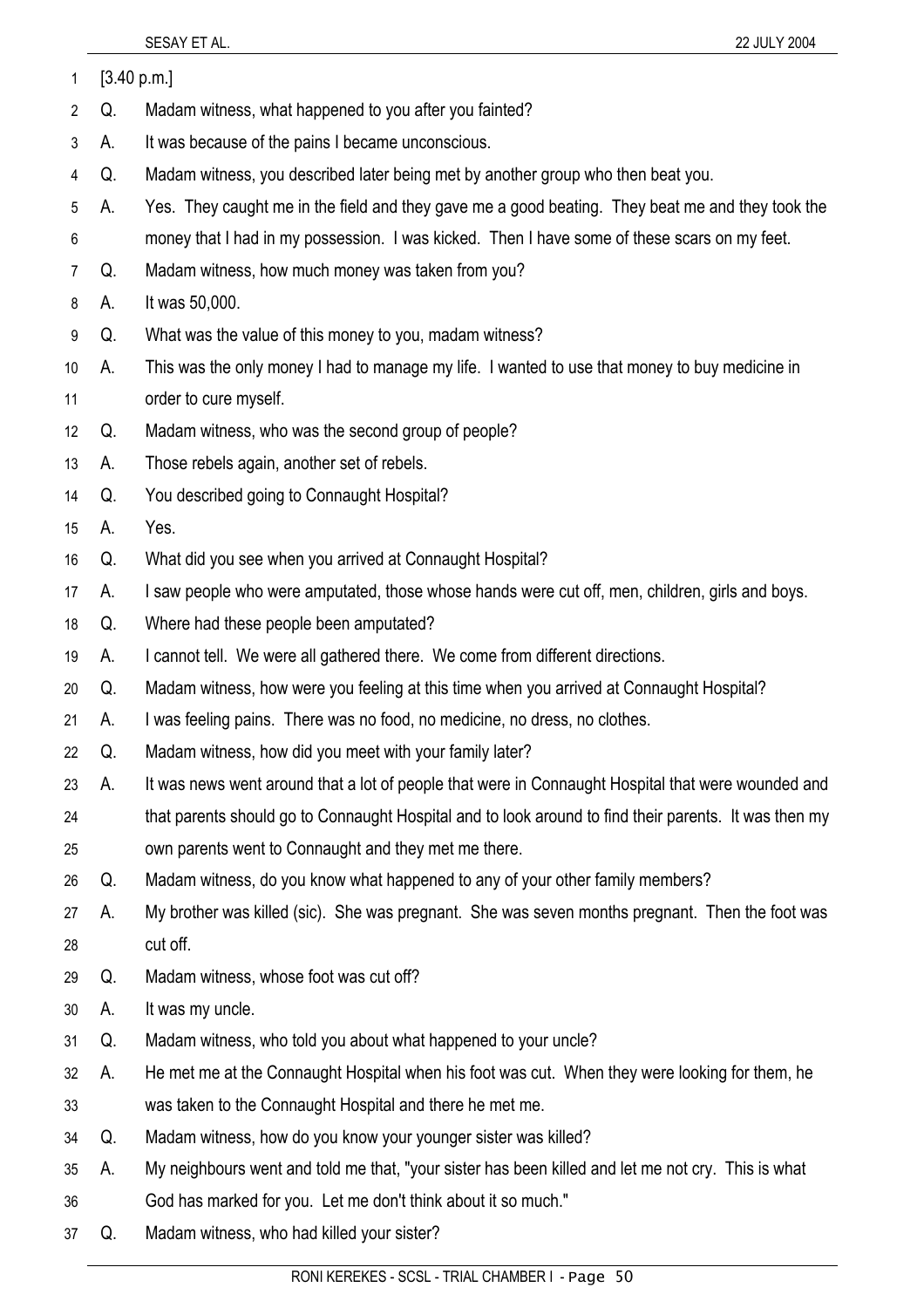1 A. The rebels.

- 2 Q. Madam witness, how long did it take for your arm to heal?
- 3 A. It was one month, two weeks.
- 4 Q. How do you feel now, madam witness?
- 5 6 A. Well, as of now, when it is Friday, I'll feel it up to Saturday before I get some rest. Presently this is what I'm feeling.
- 7 Q. Madam witness, why is it on Friday that you need a rest?
- 8 A. That was the time -- that is the time the hand rests `cause that was the time the hand was cut, so
- 9 every Friday I feel it. After Friday then I'll be okay.
- 10 Q. Madam witness, how do you manage without your left hand?
- 11 A. Well, I pay people so that they can work for me.
- 12 Q. Madam witness, do you work?
- 13 A. I cannot now work for myself.
- 14 Q. Madam witness, how do you wash your clothes?
- 15 A. I ask people to do it for me. Some people if you ask them, they will not do it until you give them
- 16 17 money. It is only when they're pleased if you ask them, they might do it for you, otherwise you pay them money.
- 18 Q. Madam witness, where do you get your money?
- 19 A. Eh, I try, I beg. When I beg from people and they give me, I pay.
- 20 MS. PARMAR:
- 21 May I have a moment, Your Honours?
- 22 MR. PRESIDENT:
- 23 Yes.
- 24 THE WITNESS: [Answered through interpretation]
- 25 Okay.
- 26 MS. PARMAR:
- 27 Thank you, madam witness.
- 28
- 29 Your Honours, the Prosecution have no further questions.
- 30 MR. PRESIDENT:
- 31 Counsel for -- learned counsel for the Defence, we considered your application this morning and we
- 32 are favourable to proceeding the way you asked, but the rule remains that, you know, the
- 33 cross-examination will remain in the order that it is traditionally done and it is only in exceptional
- 34 circumstances that we would allow you to examine the way you did as the Court to. So how do you
- 35 intend to proceed in these particular circumstances?
- 36 THE WITNESS:
- 37 [No interpretation]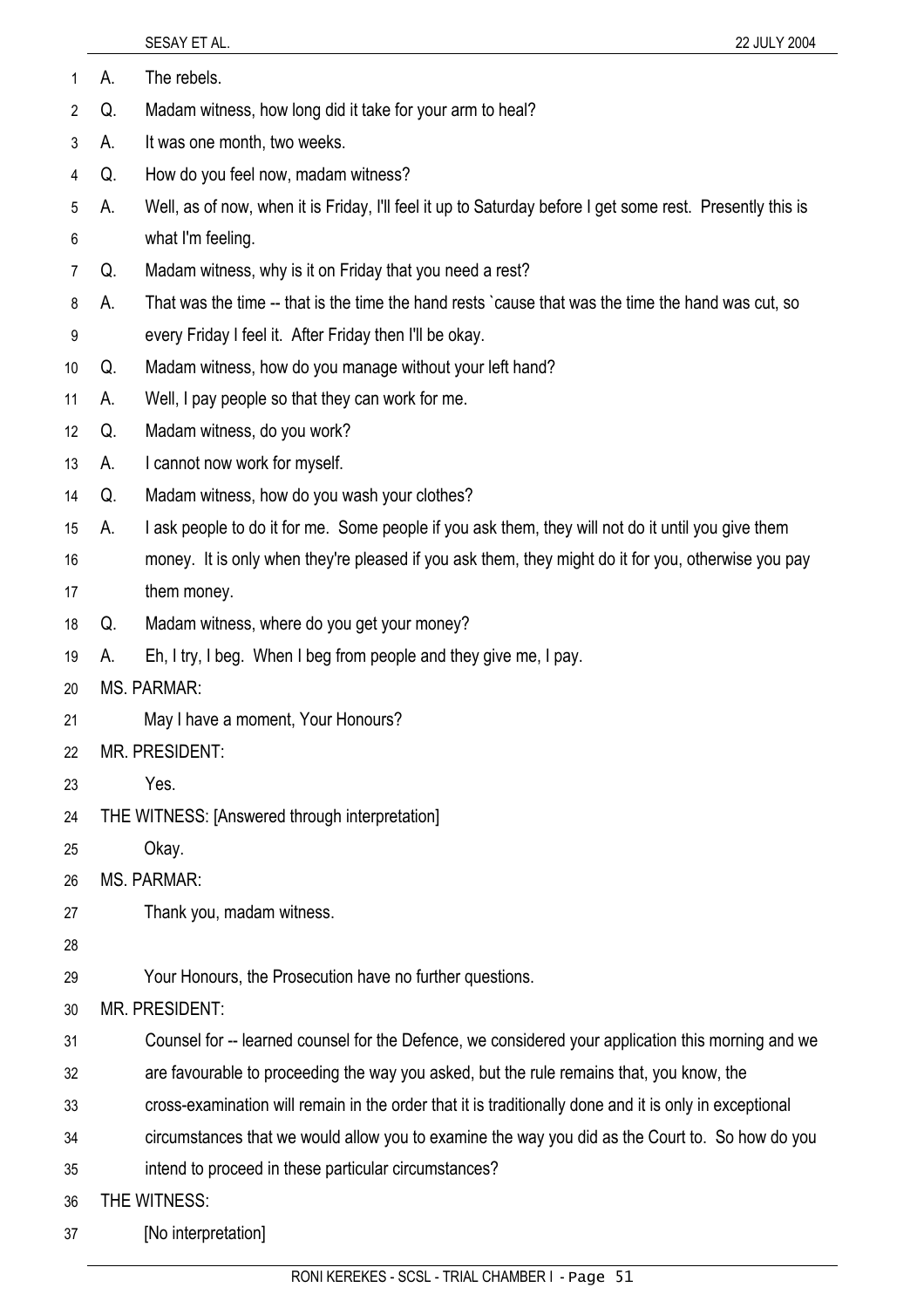| 1              | <b>MR. PRESIDENT:</b>                                                                                  |
|----------------|--------------------------------------------------------------------------------------------------------|
| $\overline{2}$ | Madam, wait. Madam witness, wait. Madam wait.                                                          |
| 3              | Is she asking for some help?                                                                           |
| 4              | THE INTERPRETER:                                                                                       |
| 5              | No, My Lord.                                                                                           |
| 6              | [Trial Chamber confer]                                                                                 |
| 7              | <b>MR. PRESIDENT:</b>                                                                                  |
| 8              | We just want to indicate that we're not establishing a general rule. It will be on a, you know,        |
| 9              | case-to-case basis, because we are very sensitive -- we are very extraordinarily, you know, granting   |
| 10             | you leave to proceed that way, but you should understand that --                                       |
| 11             | THE WITNESS:                                                                                           |
| 12             | [No interpretation]                                                                                    |
| 13             | <b>MR. PRESIDENT:</b>                                                                                  |
| 14             | I hope they're not translating to her. This doesn't concern to her. Yes                                |
| 15             | MR. BROWN:                                                                                             |
| 16             | We have no such request as to this witness. I wonder if it would be appropriate if Your Honours could  |
| 17             | leave to us the question, provided we give you notice, unless the Court feels that in some way we're   |
| 18             | being abusive, because we would like to be able to -- there are obviously strategic issues that are    |
| 19             | involved, and while obviously at any point we're always open to explaining to the Court, provided that |
| 20             | we do not disrupt the proceedings or do this unduly. Can you leave it to us? Because the problem is    |
| 21             | as we plan day to day, we need to be able to know what we're doing and to know within reason the       |
| 22             | Court will have confidence that we'll follow your guidance and not be abusive.                         |
| 23             | <b>MR. PRESIDENT:</b>                                                                                  |
| 24             | Yes, Mr. Brown, we've noted. How do you intend to proceed?                                             |
| 25             | MR. BROWN:                                                                                             |
| 26             | As to this witness, Your Honour we were going to revert to the order you had -- until this moment,     |
| 27             | Your Honour, we didn't know that we would be allowed ever to do it any other way.                      |
| 28             | MR. PRESIDENT:                                                                                         |
| 29             | Well, we told you we were going to come back to you. You were worried as to when, but we arrived       |
| 30             | back. So, Mr. Jordash, you can continue with your cross-examination of this witness.                   |
| 31             | MR. JORDASH:                                                                                           |
| 32             | Certainly.                                                                                             |
| 33             | Cross-examined by Mr. Jordash:                                                                         |
| 34             | MR. JORDASH:                                                                                           |
| 35             | Madam, I've only got about three or four questions for you.<br>Q.                                      |
| 36             | MR. PRESIDENT:                                                                                         |
| 37             | Mr. Jordash, the Court has taken note of your questions always being very few and very short. This     |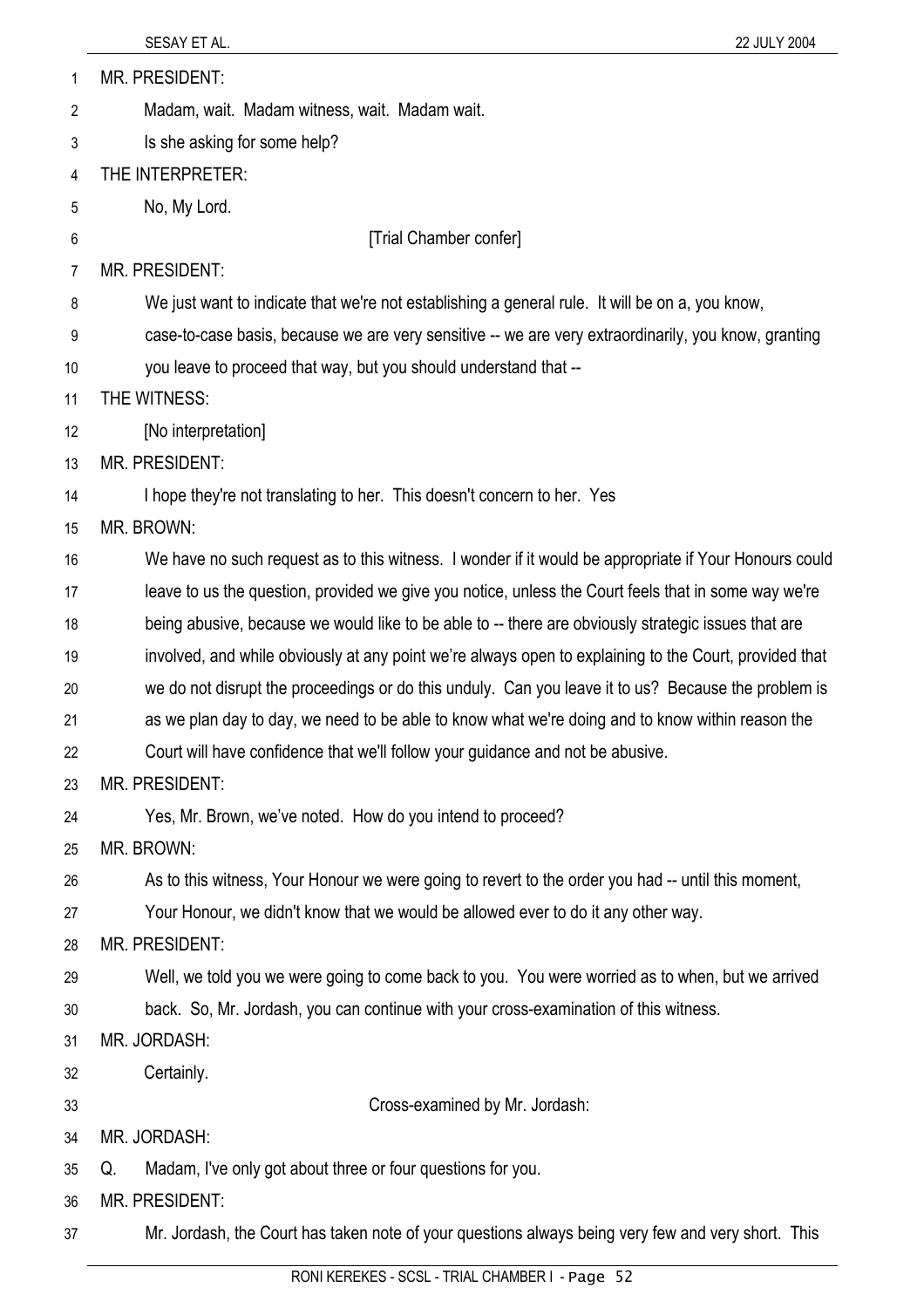|    |    | 22 JULY 2004<br>SESAY ET AL.                                                                               |
|----|----|------------------------------------------------------------------------------------------------------------|
| 1  |    | said, go ahead, Mr. Jordash.                                                                               |
| 2  |    | MR. JORDASH:                                                                                               |
| 3  |    | Thank you.                                                                                                 |
| 4  | Q. | You've told us about when the rebels first turned up on January 6th, 1999 and that they were wearing       |
| 5  |    | combat. Is that right?                                                                                     |
| 6  | А. | Yes.                                                                                                       |
| 7  | Q. | You told us about how you ran to hide in the bush but then later were caught again or caught by the        |
| 8  |    | rebels; is that correct?                                                                                   |
| 9  | А. | It was so.                                                                                                 |
| 10 | Q. | These rebels too were wearing combats; is that correct?                                                    |
| 11 | А. | Yes.                                                                                                       |
| 12 | Q. | You were then amputated by these rebels?                                                                   |
| 13 | А. | Yes.                                                                                                       |
| 14 | Q. | And then made your way from that scene before being caught again by rebels; is that right?                 |
| 15 | А. | Yes.                                                                                                       |
| 16 | Q. | And those rebels too wore uniforms; is that right?                                                         |
| 17 | А. | Yes.                                                                                                       |
| 18 | Q. | Combat uniforms?                                                                                           |
| 19 | А. | Yes.                                                                                                       |
| 20 | Q. | And those rebels you thought at first were ECOMOG; is that right?                                          |
| 21 | А. | Yes.                                                                                                       |
| 22 |    | MR. PRESIDENT:                                                                                             |
| 23 |    | Would she understand what ECOMOG is really? She's just answered yes, yes. Would she                        |
| 24 |    | understand what ECOMOG really means, given the level of her intelligence, I don't know. Can you            |
| 25 |    | simplify the questions, you know, for her a bit so that we are at least assured that she's giving credible |
| 26 |    | answers to your questions, please.                                                                         |
| 27 |    | MR. JORDASH:                                                                                               |
| 28 |    | Certainly, Your Honour.                                                                                    |
| 29 | Q. | Do you understand, madam what ECOMOG -- what ECOMOG were?                                                  |
| 30 | А. | No, I don't know them.                                                                                     |
| 31 | Q. | Do you remember when you were taken by uniformed soldiers to be treated for your wound?                    |
| 32 | А. | Yes.                                                                                                       |
| 33 | Q. | That was when you were walking from Wellington to the eastern -- on the Sunday morning; do you             |
| 34 |    | remember that?                                                                                             |
| 35 | А. | Yes.                                                                                                       |
| 36 | Q. | And a group of soldiers found you and you walked with them to Connaught. Do you remember that?             |
| 37 | А. | They were not soldiers. Soldiers did not take me to Connaught. They were not soldiers. The one I           |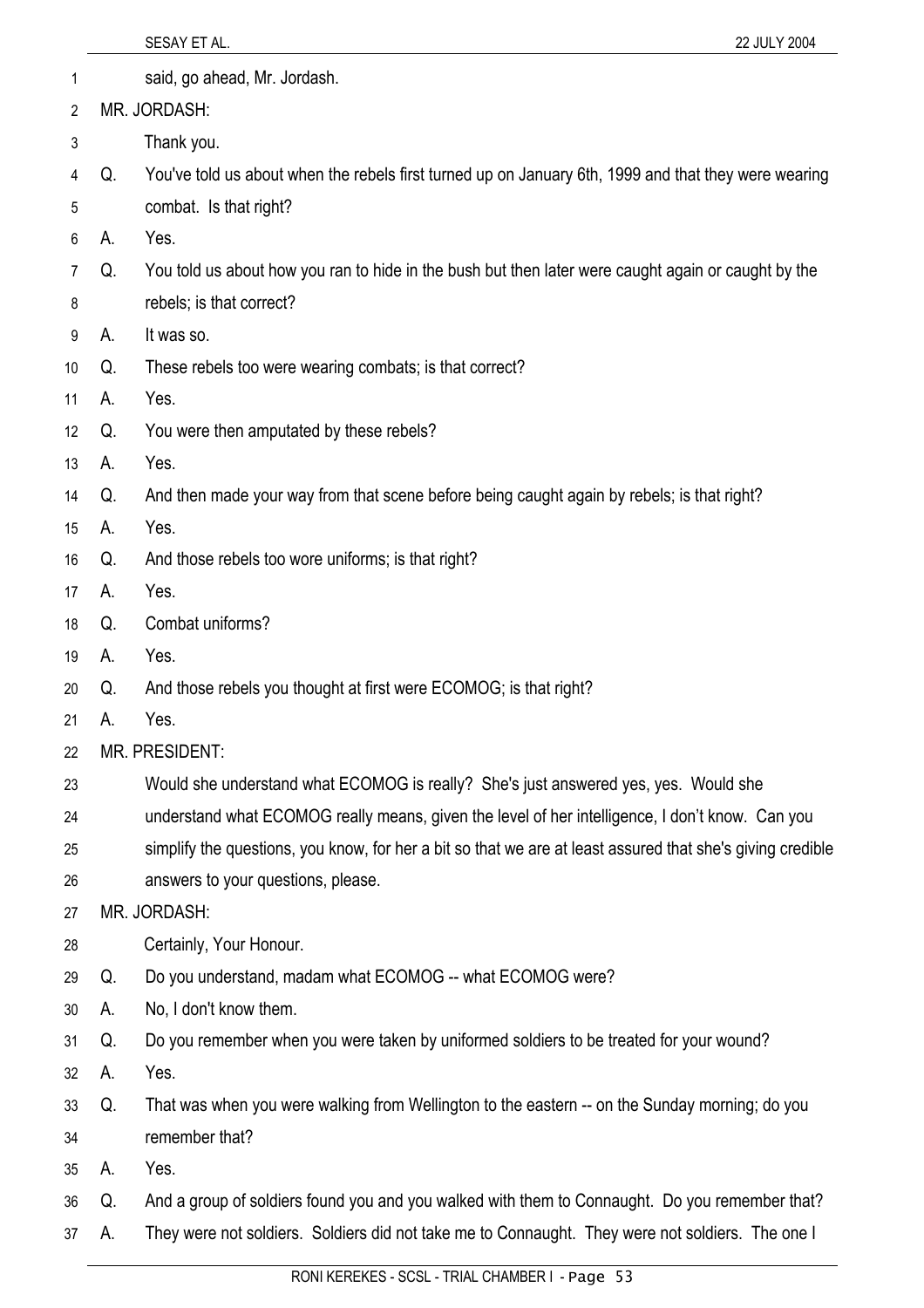|                 |    | SESAY ET AL.<br>22 JULY 2004                                                                        |
|-----------------|----|-----------------------------------------------------------------------------------------------------|
| 1               |    | noticed we were going together with he had a wound on his head.                                     |
| 2               | Q. | Let me just ask you this, if I can. After you had been amputated, you were caught again by rebels   |
| 3               |    | and they were wearing uniform; is that right?                                                       |
| 4               | А. | Yes, and those were the very ones that beat me.                                                     |
| 5               | Q. | And there was one rebel amongst them who stopped you from being killed, who protected you; is that  |
| 6               |    | right?                                                                                              |
| 7               | А. | Yes.                                                                                                |
| 8               | Q. | And that rebel disagreed with the other rebels about the way they were wanting to treat you?        |
| 9               | А. | Yes, that was so.                                                                                   |
| 10 <sup>°</sup> | Q. | And because of that rebel you were able to escape?                                                  |
| 11              | А. | That was so.                                                                                        |
| 12              | Q. | Just one more question, if I can, madam, which is the man who -- the rebel who amputated your hand, |
| 13              |    | was he wearing combat too?                                                                          |
| 14              | А. | Yes.                                                                                                |
| 15              |    | MR. JORDASH:                                                                                        |
| 16              |    | Could I just take a moment, please?                                                                 |
| 17              |    | [Defence counsel confer]                                                                            |
| 18              |    | MR. JORDASH:                                                                                        |
| 19              |    | Thank you. Thank you very much, madam. I have nothing further.                                      |
| 20              |    | <b>MR. PRESIDENT:</b>                                                                               |
| 21              |    | Mr. Brown                                                                                           |
| 22              |    | MR. BROWN:                                                                                          |
| 23              |    | I have no questions.                                                                                |
| 24              |    | Cross-examination by Mr. Cammegh:                                                                   |
| 25              |    | MR. CAMMEGH:                                                                                        |
| 26              | Q. | Madam, do you remember --                                                                           |
| 27              |    | <b>MR. PRESIDENT:</b>                                                                               |
| 28              |    | Can you wait a bit, please, Mr. Cammegh.                                                            |
| 29              |    | MR. CAMMEGH:                                                                                        |
| 30              |    | Certainly.                                                                                          |
| 31              |    | MR. PRESIDENT:                                                                                      |
| 32              |    | Yes, Mr. Cammegh, you can proceed.                                                                  |
| 33              |    | MR. CAMMEGH:                                                                                        |
| 34              | Q. | Madam, I'm going to be very brief, just one or two questions. Do you remember giving a statement or |
| 35              |    | rather, being interviewed by members of the Prosecution team in March of last year?                 |
| 36              | А. | Yes.                                                                                                |
| 37              | Q. | And, in fact, did they -- did they take a statement from you and read it back to you.               |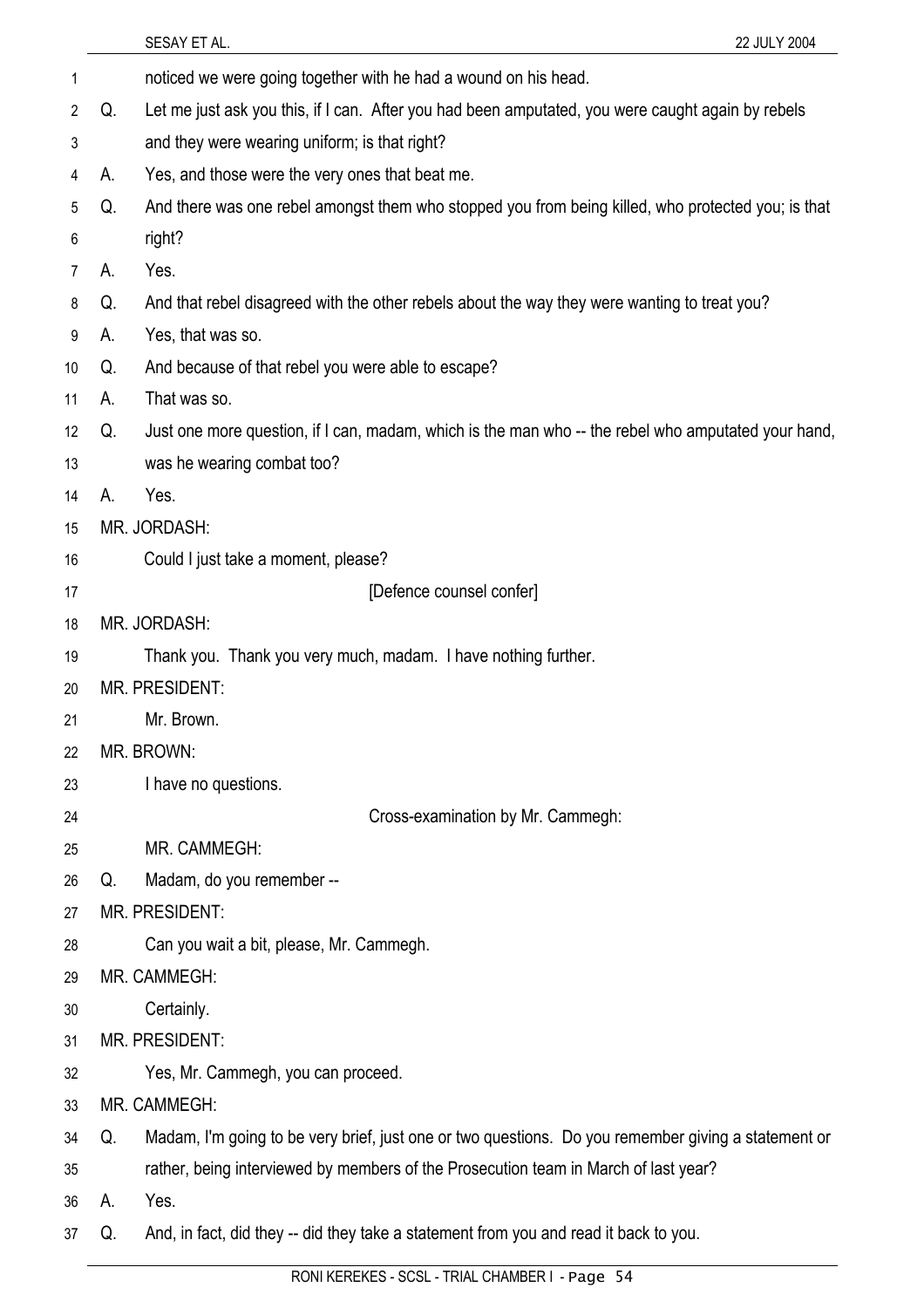| 1  | А.<br>Yes.                                                                                    |                                                                                                        |  |
|----|-----------------------------------------------------------------------------------------------|--------------------------------------------------------------------------------------------------------|--|
| 2  | And when the statement was read back to you --<br>Q.                                          |                                                                                                        |  |
| 3  | Yes.<br>А.                                                                                    |                                                                                                        |  |
| 4  | MR. PRESIDENT:                                                                                |                                                                                                        |  |
| 5  |                                                                                               | The yeses are coming too soon, to quick in succession. Let's be very short.                            |  |
| 6  |                                                                                               | THE INTERPRETER:                                                                                       |  |
| 7  |                                                                                               | It was the answer for: "Had it been read back to you"?                                                 |  |
| 8  | <b>MR. PRESIDENT:</b>                                                                         |                                                                                                        |  |
| 9  | And so we should go slowly, please. Mr. Cammegh, can you go much slower than you are, please? |                                                                                                        |  |
| 10 | MR. CAMMEGH:                                                                                  |                                                                                                        |  |
| 11 | Fine.                                                                                         |                                                                                                        |  |
| 12 | Q.                                                                                            | After the statement was read back to you, madam, did you place your fingerprint on the statement?      |  |
| 13 | Yes.<br>А.                                                                                    |                                                                                                        |  |
| 14 | Q.                                                                                            | And did you do that in order to --                                                                     |  |
| 15 | Yes.<br>А.                                                                                    |                                                                                                        |  |
| 16 | Q.                                                                                            | -- in order to acknowledge the accuracy of that statement?                                             |  |
| 17 | Yes.<br>А.                                                                                    |                                                                                                        |  |
| 18 | Q.                                                                                            | Thank you. Now, I just want to ask you to cast your mind back to what that statement said.             |  |
| 19 | А.                                                                                            | What I said during that time was what I'm explaining now when they asked me. That was when we          |  |
| 20 |                                                                                               | went to the field, and then rebel called us back, to come back to our houses. If we don't come back to |  |
| 21 |                                                                                               | our houses, they are going to throw some bombs in that bush. When we are coming --                     |  |
| 22 | <b>MR. PRESIDENT:</b>                                                                         |                                                                                                        |  |
| 23 | Stop her, stop her.                                                                           |                                                                                                        |  |
| 24 | THE WITNESS:                                                                                  |                                                                                                        |  |
| 25 |                                                                                               | -- and we were caught there.                                                                           |  |
| 26 | MR. CAMMEGH:                                                                                  |                                                                                                        |  |
| 27 |                                                                                               | Madam, I -- [Overlapping microphones] -- yes, Your Honour.                                             |  |
| 28 | <b>JUDGE THOMPSON:</b>                                                                        |                                                                                                        |  |
| 29 |                                                                                               | Don't you want to rephrase the question.                                                               |  |
| 30 | MR. CAMMEGH:                                                                                  |                                                                                                        |  |
| 31 |                                                                                               | Madam, I would just like you to stop there.                                                            |  |
| 32 | <b>JUDGE THOMPSON:</b>                                                                        |                                                                                                        |  |
| 33 |                                                                                               | Don't you want to rephrase the question. You prefaced your question -- [Microphone not activated]      |  |
| 34 | MR. CAMMEGH:                                                                                  |                                                                                                        |  |
| 35 | I was just trying to find a convenient moment in order to do that.                            |                                                                                                        |  |
| 36 | <b>JUDGE THOMPSON:</b>                                                                        |                                                                                                        |  |
| 37 |                                                                                               | Yes, otherwise we will probably have the examination-in-chief again.                                   |  |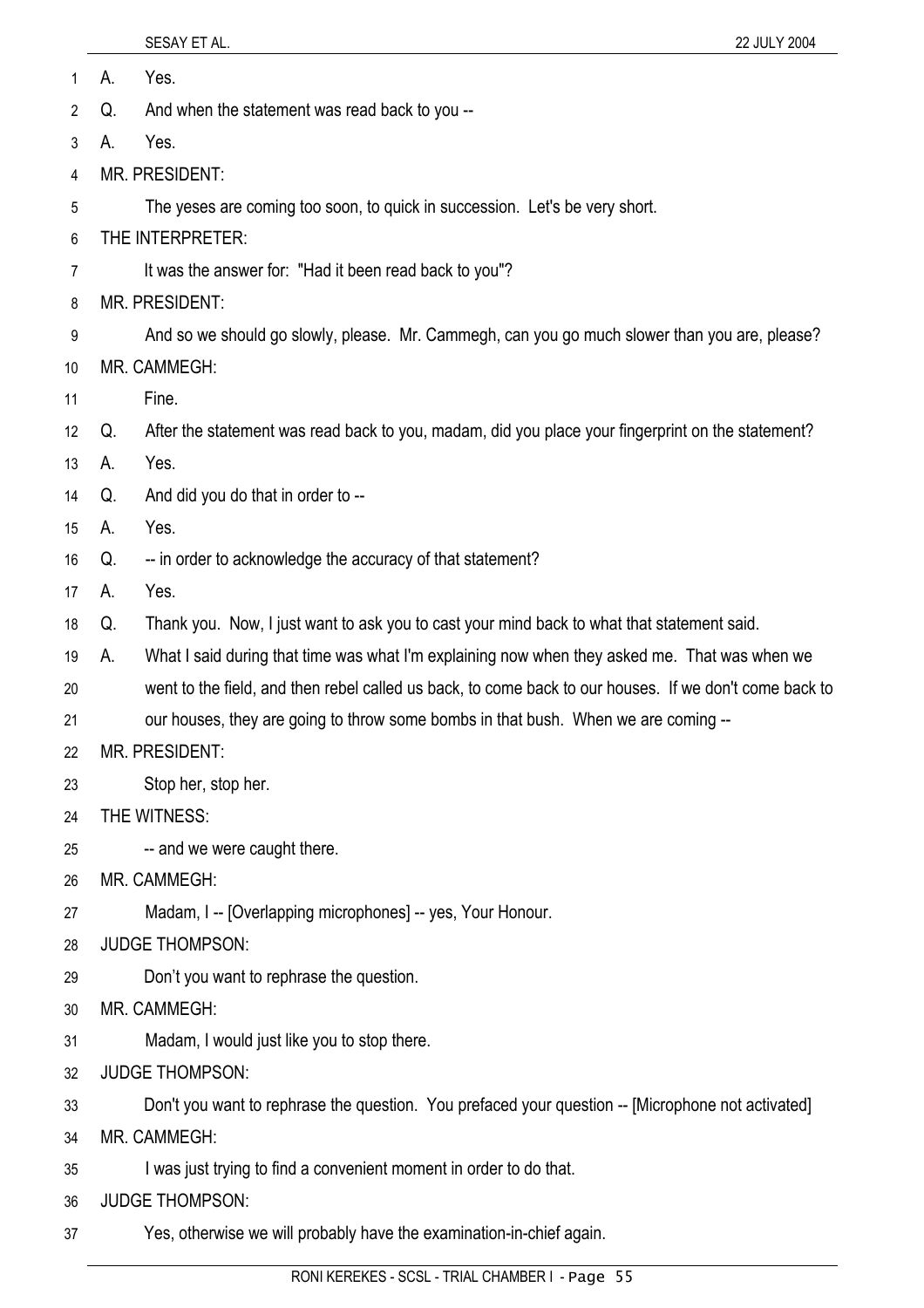| 1 | MR. CAMMEGH: |
|---|--------------|
|   |              |

- I don't think Your Honour's microphone is on. 2
- 3 THE WITNESS:
- 4 Excuse me -- [Overlapping microphones]
- 5 JUDGE THOMPSON:
- 6 Otherwise we probably have the examination-in-chief over again.
- 7 MR. CAMMEGH:
- 8 I was trying to interject at the appropriate moment.
- 9 JUDGE THOMPSON:
- 10 I understand, yes. Fine.
- 11 MR. CAMMEGH:
- 12 Q. Madam, could I just ask you this question, please. In that statement you referred to the time when
- 13 you were being beaten by a rebel with a bottle. Do you remember that?
- 14 A. Yes.
- 15 16 Q. Now, is it right that in your statement you thought that the man who was being you with a bottle was a man from ECOMOG?
- 17 A. I cannot tell the difference.
- 18 Q. Do you remember writing in your statement "They called me and I thought they were ECOMOG, so I
- 19 went to them." Do you remember saying that?
- 20 A. Yes.
- 21 Q. Okay. Why did you think they were ECOMOG?
- 22 A. Because by then they had no knives, no guns by then. They had no knives. We thought they had
- 23 come to fight for us, that was why I went there, because I thought they were ECOMOG. I thought
- 24 they were calling me. I never knew they were rebels themselves.
- 25 Q. And these men were in combat gear, were they? Or combat clothing?
- 26 A. Yes.
- 27 28 Q. After you got to the Connaught Hospital, madam, did you hear any stories from other patients in the hospital about ECOMOG forces?
- 29 MS. TAYLOR:
- 30 31 Yes, Your Honour, I do wonder what the relevance of stories about ECOMOG is to factual issues in this trial.
- 32 THE WITNESS:
- 33 I didn't hear anything about ECOMOG in the hospital, My Lord.
- 34 MR. CAMMEGH:
- 35 Your Honour, I can very briefly explain that.
- 36 JUDGE THOMPSON:
- 37 Overruled. Wide latitude in cross-examination. Continue, counsel.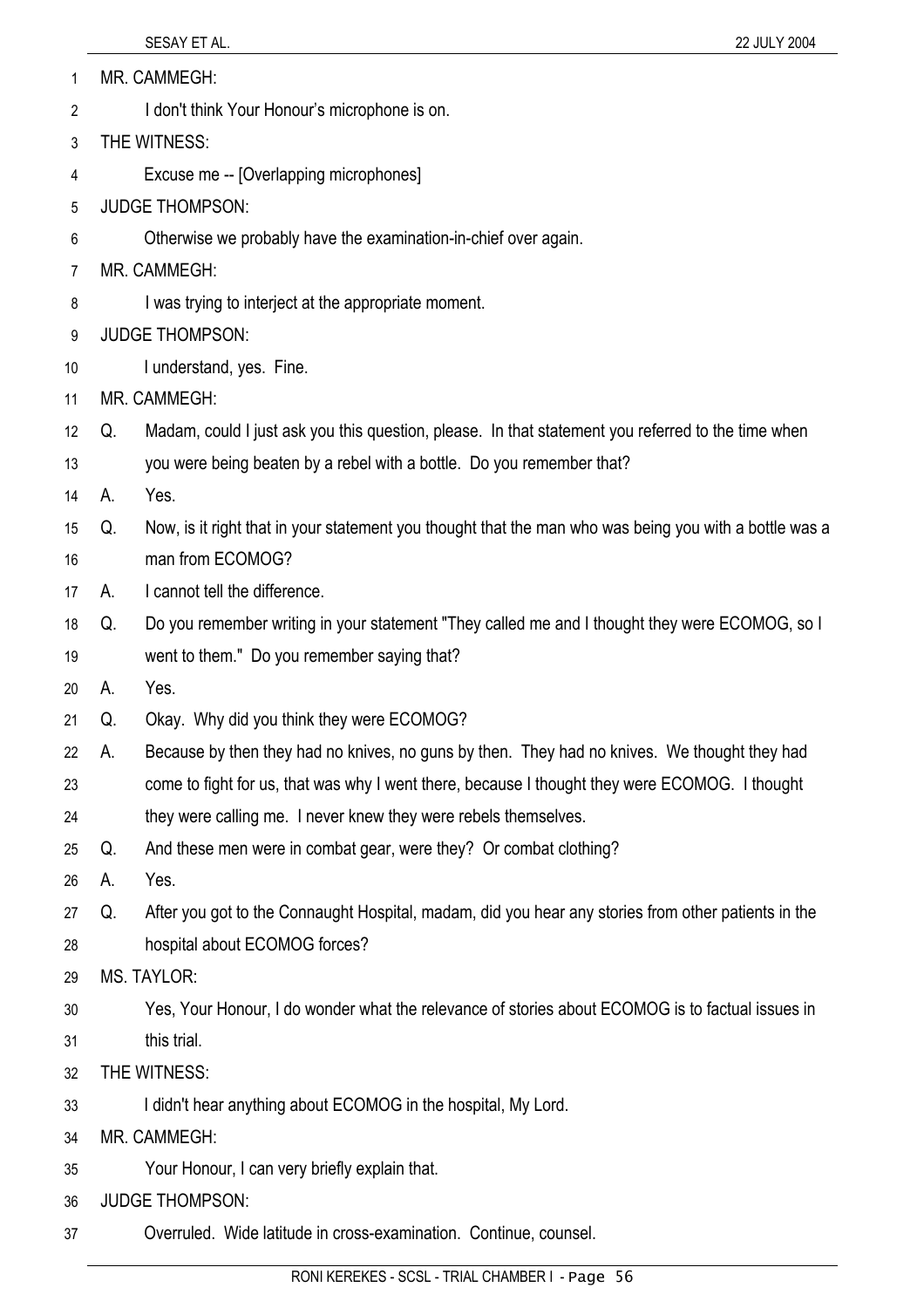| 1  | MR. CAMMEGH:                                                                                                 |  |  |
|----|--------------------------------------------------------------------------------------------------------------|--|--|
| 2  | I'll put it more specifically, madam.<br>Q.                                                                  |  |  |
| 3  | What I said during that time?<br>А.                                                                          |  |  |
| 4  | No, no. I'll put it in this way: Did you hear any accounts of atrocities being caused by ECOMOG<br>Q.        |  |  |
| 5  | forces in early January of 1999 in the Freetown area?                                                        |  |  |
| 6  | I cannot -- I cannot tell because by then I was suffering my own pains so I didn't know what was going<br>А. |  |  |
| 7  | on.                                                                                                          |  |  |
| 8  | MR. CAMMEGH:                                                                                                 |  |  |
| 9  | All right. That's all I have, madam, thank you very much.                                                    |  |  |
| 10 | <b>MR. PRESIDENT:</b>                                                                                        |  |  |
| 11 | Any re-examination?                                                                                          |  |  |
| 12 | <b>MS. PARMAR:</b>                                                                                           |  |  |
| 13 | Your Honours, there will be no re-examination by the Prosecution for this witness.                           |  |  |
| 14 | [Witness withdrew]                                                                                           |  |  |
| 15 | [Trial Chamber confer]                                                                                       |  |  |
| 16 | <b>JUDGE THOMPSON:</b>                                                                                       |  |  |
| 17 | Learned counsel for the Prosecution.                                                                         |  |  |
| 18 | <b>MS. TAYLOR:</b>                                                                                           |  |  |
| 19 | Yes, Your Honour.                                                                                            |  |  |
| 20 | <b>JUDGE THOMPSON:</b>                                                                                       |  |  |
| 21 | Do you have another stand-by witness?                                                                        |  |  |
| 22 | MS. TAYLOR:                                                                                                  |  |  |
| 23 | I said to Your Honours that the Prosecution would do its best, and it has done so. What I have to tell       |  |  |
| 24 | you, Your Honour, is that we do not have another witness available this afternoon and as I explained         |  |  |
| 25 | immediately before the lunch break, we did, in fact, have three witnesses lined up for today. There          |  |  |
| 26 | has become a problem with the availability of translators in the Kono language for that third witness.       |  |  |
| 27 | There are some things, of course, beyond the control even of the Prosecution. I apologise to the             |  |  |
| 28 | Court for the inconvenience caused, but the Prosecution is not in a position to call a third witness         |  |  |
| 29 | today. All I can say to Your Honours is that we have done and will continue to do our best to ensure         |  |  |
| 30 | there are adequate witnesses here. We'd planned on three witnesses. We've never exceeded three               |  |  |
| 31 | witnesses in one day and a problem has occurred that is beyond our control.                                  |  |  |
| 32 | <b>JUDGE THOMPSON:</b>                                                                                       |  |  |
| 33 | Your explanation is accepted and we certainly hope you will endeavour to make sure that we have              |  |  |
| 34 | enough witnesses around.                                                                                     |  |  |
| 35 | <b>MS. TAYLOR:</b>                                                                                           |  |  |
| 36 | Thank you, Your Honour. Might I inquire as to Your Honour's intention for tomorrow? I know that we           |  |  |
| 37 | have said -- you have said that there will be a ruling given and then there will be some argument in         |  |  |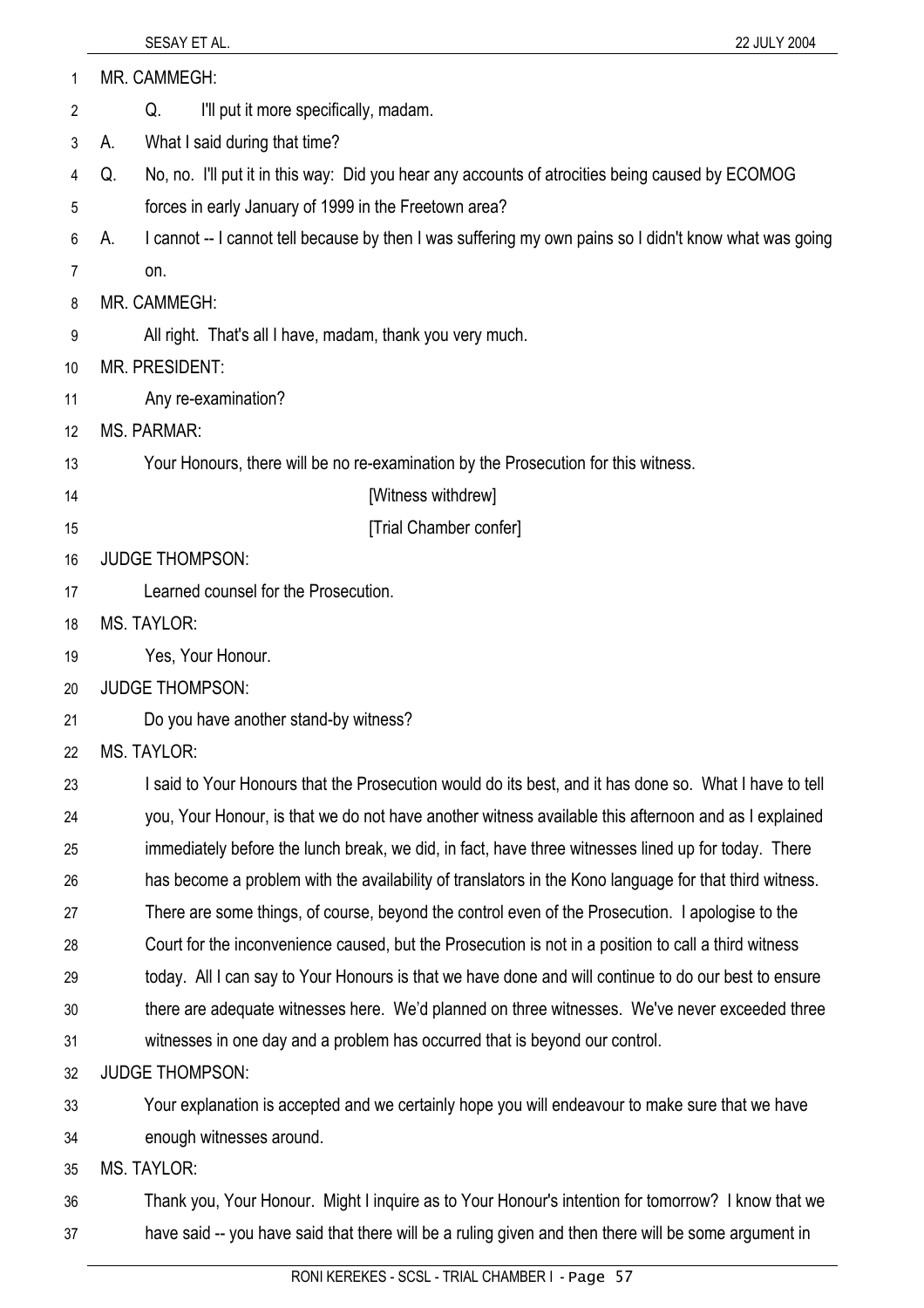|                | SESAY ET AL.<br>22 JULY 2004                                                                             |  |
|----------------|----------------------------------------------------------------------------------------------------------|--|
| 1              | relation to the point raised by my learned friend Mr. O'Shea a number of days ago and the                |  |
| $\overline{2}$ | Prosecution undertook to have witness TF1-199, that is the vidoelink witness, available for the          |  |
| 3              | cross-examination to be concluded. Beyond that, do Your Honours envisage hearing any evidence            |  |
| 4              | from witnesses or is it a ruling day, is it a Friday, if I may use the shorthand?                        |  |
| 5              | <b>MR. PRESIDENT:</b>                                                                                    |  |
| 6              | I like the way the tennis ball is running around the Court, between the Prosecution and the Court.       |  |
| 7              | Well, can you just sit down awhile?                                                                      |  |
| 8              | MS. TAYLOR:                                                                                              |  |
| 9              | Of course, Your Honour.                                                                                  |  |
| 10             | [Trial Chamber confer]                                                                                   |  |
| 11             | <b>JUDGE BOUTET:</b>                                                                                     |  |
| 12             | Madam Prosecution, what you have briefly described as what will be the activities planned for            |  |
| 13             | tomorrow is relatively accurate except for Mr. O'Shea's possible argument. I say possible, because       |  |
| 14             | he said that he might, depending on the decision, our ruling tomorrow, so there may or may not be        |  |
| 15             | arguments, so you should be prepared accordingly.                                                        |  |
| 16             | <b>MS. TAYLOR:</b>                                                                                       |  |
| 17             | Yes, Your Honour, and --                                                                                 |  |
| 18             | <b>JUDGE BOUTET:</b>                                                                                     |  |
| 19             | We are aware -- we don't know any more than just what I'm stating, so                                    |  |
| 20             | <b>MS. TAYLOR:</b>                                                                                       |  |
| 21             | Right. And beyond the Prosecution having available TF1-199, we would not be expected to have any         |  |
| 22             | other witnesses available tomorrow?                                                                      |  |
| 23             | MR. PRESIDENT:                                                                                           |  |
| 24             | No.                                                                                                      |  |
| 25             | <b>JUDGE THOMPSON:</b>                                                                                   |  |
| 26             | No.                                                                                                      |  |
| 27             | <b>MS. TAYLOR:</b>                                                                                       |  |
| 28             | Thank you.                                                                                               |  |
| 29             | <b>MR PRESIDENT:</b>                                                                                     |  |
| 30             | We stand by with your 199 and we would end with that. We're not taking on the examination of any         |  |
| 31             | fresh witness. We will shelve that for Monday.                                                           |  |
| 32             | <b>MS. TAYLOR:</b>                                                                                       |  |
| 33             | Thank you, Your Honour that's aids us greatly.                                                           |  |
| 34             | <b>MR. PRESIDENT:</b>                                                                                    |  |
| 35             | Well, this said, learned counsel, we'll be adjourning for today and to resume seating for the ruling and |  |
| 36             | other matters that may arise from the ruling at 3.00 p.m., tomorrow at 3.00 p.m. So this said, the       |  |
| 37             | Court will rise and resume tomorrow at 3.00 p.m. Thank you.                                              |  |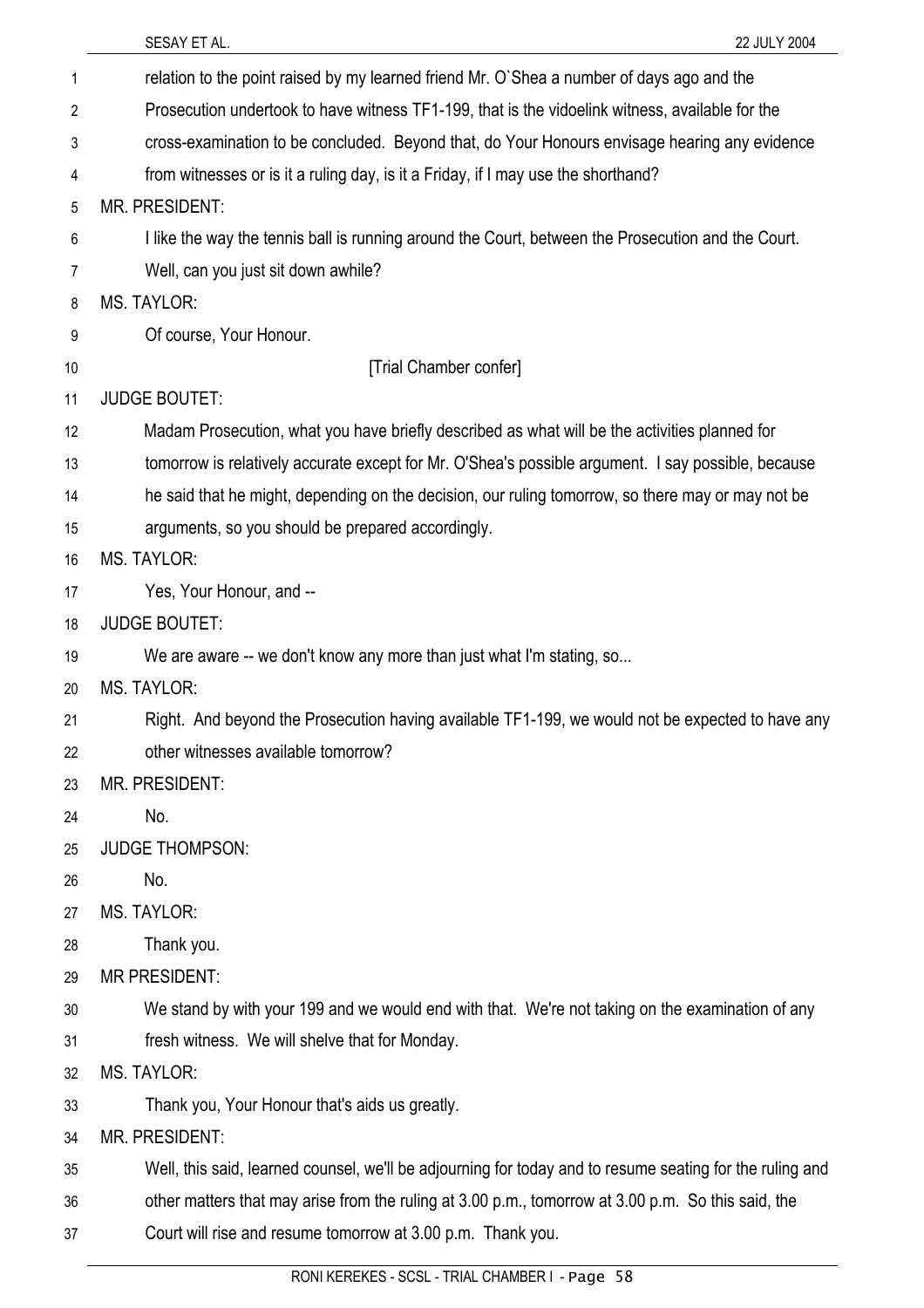| $\mathbf{1}$             | MR. WALKER:          |                                                                 |
|--------------------------|----------------------|-----------------------------------------------------------------|
| $\overline{2}$           | The Court will rise. |                                                                 |
| $\sqrt{3}$               |                      | [Whereupon the hearing adjourned at 4.15 p.m., to be reconvened |
| $\overline{\mathcal{A}}$ |                      | on Friday, the 23rd day of July 2004, at 3.00 p.m.]             |
| $\mathbf 5$              |                      | [Pages 50 to 59 by Roni Kerekes]                                |
| $\,6\,$                  |                      |                                                                 |
| $\overline{7}$           |                      |                                                                 |
| $\bf 8$                  |                      |                                                                 |
| $\boldsymbol{9}$         |                      |                                                                 |
| $10\,$                   |                      |                                                                 |
| 11                       |                      |                                                                 |
| 12                       |                      |                                                                 |
| $13$                     |                      |                                                                 |
| 14                       |                      |                                                                 |
| 15                       |                      |                                                                 |
| $16\,$                   |                      |                                                                 |
| $17\,$                   |                      |                                                                 |
| $18\,$                   |                      |                                                                 |
| $19$                     |                      |                                                                 |
| $20\,$<br>21             |                      |                                                                 |
| 22                       |                      |                                                                 |
| 23                       |                      |                                                                 |
| 24                       |                      |                                                                 |
| 25                       |                      |                                                                 |
| $26\,$                   |                      |                                                                 |
| 27                       |                      |                                                                 |
| $28\,$                   |                      |                                                                 |
| 29                       |                      |                                                                 |
| $30\,$                   |                      |                                                                 |
| 31                       |                      |                                                                 |
| 32                       |                      |                                                                 |
| 33                       |                      |                                                                 |
| 34                       |                      |                                                                 |
| $35\,$                   |                      |                                                                 |
| 36                       |                      |                                                                 |
| 37                       |                      |                                                                 |